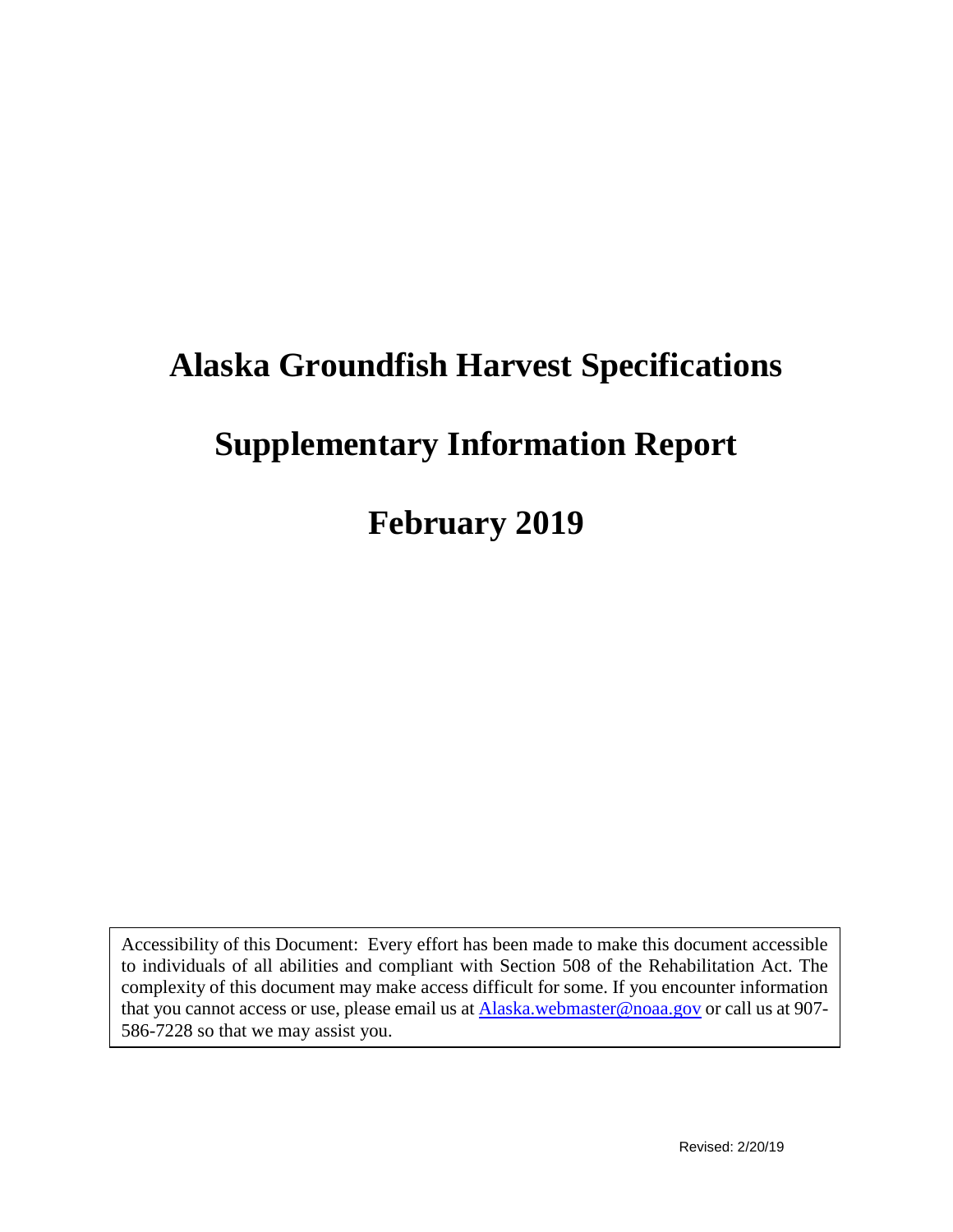| 1                                                                                 | <b>Contents</b>                                                           |                                                                                 |    |  |  |  |
|-----------------------------------------------------------------------------------|---------------------------------------------------------------------------|---------------------------------------------------------------------------------|----|--|--|--|
| 2                                                                                 | Alaska Groundfish Harvest Specifications Environmental Impact Statement   |                                                                                 |    |  |  |  |
| 3                                                                                 | Purpose of this Supplementary Information Report                          |                                                                                 |    |  |  |  |
| 4                                                                                 | Changes to the Proposed Action                                            |                                                                                 |    |  |  |  |
| 5                                                                                 | New Information                                                           |                                                                                 |    |  |  |  |
| 6                                                                                 | <b>New Circumstances</b>                                                  |                                                                                 | 10 |  |  |  |
|                                                                                   | 6.1                                                                       | <b>Catch Share Management</b>                                                   | 10 |  |  |  |
|                                                                                   | 6.1.1                                                                     | Bering Sea                                                                      | 10 |  |  |  |
|                                                                                   | 6.1.2                                                                     | <b>Gulf of Alaska</b>                                                           | 14 |  |  |  |
|                                                                                   | 6.2                                                                       | Traditional management tools                                                    | 15 |  |  |  |
|                                                                                   | 6.3                                                                       | Ecosystem-sensitive management                                                  | 18 |  |  |  |
|                                                                                   | 6.3.1                                                                     | Habitat                                                                         | 19 |  |  |  |
|                                                                                   | 6.3.2                                                                     | <b>Arctic Fishery Management</b>                                                | 20 |  |  |  |
|                                                                                   | 6.3.3                                                                     | Halibut bycatch management                                                      | 21 |  |  |  |
|                                                                                   | 6.3.4                                                                     | Salmon bycatch management                                                       | 21 |  |  |  |
|                                                                                   | 6.3.5                                                                     | Pribilof Island blue king crab bycatch management                               | 24 |  |  |  |
|                                                                                   | 6.3.6                                                                     | Grenadier management                                                            | 24 |  |  |  |
|                                                                                   | 6.3.7                                                                     | <b>Steller Sea lions</b>                                                        | 25 |  |  |  |
|                                                                                   | 6.3.8                                                                     | <b>Walrus Protection Areas</b>                                                  | 26 |  |  |  |
|                                                                                   | 6.3.9                                                                     | Seabirds                                                                        | 26 |  |  |  |
|                                                                                   | 6.3.10                                                                    | <b>Additional ESA Actions</b>                                                   | 29 |  |  |  |
|                                                                                   | 6.4                                                                       | Actions by other Federal, state, and international agencies and private actions | 32 |  |  |  |
|                                                                                   | 6.4.1                                                                     | Department of Interior                                                          | 32 |  |  |  |
|                                                                                   | 6.4.2                                                                     | State managed groundfish fisheries                                              | 33 |  |  |  |
|                                                                                   | 6.4.3                                                                     | <b>International Pacific Halibut Commission</b>                                 | 35 |  |  |  |
|                                                                                   | 6.4.4                                                                     | Government Accountability Office                                                | 36 |  |  |  |
| 7                                                                                 |                                                                           | <b>Future Actions</b>                                                           | 37 |  |  |  |
| 8                                                                                 | Determination                                                             |                                                                                 |    |  |  |  |
| 9                                                                                 | Preparers and Persons Consulted                                           |                                                                                 |    |  |  |  |
| <b>BSAI Stock Assessment and Fishery Evaluation (SAFE) Reports</b><br>Appendix A: |                                                                           |                                                                                 |    |  |  |  |
|                                                                                   | Appendix B:<br>GOA Stock Assessment and Fishery Evaluation (SAFE) Reports |                                                                                 |    |  |  |  |
|                                                                                   | <b>Ecosystem Considerations</b><br>Appendix C:                            |                                                                                 |    |  |  |  |
|                                                                                   | <b>Economic Status Report</b><br>Appendix D:                              |                                                                                 |    |  |  |  |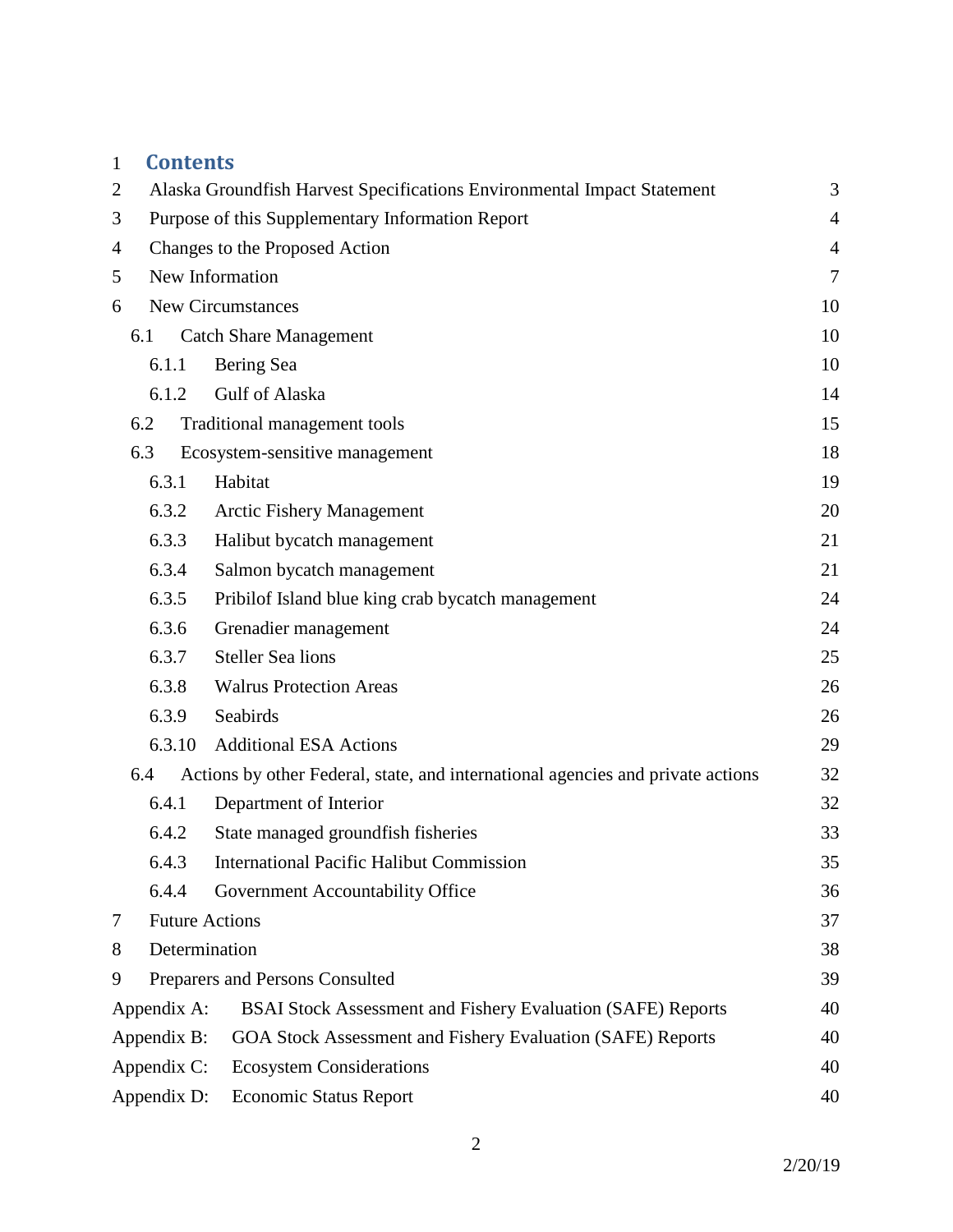## <span id="page-2-0"></span>**2 Alaska Groundfish Harvest Specifications Environmental Impact Statement**

The groundfish fisheries in Federal waters off Alaska are managed under the Fishery Management Plan for Groundfish of the Bering Sea and Aleutian Islands Management Area (BSAI FMP) and the Fishery Management Plan for Groundfish of the Gulf of Alaska (GOA FMP). In the Gulf of Alaska (GOA) and Bering Sea and Aleutian Islands (BSAI), groundfish harvests are managed subject to annual limits on the amounts of each species of fish, or of each group of species, that may be taken. The annual limits are referred to as "harvest specifications," and the process of establishing them is referred to as the "harvest specifications process." The U.S. Secretary of Commerce approves and implements the harvest specifications based on the recommendations of the North Pacific Fishery Management Council (Council).

 Specifications EIS examines alternative harvest strategies for the federally managed groundfish evaluation of the environmental, social, and economic effects of alternative harvest strategies. The preferred alternative established a harvest strategy for the BSAI and GOA groundfish fisheries The National Marine Fisheries Service (NMFS) prepared the Alaska Groundfish Harvest Specifications Final Environmental Impact Statement (Harvest Specifications  $EIS$ )<sup>[1](#page-2-1)</sup> in January 2007 for the harvest strategy used to set the annual harvest specifications. The Harvest fisheries in the GOA and the BSAI management areas that comply with Federal regulations, the FMPs, and the Magnuson-Stevens Fishery Conservation and Management Act (Magnuson-Stevens Act). The Harvest Specifications EIS provides decision-makers and the public with an necessary for the management of the groundfish fisheries and the conservation of marine resources, as required by the Magnuson-Stevens Act and as described in the management policy, goals, and objectives in the FMPs.

Annually, the Council's harvest specifications process is to apply the harvest strategy to the best available scientific information to derive annual harvest specifications. The Council's Groundfish Plan Teams and Scientific and Statistical Committee (SSC) use stock assessments to calculate biomass, overfishing levels, and acceptable biological catch (ABC) limits for each species or species group for specified management areas. Overfishing levels and ABCs provide the foundation for the Council and NMFS to develop the total allowable catch (TAC) for each species or species group. Overfishing levels and ABC amounts reflect fishery science, applied in light of the requirements of the FMPs. The TACs recommended by the Council are either at or below the ABCs. The sum of the TACs for each area (the BSAI or GOA) is constrained by the optimum yield established for that area. The annual harvest specifications also set or apportion the prohibited species catch (PSC) limits.

 The harvest strategy provides for orderly and controlled commercial fishing for groundfish (including Community Development Quota [CDQ] fishing); promotes sustainable incomes to the fishing, fish processing, and support industries; supports sustainable fishing communities; and

<span id="page-2-1"></span><sup>&</sup>lt;sup>1</sup> National Marine Fisheries Service, Department of Commerce (Jan. 2007), Alaska Groundfish Harvest Specifications Final Environmental Impact Statement. https://alaskafisheries.noaa.gov/fisheries/groundfish-harvestspecs-eis.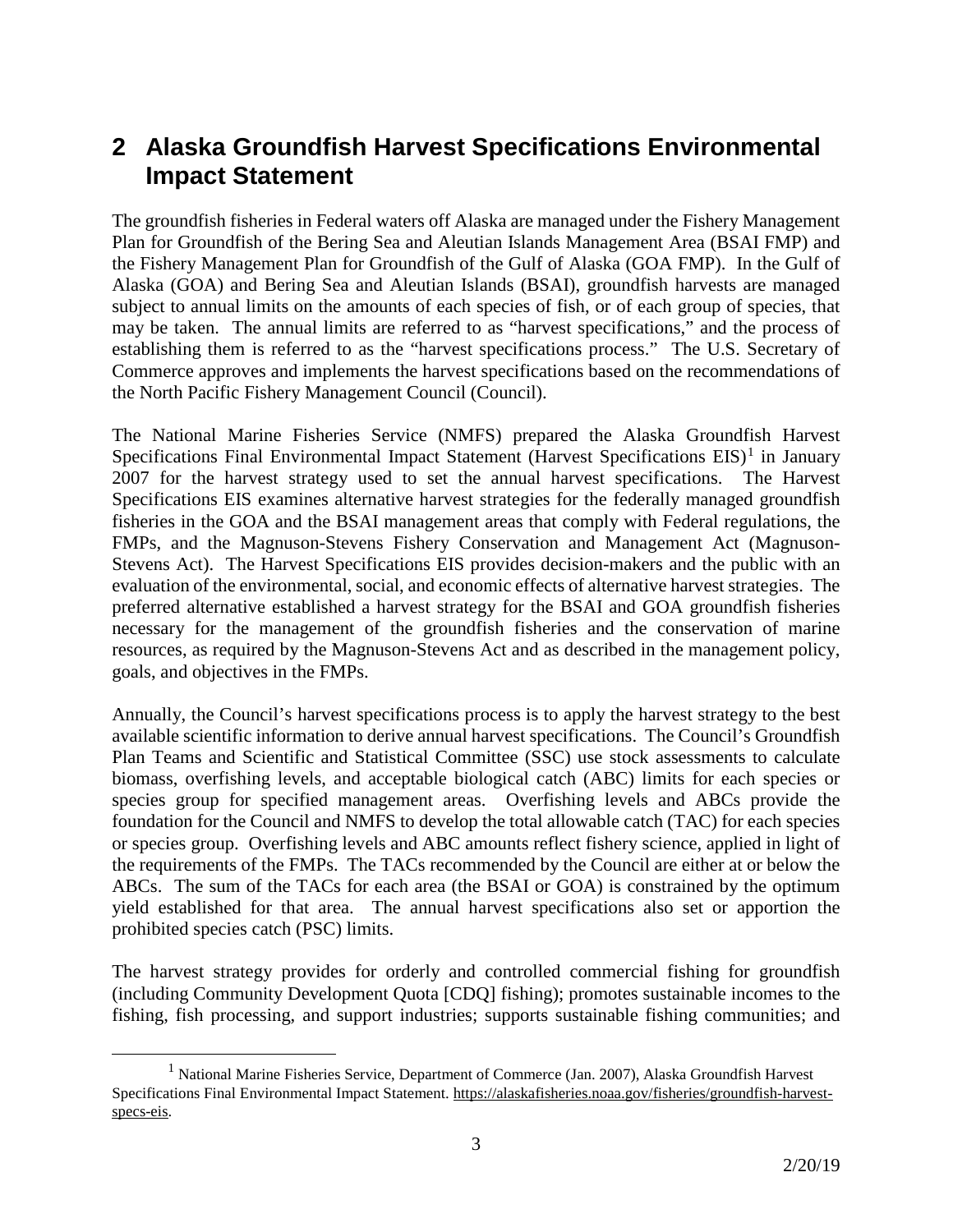provides a steady supply of fish products to consumers. The harvest strategy balances groundfish harvest in the fishing year with ecosystem needs such as non-target fish stocks, marine mammals, seabirds, and habitat.

## <span id="page-3-0"></span>**3 Purpose of this Supplementary Information Report**

 groundfish harvest specifications. An SEIS should be prepared if – This supplementary information report evaluates the need to prepare a Supplemental EIS (SEIS) for the 2019 and 2020 groundfish harvest specifications. This supplementary information report also provides information to determine whether an SEIS may be necessary for the 2019 and 2020

- 1. the agency makes substantial changes in the proposed action that are relevant to environmental concerns, or
- 2. significant new circumstances or information exist relevant to environmental concerns and bearing on the proposed action or its impacts  $(40 \text{ CFR } 1502.9(c)(1))$ .

 whether an SEIS should be prepared. Appendices A and B contain the websites for the SAFE reports, which represent the best available scientific information for the harvest specifications. Appendix C contains the website for the ecosystem considerations report for the SAFE reports. This report analyzes the information contained in the 2018 Stock Assessment and Fishery Evaluation (SAFE) reports and information available to NMFS and the Council to determine Appendix D contains the website for the economic status report for the SAFE reports.

different from those already studied require supplementary consideration.<sup>2</sup> The Supreme Court after the EIS is finalized. To require otherwise would render agency decisionmaking intractable."<sup>3</sup> manner or to a significant extent not already considered, an SEIS must be prepared.<sup>[4](#page-3-4)</sup> Not every change requires an SEIS; only those changes that cause effects that are significantly directs that "an agency need not supplement an EIS every time new information comes to light On the other hand, if there remains a major Federal action to occur, and if new information indicates that the remaining action will affect the quality of the human environment in a significant

The following three sections discuss each of the considerations for an SEIS: changes to the action, new information, and new circumstances. This Supplementary Information Report also looks at reasonably foreseeable future actions to gauge whether a future action, individually or cumulatively, could cause a substantial change in the harvest specification process or represent significant new circumstances or new information that would require an SEIS in the future.

## <span id="page-3-4"></span><span id="page-3-3"></span><span id="page-3-2"></span><span id="page-3-1"></span>**4 Changes to the Proposed Action**

<sup>&</sup>lt;sup>2</sup> See Davis v. Latschar, 202 F.3d 359, 369 (D.C. Cir. 2000).

<sup>&</sup>lt;sup>3</sup> See *Marsh v. Oregon Natural Resources Council*, 490 U.S. 360, 373 (1989).

<sup>4</sup> See *Marsh*, 490 U.S. at 374.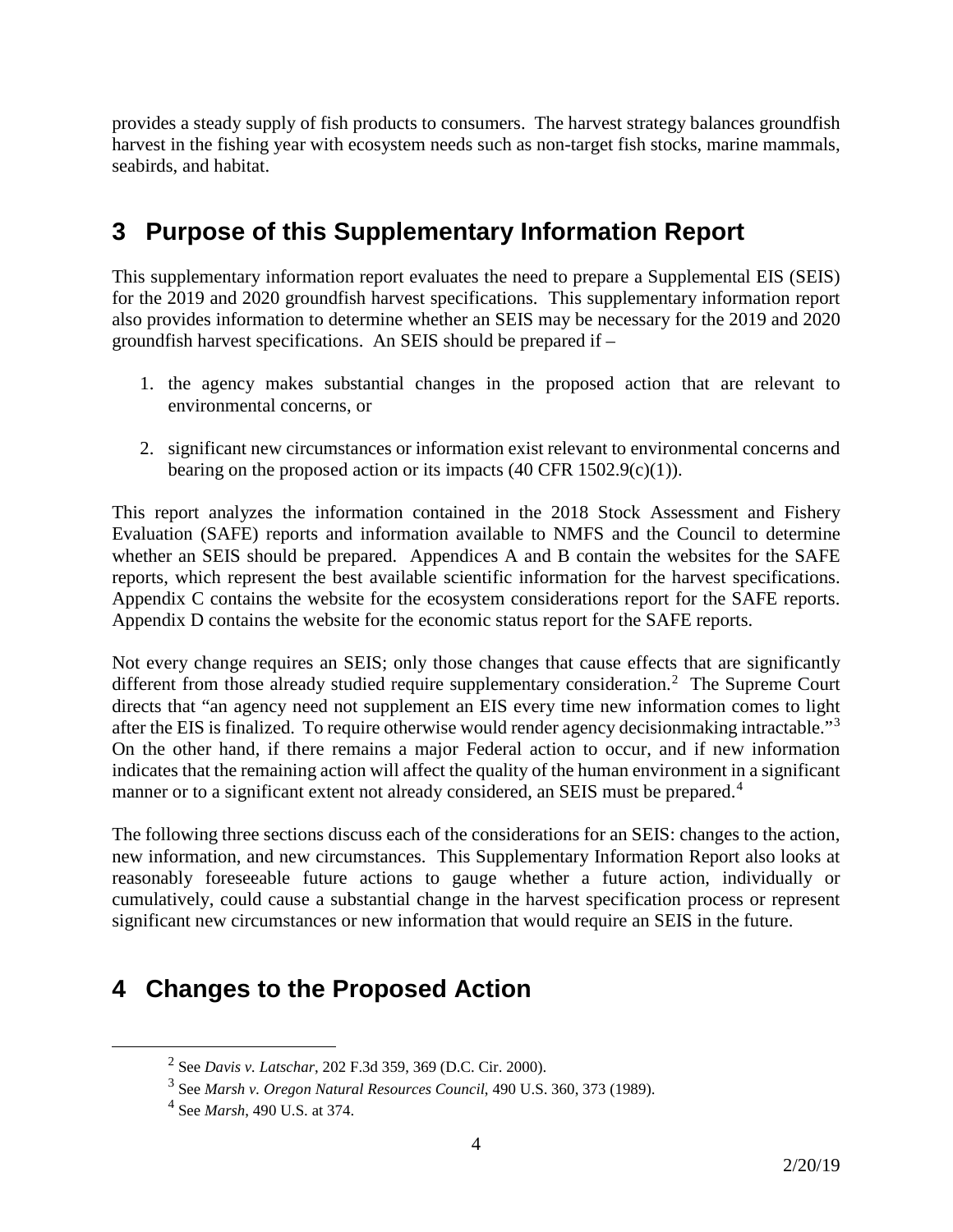TAC to exceed the ABC for any single species or species group. The harvest specification process and the environmental consequences of the selected harvest strategy are fully described in the Harvest Specifications EIS. The 2019 and 2020 harvest specifications do not constitute a change in the proposed action. The proposed action was a harvest strategy that provides for the annual determination of the harvest specifications based on information developed through the harvest specifications process. The 2019 and 2020 harvest specifications are consistent with the preferred alternative harvest strategy analyzed in the Harvest Specifications EIS because they were set through the harvest specifications process, are within the optimum yield established for both the BSAI and the GOA, and do not set

 *Federal Register* on December 6, 2018 (83 FR 62815 and 83 FR 62794, respectively). The Council took final action to recommend final harvest specifications at its December 2018 meeting. NMFS February-March 2019. The proposed 2019 and 2020 harvest specifications for the BSAI and GOA were published in the is scheduled to publish the *Federal Register* notice announcing the final harvest specifications in

 harvest specifications under the provisions of Amendments 80 and 85 to the BSAI FMP (72 FR and 2009 harvest specifications and with subsequent harvest specifications. NMFS has made some changes to the harvest specifications process since 2007. None of these changes, individually or cumulatively, represent a substantial change in the proposed action relevant to environmental concerns. In brief, NMFS published a final rule to modify the 2008 71802, December 19, 2007). This action ensured that allocations were in effect for Amendment 80 and 85 participants at the beginning of the 2008 fishing year. The modifications were done in accordance with the Harvest Specifications EIS. NMFS extended these allocations with the 2008

 both the directed fisheries for these species and any incidental catch or bycatch. Minor revisions Additionally, Amendments 80 and 85 incorporated statutory mandates of the Magnuson-Stevens Act, as amended by the Coast Guard and Maritime Transportation Act of 2006 and the Magnuson-Stevens Fishery Conservation and Management Reauthorization Act of 2006. These amendments to the Magnuson-Stevens Act required that Amendments 80 and 85 allocate to the CDQ Program 10.7 percent of the TAC of the species allocated under those programs. The Magnuson-Stevens Act requires that all catch of these species accrue against the CDQ allocations, including catch in were made to catch monitoring requirements for the CDQ fisheries to comply with the new Magnuson-Stevens Act requirement that the CDQ fisheries be managed no more restrictively than the cooperative fisheries for these same species.

 The Magnuson-Stevens Act also requires that allocations to the CDQ Program be made only for plaice, other flatfish, rockfish, and other species. Catch in the CDQ fisheries of these species are directed fishing and of retention requirements for these species apply to the CDQ and non-CDQ species with directed fisheries in the BSAI. Under Amendment 80, allocations to the CDQ Program of TAC categories without directed fisheries in the BSAI were discontinued. These species include pollock in the Bogoslof District, Greenland turbot in the Aleutian Islands, Alaska managed under the regulations and according to the individual fishery's status for that TAC category. Retention of species closed to directed fishing is limited to maximum retainable amounts, unless the species is on prohibited species status requiring discard. Notices of closure to sectors. The catch of these species in the CDQ fisheries does not constrain the catch of other CDQ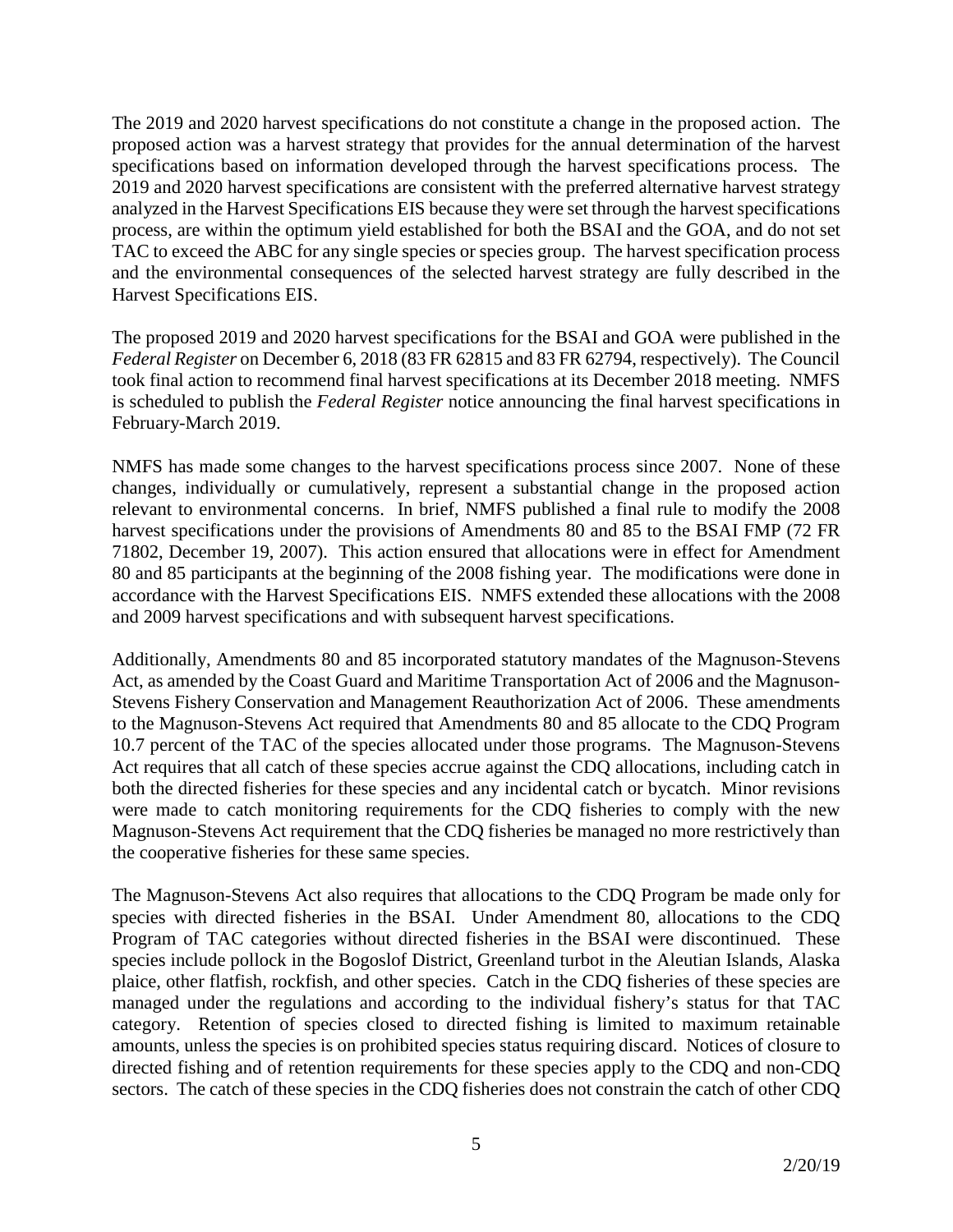species unless catch by all sectors approaches an overfishing level. These changes are discussed in detail in the 2007 and 2008 final harvest specifications for groundfish of the BSAI (72 FR 9451, March 2, 2007).

 The Environmental Assessment (EA) accompanying this action found that there were no significant environmental impacts.<sup>5</sup> Amendments 73/77, which became effective on January 30, 2009, removed dark rockfish (*Sebastes ciliatus*) from both FMPs (73 FR 80307, December 31, 2008). This action allows the State of Alaska to implement more responsive, regionally based management of dark rockfish than is currently possible under the FMPs and improves conservation and management of dark rockfish.

 In 2010, NMFS made some minor changes with Amendments 95 and 96 to the BSAI FMP and moved skates from the "other species" category to the "target species" category in the BSAI FMP. catch limits and accountability measures. These amendments moved all remaining species groups and "non-specified species" categories from the FMPs, established an "ecosystem component" specifications and added skate species to the reporting codes for the BSAI groundfish fisheries. Amendment 87 to the GOA FMP (75 FR 61639, October 6, 2010) that are reflected in the 2011 and 2012 harvest specifications and with subsequent harvest specifications. Amendment 95 Amendments 96 and 87 revised the FMPs to meet the National Standard 1 guidelines for annual from the "other species" category to the "target species" category, removed the "other species" category, and described the current practices for groundfish fisheries management in the FMPs. The final rule removed references to the "other species" category for purposes of the harvest An EA determined that this action would not have significant environmental impacts.<sup>[6](#page-5-1)</sup>

 Islands subarea overfishing levels and ABCs for Pacific cod in the BSAI for the 2014 and 2015 In October 2013, the Council's SSC recommended separate Bering Sea subarea and Aleutian harvest specifications cycle based on the best available data. Before, Pacific cod was managed as one stock in the BSAI with one overfishing level and ABC. The stock assessment for AI Pacific cod was evaluated at the September 2013 BSAI Groundfish Plan Team meeting and October 2013 Council meeting. This stock assessment provides extensive information on why separate subarea ABCs are appropriate for Pacific cod and the impacts of these ABCs on Pacific cod.

 sector allocations under Amendment 85 to the BSAI FMP (72 FR 50788, September 4, 2007). The their fishing patterns and redeploy in response to the Steller sea lion protection measures.<br>
Shttps://alaskafisheries.noaa.gov/sites/default/files/analyses/ea082008.pdf.<br>
6 https://alaskafisheries.noaa.gov/sites/default/f In December 2013, the Council recommended separate subarea TACs, as well as separate subarea overfishing levels and ABCs, based on those assessments. Since the Council recommended splitting the BSAI Pacific cod TAC into separate BS and AI TACs and did not recommend revising 50 CFR 679.20, NMFS interpreted that the sector allocations currently in effect will continue to apply at the BSAI-wide level. This interpretation is consistent with the Council's intent about the Council also recognized the dynamic nature of the AI Pacific cod fishery and the difficulty in predicting the likely outcomes of a TAC split, given that (1) all gear sectors have varied the proportion of total Pacific cod harvest in the AI over time; (2) Steller sea lion protection measures reduce a large portion of the fishable area in the AI; and (3) it is unknown how sectors will change

<span id="page-5-1"></span><span id="page-5-0"></span>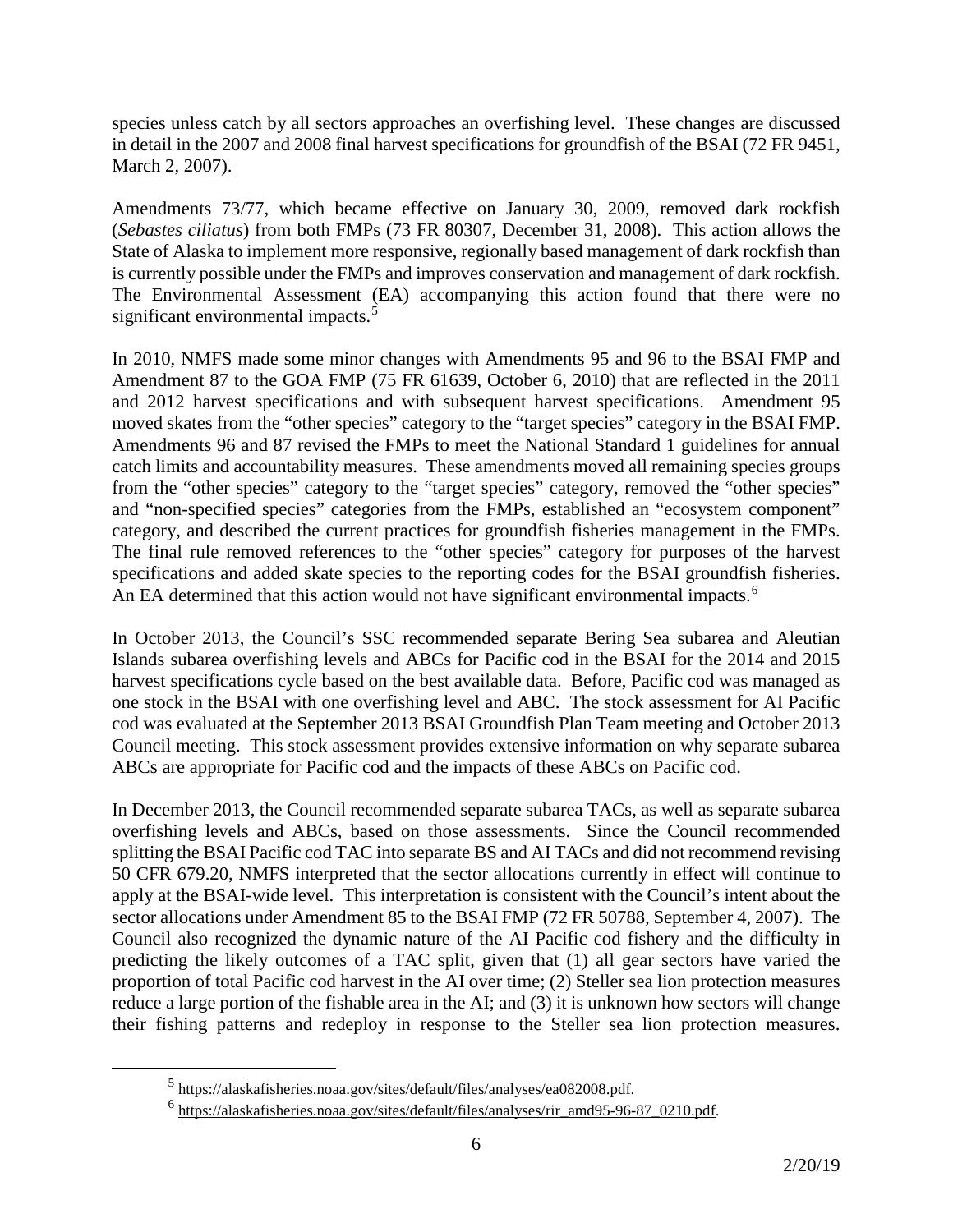TACs on the AI Pacific cod fishery and Steller sea lions in the final EIS Steller sea lion protection measures for groundfish fisheries in the Bering Sea and Aleutian Islands Management Area.<sup>[7](#page-6-1)</sup> However, since the result of separate TACs is a reduction in the amount of AI Pacific cod available for harvest, then environmental effects are beneficial. The primary conservation effects concern Pacific cod fishery interactions with Steller sea lions. NMFS analyzed the impacts of separate

 combining the Western and Central GOA "other rockfish" ABCs and TACs. The "other rockfish" Team. At its November 2013 meeting, the Council's GOA Groundfish Plan Team recommended category in those areas include "other rockfish" (19 species) and demersal shelf rockfish (7 species). The Plan Team recommended combining these ABCs and TACs based on the challenges associated with conducting a comprehensive assessment of all of the species in the "other rockfish" category in the Western and Central GOA. In December 2013, the Council and its SSC considered this change and recommended combining these ABCs and TACs as recommended by the Plan

 sole) for an equal amount of another of these three flatfish species, while maintaining total catch cooperatives from achieving, on a continuing basis, the optimum yield in the BSAI groundfish In 2015, NMFS implemented Amendment 105 to the BSAI FMP (79 FR 56671, September 23, 2014). This amendment establishes a process for Western Alaska CDQ groups and Amendment 80 cooperatives to exchange quota of three flatfish species (flathead sole, rock sole, and yellowfin below ABC limits. This action is necessary to mitigate the operational variability, environmental conditions, and economic factors that may constrain the CDQ groups and Amendment 80 fisheries.

# <span id="page-6-0"></span>**5 New Information**

<span id="page-6-1"></span> $\overline{a}$ 

 process. First, one must identify new information or circumstances. Second, one must analyze The second part of the inquiry to determine whether an SEIS is required involves a two-step whether these are significant to the analysis of the proposed action and relevant to environmental concerns and bearing on the proposed action or its impacts. The primary sources of new information directly related to the action and its impacts are the 2018 BSAI and GOA SAFE reports, which include NMFS's annual Eastern Bering Sea trawl survey results along with other resource surveys, information on previous fishery performance, and subsequent stock assessments. NMFS's Guidelines for Fishery Management Plans require that a SAFE report be prepared and reviewed annually for each FMP. The FMPs require that a draft of the SAFE report be produced each year in time for the December Council meeting.

The SAFE reports provide information to the Council for determining annual harvest levels for each stock. The SAFE reports (1) summarize the best available scientific information concerning the past, present, and possible future condition of the stocks, marine ecosystems, and fisheries that are managed under Federal law; (2) document significant trends or changes in the resource, marine ecosystems, and the fisheries over time; and (3) assess the relative success of existing State of Alaska and Federal fishery management programs.

<sup>7</sup> https://alaskafisheries.noaa.gov/fisheries/sslpm-feis.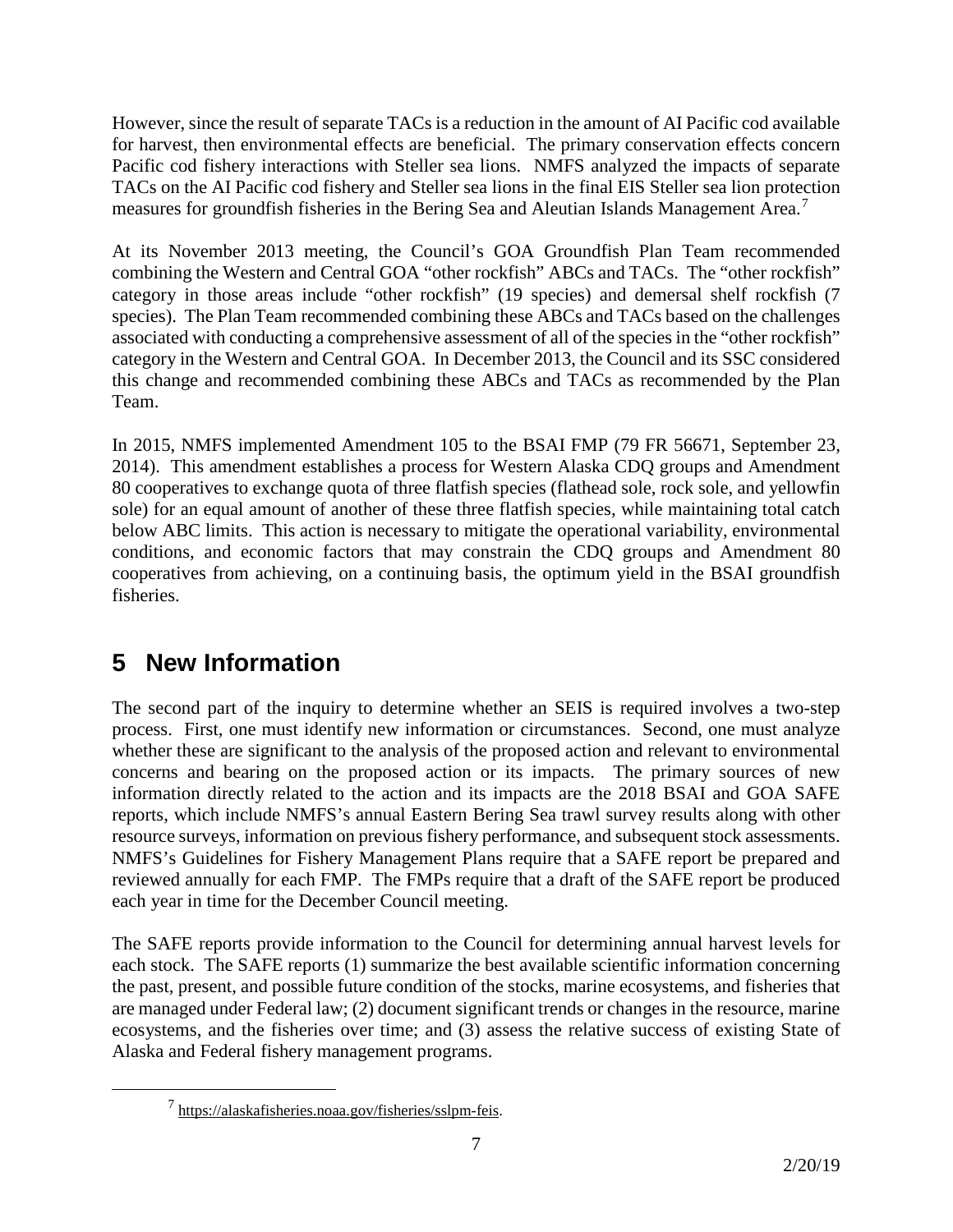The SAFE reports are published in three sections: "Stock Assessment," which comprises the bulk of the document; "Economic Status of Groundfish Fisheries off Alaska;" and "Ecosystem Considerations." The websites for these documents are provided in Appendices A, B, C, and D.

 Alaska Fisheries Science Center (AFSC). The GOA Groundfish Plan Team compiles the SAFE of Alaska Department of Fish and Game (ADF&G). Annually, the Council's BSAI Groundfish Plan Team compiles the stock assessment section of the SAFE report for the BSAI groundfish fisheries from chapters contributed by scientists at NMFS report for GOA groundfish fisheries from chapters contributed by scientists at AFSC and the State

 for recommending final overfishing level and ABC specifications for the following two fishing Each species or species group is represented in the SAFE report by a chapter containing the latest stock assessment. New or revised stock assessment models are generally previewed at the September Plan Team meeting and considered again by the Plan Team at its November meeting years. The SAFE reports include recommendations by the author(s) and Plan Teams for an overfishing level and ABC for each species or species group managed under the FMP.

 on presentations by AFSC and ADF&G scientists with opportunity for public comment and input. The 2019 and 2020 harvest specifications are based on the information provided in the 2018 SAFE reports. The Plan Teams met in Seattle from November 13 to 16, 2018, to review the status of each species or species group that is managed under each FMP. The Plan Team review was based The information presented at the Plan Team meetings was then compiled into the 2018 SAFE reports. The 2018 SAFE reports describe in detail the new information available since the 2017 SAFE reports, including new survey data and new fishery performance information. This new information resulted in new estimations of overfishing levels and ABCs for a number of species or species group, as detailed in the SAFE reports.

The BSAI and GOA Plan Team recommendations were forwarded to the Council and its SSC and Advisory Panel (AP) for consideration and final action in December.

 economic factors, were considered by the AP and the Council in determining TACs. Third, the recommendations for selected stocks for 2019 compared to the 2018 ABCs. NMFS is scheduled March 2019. Based on this information, the Council recommended the 2019 and 2020 harvest specifications in December 2018. First, the SSC reviewed the SAFE reports, the overfishing level, and the ABC recommendations and either confirmed the Plan Team recommendations or developed its own recommendations. Second, the ABC recommendations, together with biological, social, and Council recommended TAC levels at or below ABC. Table 1 summarizes noteworthy SSC ABC to approve and implement the final harvest specifications in the *Federal Register* in February-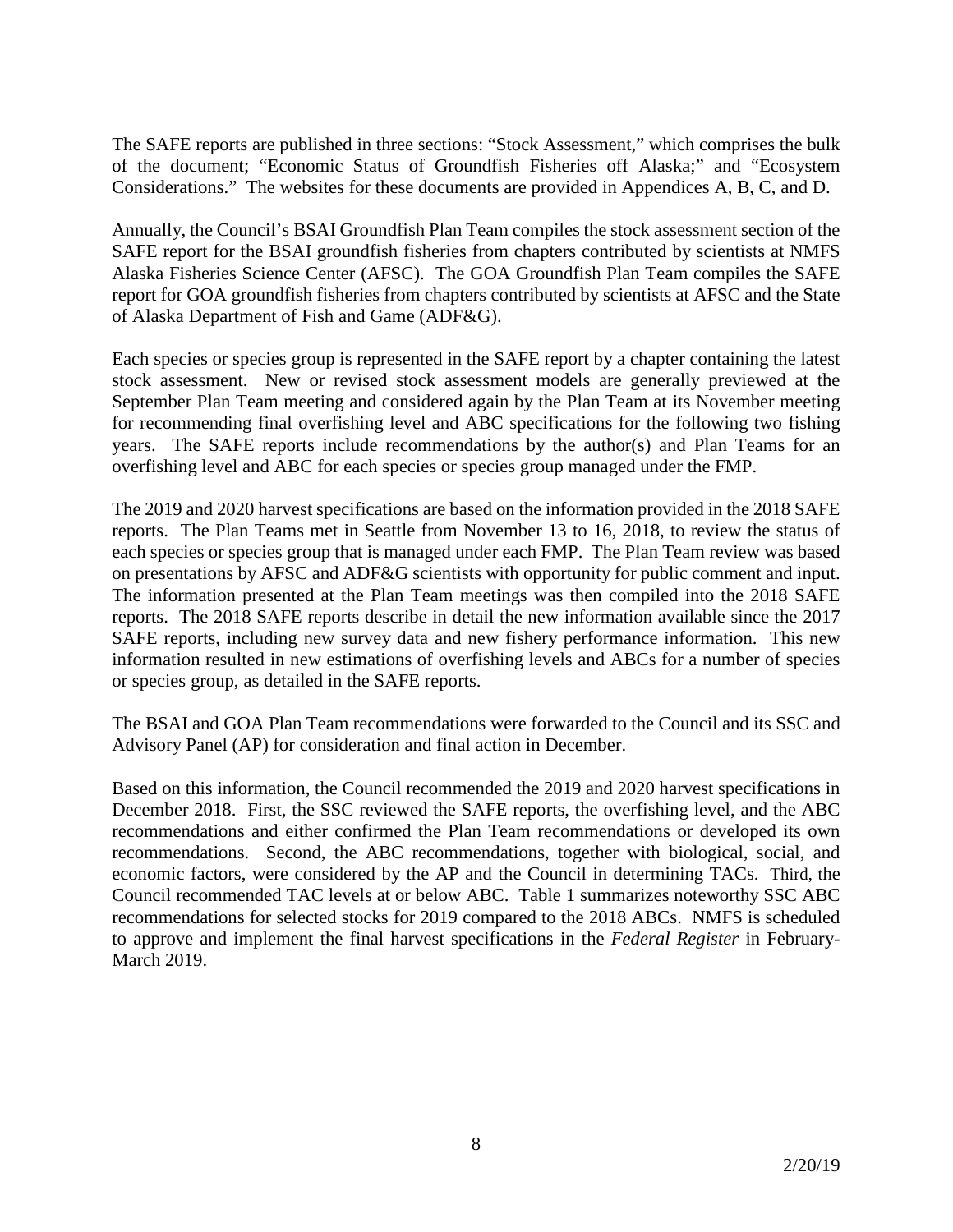| Table 1 | Scientific and Statistical Committee (SSC) Bering Sea and Aleutian Islands and Gulf of |  |  |  |
|---------|----------------------------------------------------------------------------------------|--|--|--|
|         | Alaska ABC recommendations for 2019 area total ABCs and ABCs for selected stocks       |  |  |  |
|         | compared to the final 2018 ABCs (in metric tons).                                      |  |  |  |

| Final 2018 ABC | <b>SSC 2019 ABC</b> | Percent<br>change |
|----------------|---------------------|-------------------|
| 3,779,809      | 3,367,578           | $-11$             |
| 2,592,000      | 2,163,000           | $-17$             |
| 201,000        | 201,600             | $+0$              |
| 1,464          | 1,489               | $+2$              |
| 1,988          | 2,008               | $+1$              |
| 277,500        | 263,200             | -5                |
| 143,100        | 118,900             | $-17$             |
| 536,921        | 509,507             | -5                |
| 170,265        | 144,623             | $-15$             |
| 18,000         | 17,000              | -6                |
| 11,505         | 11,571              | $+1$              |
|                |                     |                   |

 environmental changes and stock changes in the BSAI and GOA and to adjust the harvest Stevens Act to use the best scientific information available. Overall, according to this new and no groundfish stocks are overfished or approaching an overfished condition. The preferred harvest strategy analyzed in the Harvest Specifications EIS anticipated that information on changes in species abundance would be used each year in setting the annual harvest specifications. It is a flexible process designed to adjust to new information on stock abundance. The use of new information from the SAFE reports allows the Council and NMFS to respond to specifications as necessary, which is consistent with the preferred harvest strategy from the Harvest Specifications EIS and which is consistent with National Standard Two of the Magnusoninformation, there has been no change in any stock's status relative to the established status determination criteria. The status of the stocks generally continues to appear relatively favorable,

 EIS: new information raises no new environmental concerns significantly different from those specifications process. Thus, the new information available is not of a scale and scope that require Therefore, the information used to set the 2019 and 2020 harvest specifications is not significant relative to the environmental impacts of the harvest strategy analyzed in the Harvest Specifications previously analyzed in the Harvest Specifications EIS or bearing on the manner in which the Harvest Specifications EIS contemplated that the use of new information would inform the harvest an SEIS.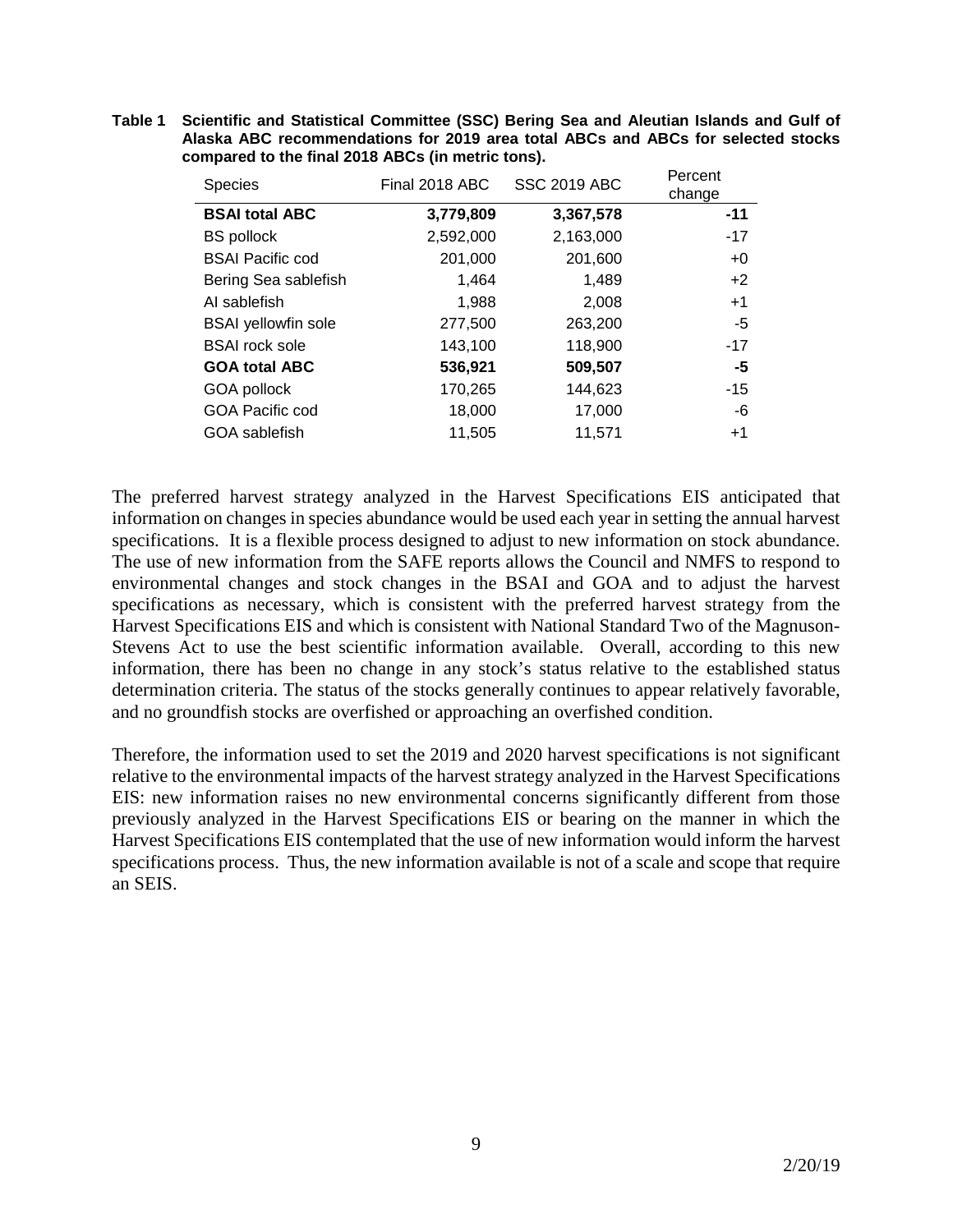## <span id="page-9-0"></span>**6 New Circumstances**

 occurred since 2007 and, if they did occur, whether they would change the analysis in the Harvest Chapter 3 of the Harvest Specifications EIS identified reasonably foreseeable future actions that may affect the BSAI and GOA groundfish fisheries and the impacts of the fisheries on the environment. For this report, NMFS reviewed these actions to determine whether they have Specifications EIS of the impacts of the harvest strategy on the human environment. In addition, NMFS considered whether other actions not anticipated in the Harvest Specifications EIS occurred that have a bearing on the harvest strategy or its impacts.

The reasonably foreseeable future actions were grouped in the Harvest Specifications EIS into the following five categories:

- Catch share management
- Traditional management tools
- Ecosystem-sensitive management
- Actions by other Federal, state, and international agencies
- Private actions

 In this category, actions by other agencies and private actions that have occurred since 2007 have been grouped for discussion.

### <span id="page-9-1"></span>6.1 *Catch Share Management*

These following actions improve fisheries management, but they do not alter the harvest specification process or change the analysis in the Harvest Specifications EIS of impacts of the harvest strategy on the human environment. They therefore do not constitute "significant new circumstances" necessitating a supplemental EIS pursuant to 40 CFR 1502.9(c)(1)(ii).

#### <span id="page-9-2"></span>**6.1.1 Bering Sea**

<span id="page-9-3"></span> $\overline{a}$ 

 **Amendment 80 Program:** In 2007, NMFS published a final rule to implement Amendment 80 to the BSAI FMP (72 FR 52668, September 14, 2007). Amendment 80 is a catch share program cooperatives in the non-AFA trawl catcher/processor sector. The Amendment 80 species are Atka 80 Program to expand their harvest efforts in the GOA. The EA accompanying this action found that improved management for the species under the program and modified the method of TAC allocations. The Amendment 80 Program established a limited access privilege program for the non-American Fisheries Act (non-AFA) trawl catcher/processor sector by allocating TAC among several BSAI trawl groundfish fishing sectors, and it facilitates the formation of harvesting mackerel, flathead sole, Pacific cod, rock sole, yellowfin sole, and Aleutian Islands Pacific ocean perch. The program established sideboard limits for groundfish and PSC limits for Amendment 80 Program participants in the GOA to limit the ability of participants eligible for the Amendment that there were no significant environmental impacts. $8<sup>8</sup>$  $8<sup>8</sup>$ 

 amended the Amendment 80 Program in the BSAI to allow post-delivery transfers of cooperative In 2009, NMFS issued regulations implementing Amendment 90 to the BSAI FMP, which

<sup>8</sup><https://alaskafisheries.noaa.gov/sites/default/files/analyses/earirfrfa0907.pdf>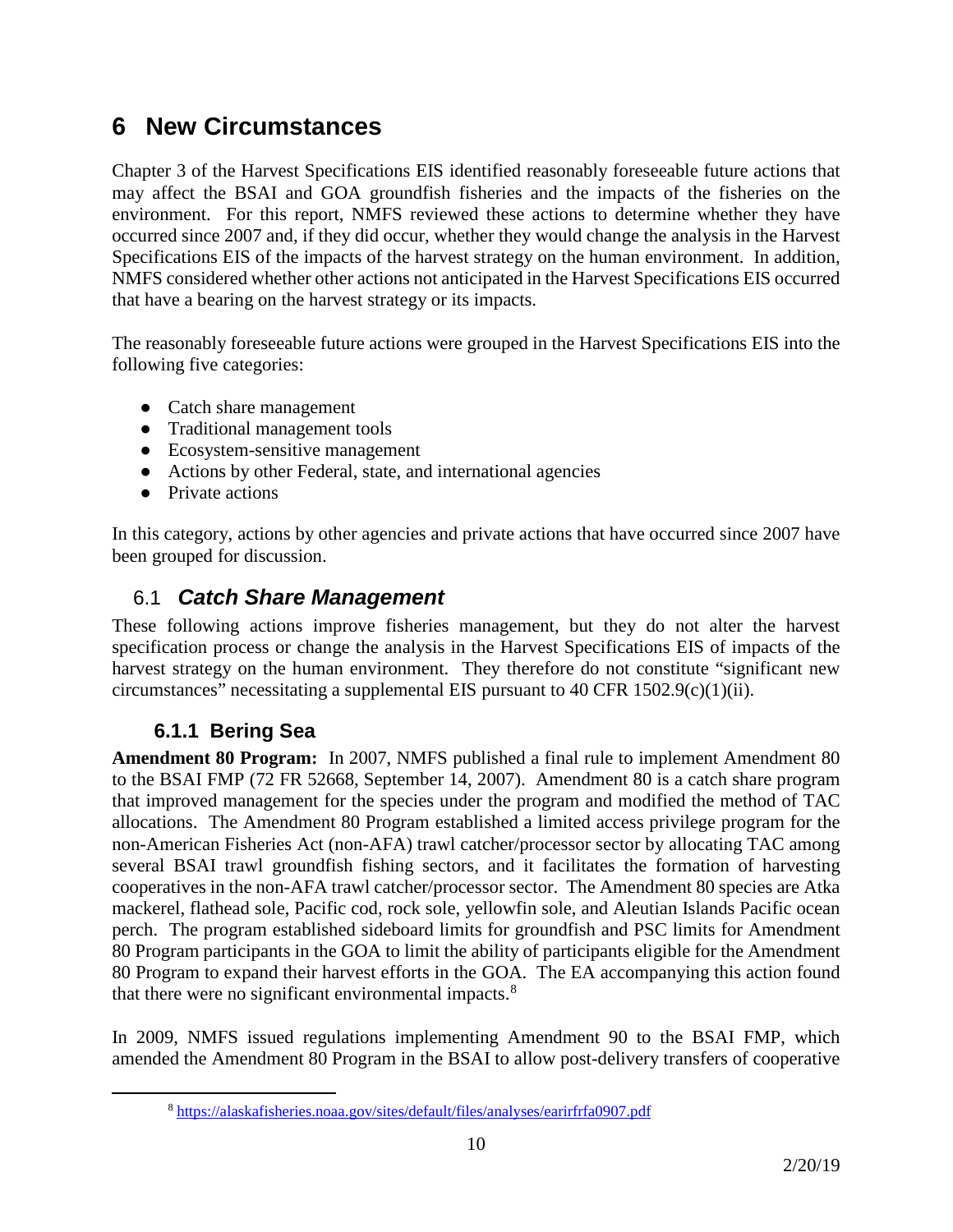quota to cover overages to mitigate potential overages, reduce enforcement costs, and provide for more precise TAC management (74 FR 42178, August 21, 2009). This action was categorically excluded from the need to prepare an EA pursuant to the National Environmental Policy Act (NEPA).

 catcher/processor vessels that are not specified in regulation as AFA vessels from the groundfish retention standards (GRS) regulations that calculated compliance with annual GRS rates and The emergency rule was extended through December 17, 2011 (76 FR 31881, June 2, 2011). The In 2010, NMFS issued an emergency rule to exempt Amendment 80 cooperatives and trawl required an unattainable and unenforceable level of retention (75 FR 78172, December 15, 2010). GRS program was implemented to increase the retention and utilization of groundfish; however, NMFS discovered that the regulatory methodology used to calculate compliance with the GRS required individual Amendment 80 vessels and Amendment 80 cooperatives to retain groundfish at rates well above the minimum retention rates recommended by the Council or implemented by NMFS. As a result, the GRS imposed significantly higher than predicted compliance costs on vessel owners and operators due to the increased level of retention needed to meet the minimum retention rates. Additionally, NMFS discovered that enforcement of the GRS was far more complex, challenging, and potentially costly than anticipated by NMFS. This action had no effect on the human environment because groundfish bycatch and retention is more effectively and efficiently controlled through Amendment 80 cooperative agreements and civil contracts than through the GRS. This action was categorically excluded from the need to prepare an EA pursuant to NEPA.

 On November 4, 2011, NMFS published a final rule to implement Amendment 93 to the BSAI FMP (76 FR 68354). These regulations amended the Amendment 80 Program to modify the criteria for forming and participating in a harvesting cooperative. This action encourages greater participation in harvesting cooperatives, which enables members to more efficiently target species, avoid areas with undesirable bycatch, and improve the quality of products produced. The EA accompanying this action found that there were no significant environmental impacts.<sup>9</sup>

 at-sea by allowing Amendment 80 vessel owners to replace their vessels for any reason at any time and by requiring replacement vessels to meet certain U.S. Coast Guard vessel safety standards. On October 1, 2012, NMFS published a final rule to implement Amendment 97 to the BSAI FMP (77 FR 59852). These regulations amended the Amendment 80 Program to allow the owners of trawl catcher/processor vessels authorized to participate in the Amendment 80 Program to replace these vessels with vessels that meet certain requirements. This rule established a limit on the overall length of replacement vessels, measures to prevent replaced vessels from participating in Federal groundfish fisheries off Alaska that are not Amendment 80 fisheries, and specific catch limits known as Amendment 80 sideboards for replacement vessels. This action promotes safety-Also, this action facilitates an increase in the processing capabilities of the fleet to improve the retention and utilization of groundfish catch by these vessels. The EA accompanying this action found that there were no significant environmental impacts.<sup>[10](#page-10-1)</sup>

<span id="page-10-1"></span><span id="page-10-0"></span>

<sup>&</sup>lt;sup>9</sup> https://alaskafisheries.noaa.gov/sites/default/files/analyses/rireafrfa\_amd93.pdf.<br><sup>10</sup> https://alaskafisheries.noaa.gov/sites/default/files/analyses/earirirfa\_bsaiamd97\_0612.pdf.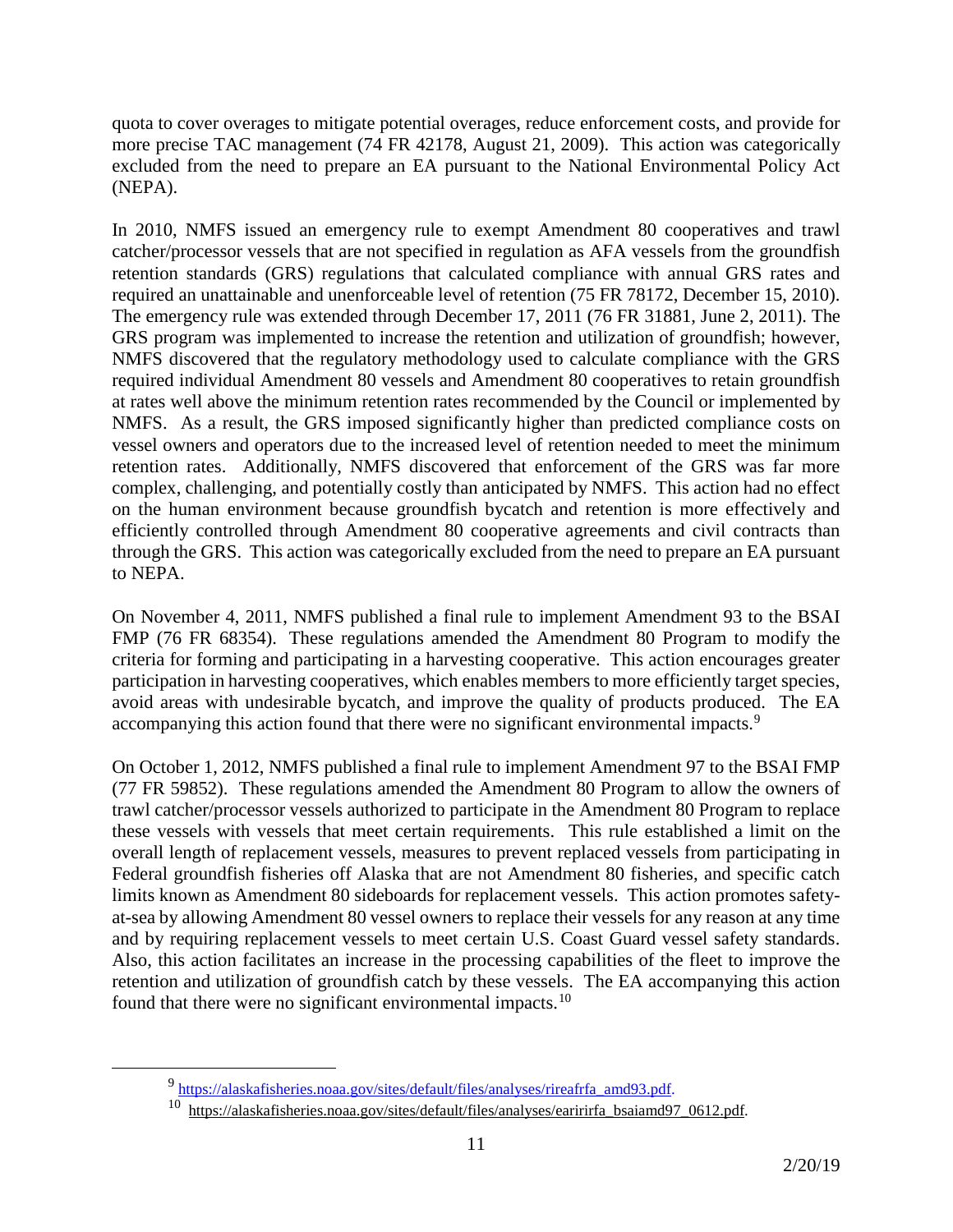participating in the BSAI groundfish fisheries (78 FR 12627). This action relieved Amendment On February 25, 2013, NMFS published a regulatory amendment to modify the GRS program in the BSAI by removing certain regulatory requirements that mandate minimum levels of groundfish retention by the owners and operators of Amendment 80 vessels and Amendment 80 cooperatives 80 vessels and Amendment 80 cooperatives from undue compliance costs stemming from the minimum retention rates while continuing to promote the GRS program goals of increased groundfish retention and utilization. This action maintained current monitoring requirements for the Amendment 80 fleet and established a new requirement for Amendment 80 cooperatives to annually report groundfish retention performance as part of the report submitted to NMFS. The EA accompanying this action found that there were no significant environmental impacts.<sup>11</sup>

 **Amendment 85 Program:** In 2007, NMFS published a final rule to implement Amendment 85 to the BSAI FMP (72 FR 50788, September 4, 2007). Amendment 85 modified the allocations reduces uncertainty about the availability of yearly harvests within sectors caused by reallocations and seasonal apportionments of Pacific cod TAC among various harvest sectors. Amendment 85 and maintains stability among sectors in the Pacific cod fishery. The EA accompanying this action found that there were no significant environmental impacts.<sup>[12](#page-11-1)</sup>

 84434). The Council recommended that prior to March 21, the A season trawl catcher vessel (CV) amount set aside from the trawl CV BSAI allocation is to be available to any sector for directed at AI shoreplants by February 28, the restriction on delivery to other processors and the restriction restriction on the trawl CV sector allocation is suspended for the upcoming year. The EA **Aleutian Islands Pacific Cod Processing**: On November 23, 2016, NMFS published a final rule to implement Amendment 113 to the BSAI FMP to provide stability to Aleutian Islands (AI) shoreplant operations and the communities dependent on shoreside processing activity (81 FR Pacific cod harvest in the Bering Sea shall be limited to an amount equal to the aggregate BSAI A season trawl CV Pacific cod sector allocation minus the lessor of the AI directed Pacific cod non-Community Development Quota (CDQ) TAC or 5,000 mt. In addition, directed fishing for non-CDQ AI Pacific cod is prohibited for all vessels except CVs delivering to shoreplants west of 170° longitude in the AI prior to March 15, unless restrictions preventing stranding of AI Pacific cod TAC are removed earlier. Any amount of the AI directed Pacific cod non-CDQ TAC above the fishing and is not subject to the regional delivery requirement. To assist in preventing stranding of AI Pacific cod TAC, if less than 1,000 mt of the AI Pacific cod non-CDQ TAC has been landed on the trawl CV sector allocation shall be suspended for the remainder of the year. Also, if neither the City of Adak nor the City of Atka have notified NMFS by October 31 of the intent to process non-CDQ directed AI Pacific cod in the upcoming year, the AI shoreside delivery requirement and accompanying this action found that there were no significant environmental impacts.<sup>13</sup>

#### **Amendment 116: Yellowfin sole TLAS Fishery Limited Entry**

<span id="page-11-2"></span><span id="page-11-1"></span><span id="page-11-0"></span> $\overline{a}$ 

 On October 4, 2018, NMFS issued a final rule to implement Amendment 116 to the BSAI FMP to limit access to the BSAI Trawl Limited Access Sector (TLAS) yellowfin sole directed fishery by vessels delivering catch to motherships (vessels that receive and process catch from other vessels)

<sup>&</sup>lt;sup>11</sup> https://alaskafisheries.noaa.gov/sites/default/files/analyses/draftgrsririrfa.pdf.<br><sup>12</sup> https://alaskafisheries.noaa.gov/sites/default/files/analyses/bsa85final.pdf.<br><sup>13</sup> https://alaskafisheries.noaa.gov/sites/defaul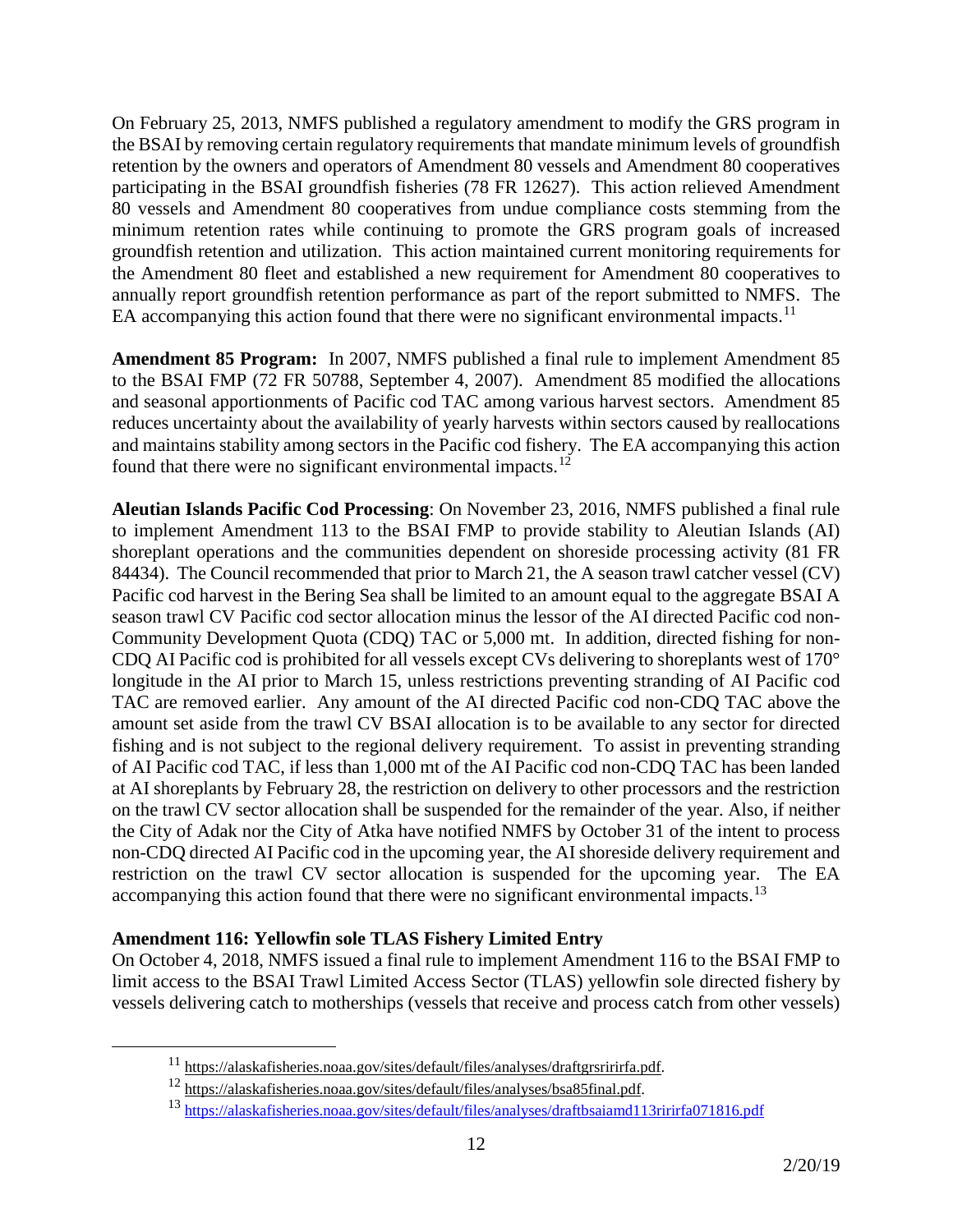Limitation Program (LLP) licenses that meet eligibility criteria, and authorizing delivery of BSAI TLAS yellowfin sole to motherships only by those vessels with a BSAI TLAS yellowfin sole (83 FR 49994). Amendment 116 limits catcher vessel (CV) access to the fishery by establishing eligibility criteria based on historical participation in the fishery, issuing endorsements to License directed fishery endorsement designated on the LLP license assigned to that vessel.

 need to provide benefits to historic participants and mitigate the risk that a "race for fish" could stability in the fishery, lengthens the fishing season, and creates a safer, more predictable fishery. rates, which could lead to closure of the fishery before the yellowfin sole TAC is fully harvested. rates, which could lead to closure of the fishery before the yellowfin sole TAC is fully harvested. Under the regulations to implement Amendment 116 a vessel that delivers catch of yellowfin the BSAI TLAS yellowfin sole directed fishery made to a mothership in any one year from 2008 The BSAI TLAS yellowfin sole directed fishery has existed in the current management structure since 2008. Beginning in 2014, the number of CVs delivering to motherships more than doubled compared to CV participation from 2008 through 2013. The Council and NMFS identified the worsen in the BSAI TLAS yellowfin sole directed fishery. Mitigating a "race for fish" promotes That stability also minimizes the potential for increased halibut prohibited species catch (PSC) sole in the BSAI TLAS fishery to a mothership is required to be assigned an LLP license with a BSAI TLAS yellowfin sole directed fishery endorsement. An LLP license is eligible for that required endorsement if the LLP license is credited with at least one legal trip target landing in through 2015. The EA accompanying this action found that there were no significant environmental impacts.<sup>[14](#page-12-0)</sup>

**Catch Share Program Improvements:** Since 2007, NMFS has implemented a number of actions to improve the functioning of existing catch share programs. Each EA referenced under the following elements is available from the NMFS, Alaska Region Web site.[15](#page-12-1)

- based process (74 FR 51515, October 7, 2009). This action was categorically excluded from the need to prepare an EA pursuant to NEPA. ● NMFS implemented regulations to provide harvesting cooperatives, crab processing quota shareholders, and CDQ groups with the option to make intercooperative transfers, crab individual processing quota transfers, and inter-group transfers through an automated, web-
- Regulations implementing Amendments 62/62 increased the number of times per year that fisheries. The EA accompanying this action found that there were no significant a stationary floating processor (SFP) that is qualified under the American Fisheries Act (AFA) may move within State of Alaska waters in the Bering Sea subarea to process pollock (74 FR 34701, July 17, 2009). This action also requires AFA SFPs to process all GOA pollock and GOA Pacific cod where they processed these species in 2002. This action increases operational flexibility for AFA SFPs that process pollock while continuing to limit the competitive advantage of AFA SFPs in the GOA pollock and GOA Pacific cod environmental impacts.
- the BSAI FMP into conformity with the amendments to the AFA in the Coast Guard In 2014, NMFS approved and implemented Amendment 106 to the BSAI FMP to bring Authorization Act of 2010 (79 FR 54590, September 12, 2014). This action allows (1) the owner of an AFA vessel to rebuild or replace an AFA vessel without any limitation on the

<span id="page-12-0"></span><sup>14</sup><https://alaskafisheries.noaa.gov/sites/default/files/analyses/bsai-amd-116-yfs-tlas-ea-rir-0718.pdf>

<span id="page-12-1"></span><sup>15</sup> https://alaskafisheries.noaa.gov/cm/analyses/search.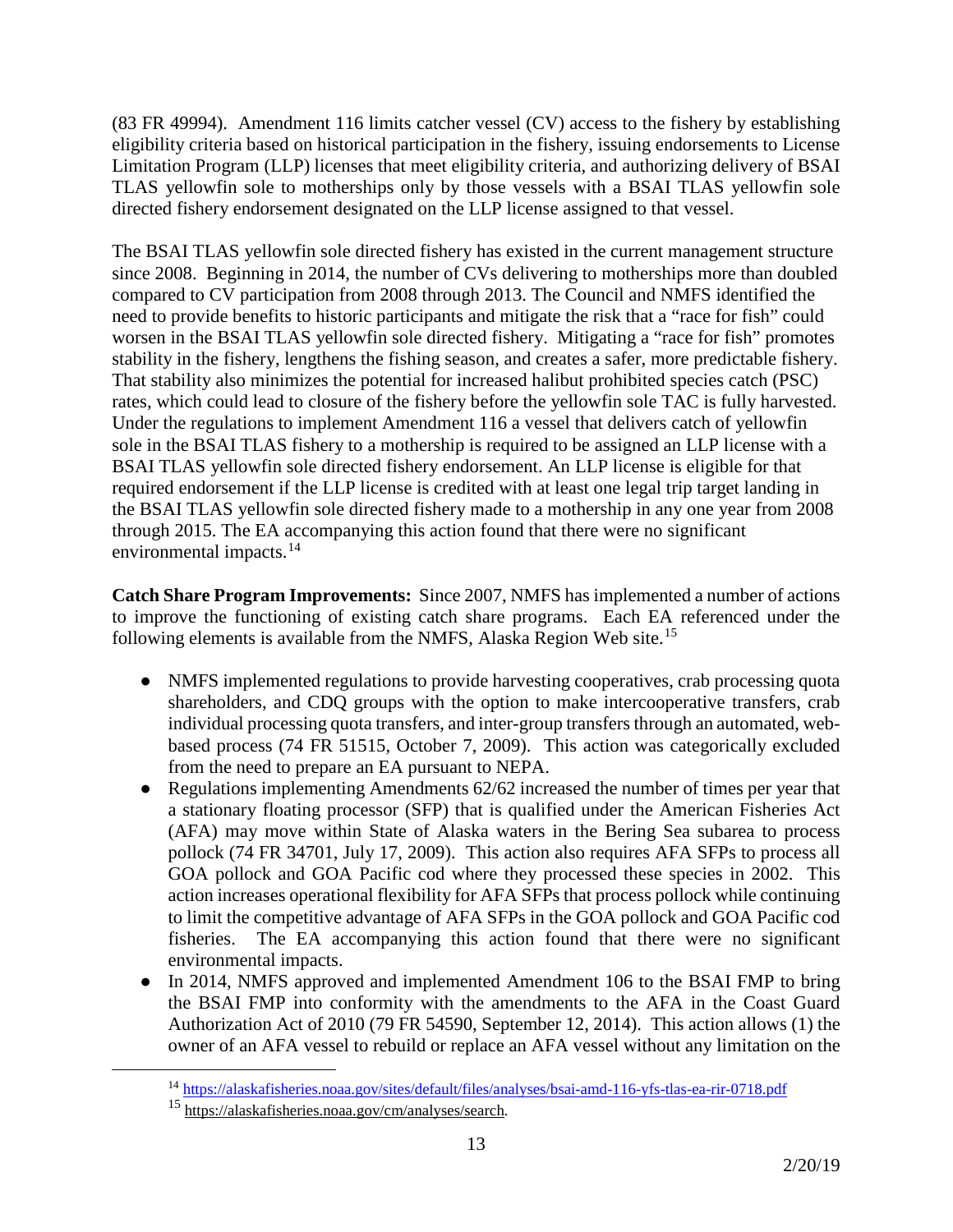vessel safety and operational efficiency in the AFA fleet. This action was categorically length, weight, or horsepower of the rebuilt or replacement vessel and (2) the owner of an AFA catcher vessel in an inshore cooperative to remove the vessel from the cooperative and assign the catch history to one or more vessels in the cooperative. This action improves excluded from the need to prepare an EA pursuant to NEPA.

 ● In 2016, NMFS published a final rule to implement Amendment 109 to the BSAI FMP to allow small hook-and-line catcher vessel operators, generally fishing for halibut CDQ, an vessel list by a CDQ manager, and vessels greater than 32 ft and less than or equal to 46 ft LOA are required to carry a certificate of eligibility (obtained without charge) onboard to signal their exemption. Vessels directed fishing for Pacific cod CDQ are still required to opportunity to diversify their operations with Pacific cod CDQ fishing (81 FR 26738, May 4, 2016). This amendment exempts vessels less than or equal to 46 ft LOA using hookand-line gear from an LLP license while fishing any CDQ groundfish, and moves these vessels from full observer coverage to partial observer coverage. Rather than being required to purchase an LLP license, interested participants are placed on an online eligible carry vessel monitoring systems. The EA accompanying this action found that there were no significant environmental impacts.[16](#page-13-1) 

### **6.1.2 Gulf of Alaska**

<span id="page-13-3"></span><span id="page-13-2"></span><span id="page-13-1"></span> $\overline{a}$ 

<span id="page-13-0"></span> Amendment 83 to the GOA FMP starting in the 2012 Pacific cod fishery (76 FR 74670). The final rule allocated Western and Central GOA Pacific cod TAC limits among various gear and operational sectors to limit the amount of Pacific cod that each sector is authorized to harvest. fishery. This rule also limited access to the Federal Pacific cod TAC fisheries prosecuted in the incentives for new entrants in the jig sector. The EA accompanying this action found that there **Pacific Cod Sector Allocations:** On December 1, 2011, NMFS published a final rule to implement Sector allocations reduce competition among sectors and support stability in the Pacific cod parallel fishery (in State of Alaska waters), promoted community participation, and provided were no significant environmental impacts. $17$ 

 **Rockfish Program:** On December 27, 2011, NMFS published a final rule to implement the Central GOA Rockfish Program, Amendment 88 to the GOA FMP (76 FR 81248). The Rockfish holders who used trawl gear to target Pacific ocean perch, pelagic shelf (dusky) rockfish, and northern rockfish during particular qualifying years. The Rockfish Program retains the fisheries. The EA accompanying this action found that there were no significant environmental Program replaced Pilot Program regulations that expired at the end of 2011. These regulations allocated exclusive harvest privileges to a specific group of license limitation program license conservation, management, safety, and economic gains realized under the Central GOA Rockfish Pilot Program and resolves identified issues in the management and viability of the rockfish impacts. [18](#page-13-3) 

<sup>&</sup>lt;sup>16</sup> https://alaskafisheries.noaa.gov/sites/default/files/analyses/finalearir-bsaiamd109-cdq0316.pdf.<br><sup>17</sup> https://alaskafisheries.noaa.gov/sites/default/files/analyses/earirfrfa0911.pdf.<br><sup>18</sup> https://alaskafisheries.noaa.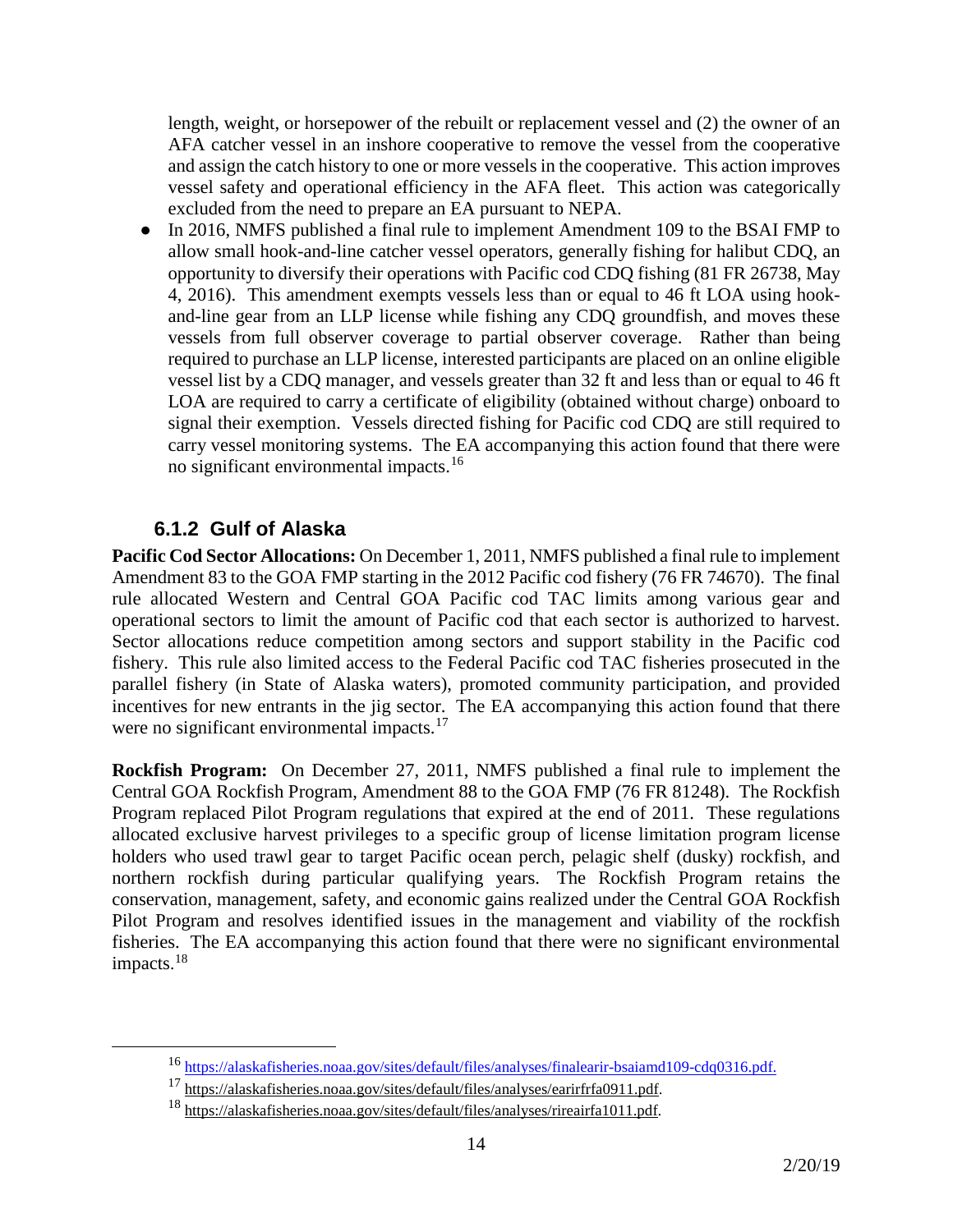## <span id="page-14-0"></span>6.2 *Traditional management tools*

 measures improve management of the fisheries, but they do not alter the harvest specification Traditional management tools are those designed to define target species, and to determine, authorize, manage, or enforce limits on the harvest of target species. Since 2007, NMFS has implemented a number of management actions for the BSAI or GOA groundfish fisheries. These process or change the analysis in the Harvest Specifications EIS of impacts of the harvest strategy on the human environment. Therefore, the new management tools implemented in the BSAI and GOA since 2007 do not constitute "significant new circumstances" necessitating a supplemental EIS pursuant to 40 CFR  $1502.9(c)(1)(ii)$ .

 Amendment 82 to the GOA FMP remove trawl gear endorsements on licenses issued under the vessels that met minimum recent landing requirements using trawl gear (74 FR 41080, August 14, 2009). This action provided exemptions to this requirement for licenses that are used in trawl endorsements for trawl catcher vessel licenses in the Aleutian Islands if minimum recent landing **Trawl Gear Endorsements:** Regulations implementing Amendment 92 to the BSAI FMP and license limitation program in specific management areas if those licenses had not been used on fisheries subject to certain limited access privilege programs. This action issued new area requirements in the Aleutian Islands were met. The EA accompanying this action found that there were no significant environmental impacts.

 **GOA Pollock Trip Limits:** The GOA pollock trip limit final rule prohibits a catcher vessel from landing a cumulative amount of unprocessed pollock from any GOA reporting area that exceeds analyzed in the 2001 Biological Opinion. This action was categorically excluded from the need landing more than 300,000 lb (136 mt) of unprocessed pollock during a calendar day, and from 300,000 lb multiplied by the number of calendar days the pollock fishery is open to directed fishing in a season (74 FR 18156, April 21, 2009). This rule prevents catcher vessels from circumventing the intent of current trip limit regulations when making deliveries of pollock. Establishing the current trip limit regulation to limit a vessel to 300,000 lb of pollock caught in a day continues to disperse catches of pollock in a manner that is consistent with the intent of Steller sea lion protection measures in the GOA and results in no effects on Steller sea lions beyond those already to prepare an EA pursuant to NEPA.

 **Maximum Retainable Amounts (MRAs):** In 2009, NMFS issued a final rule to revise the MRAs of groundfish using arrowtooth flounder as a basis species in the GOA (74 FR 13348, March 27, 2009). This action increased the MRAs from 0 percent to 20 percent for deep-water flatfish, rex sole, flathead sole, shallow-water flatfish, Atka mackerel, and skates; from 0 percent to 5 percent for aggregated rockfish species; and from 0 percent to 1 percent for sablefish. As a result, this action reduced regulatory discards of otherwise marketable groundfish in the arrowtooth flounder fishery. The EA accompanying this action found that there were no significant environmental impacts.<sup>19</sup>

<span id="page-14-1"></span> In 2013, NMFS issued a regulation to increase the MRAs of groundfish using arrowtooth flounder and Kamchatka flounder as basis species in the BSAI (78 FR 29248, May 20, 2013). This action allows the use of BSAI arrowtooth flounder and Kamchatka flounder as basis species for the

<sup>&</sup>lt;sup>19</sup> https://alaskafisheries.noaa.gov/sites/default/files/analyses/goa\_arrowtooth\_mra\_frea0309.pdf.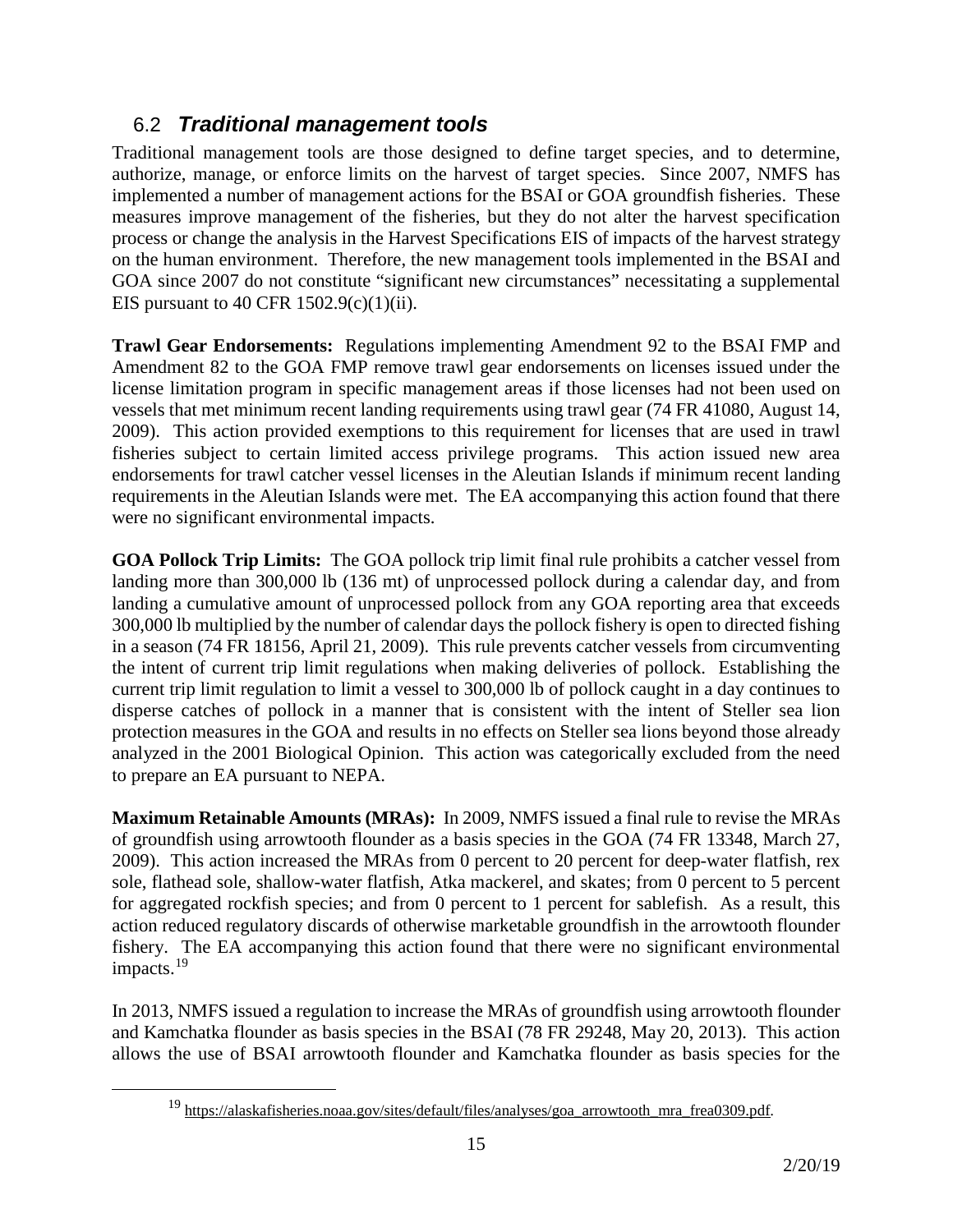marketable groundfish in these BSAI fisheries. This action also included regulatory amendments accounting of flatfish in the BSAI; and to provide NMFS the flexibility to allocate Kamchatka retention of species closed to directed fishing and was necessary to improve retention of otherwise related to harvest management of Kamchatka flounder to account for Kamchatka flounder in the same manner as arrowtooth flounder in the BSAI; to aid in the recordkeeping, reporting, and catch flounder (and other species in the future) to the CDQ Program in the annual harvest specifications. The EA accompanying this action found that there were no significant environmental impacts.<sup>20</sup>

 **GOA skate MRAs:** On December 28, 2015, NMFS published a final rule to reduce the MRA of the intrinsic rate of incidental catch of skates in the GOA. The EA accompanying this action found skates using groundfish and halibut as basis species in the GOA from 20 percent to 5 percent (80 FR 80695). The purpose of this action is to slow the harvest rate of skates and decrease the incentive for vessels to top off on skates by reducing the MRA to levels that more accurately reflect that there were no significant environmental impacts. $2<sup>1</sup>$ 

 **Pacific Cod Parallel Fishery:** On November 29, 2011, NMFS published a final rule to limit "parallel" fishery (76 FR 73513). The parallel fishery occurs in State of Alaska waters within 3 requires an owner of a federally permitted vessel to fish under the same Federal fisheries permit a new FFP within the 3-year term of the permit; and (3) it requires an operator of any federally access of federally permitted pot and hook-and-line catcher/processor vessels to the Pacific cod nautical miles of shore adjacent to the BSAI and is managed by the State of Alaska concurrent with the Federal pot and hook-and-line fishery. This rule limits access by federally permitted pot or hook-and-line catcher/processor vessels in the Pacific cod parallel fishery in three ways: (1) it (FFP) or license limitation program license endorsements in the parallel fishery as required in the Federal waters; (2) it provides that the owner of a vessel who surrenders an FFP will not be reissued permitted vessel used in the parallel fishery to comply with the same seasonal closures that apply in the Federal fishery. The EA accompanying this action found that there were no significant environmental impacts.<sup>[22](#page-15-2)</sup>

 **North Pacific Observer Program (Observer Program):** In 2010, NMFS issued a final rule to the Program, as well as to improve the catch, bycatch, and biological data collected by observers amend regulations implementing the Observer Program to improve the operational efficiency of for conservation and management of the North Pacific groundfish fisheries, including those data collected through scientific research activities (75 FR 69016, November 10, 2010). This action was categorically excluded from the need to prepare an EA pursuant to NEPA.

 The final rule added a funding and deployment system for observer coverage to the existing On November 21, 2012, NMFS published a final rule to restructure the Observer Program and implement Amendment 86 to the BSAI FMP and Amendment 76 to the GOA FMP (77 FR 70062). Observer Program and amended existing observer coverage requirements for vessels and processing plants. The new funding and deployment system allows NMFS to determine when and

20

<u>.</u>

<span id="page-15-2"></span><span id="page-15-1"></span><span id="page-15-0"></span>https://alaskafisheries.noaa.govsites/default/files/analyses/bsai\_arrowtooth\_MRA\_EA\_RIR\_IRFA\_2013.pdf. 21 https://alaskafisheries.noaa.gov/sites/default/files/analyses/goaskateearirirfa090215.pdf

<sup>22</sup> https://alaskafisheries.noaa.gov/sites/default/files/analyses/parallelwatersearirfrfa0211.pdf.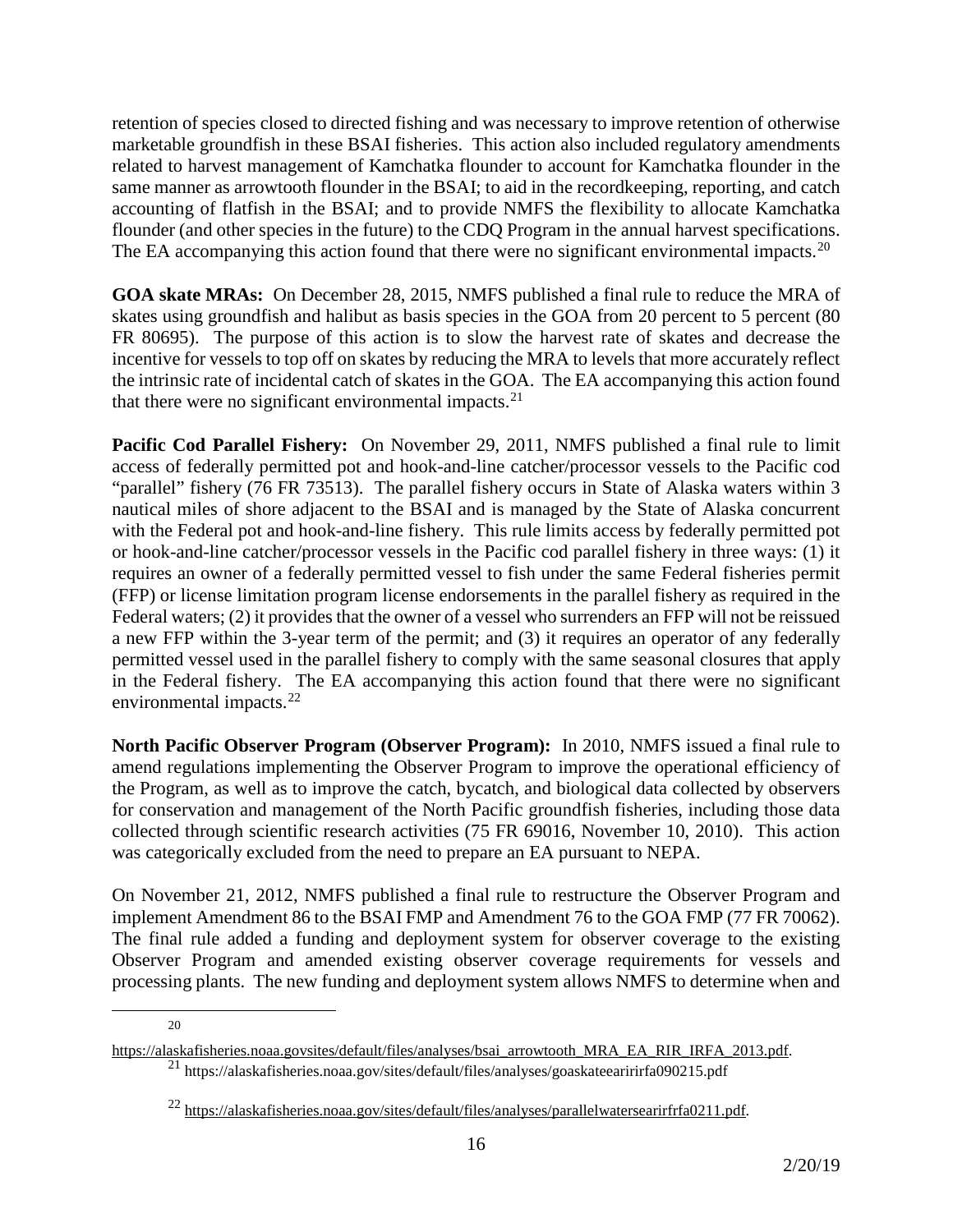Observer Program's funding and deployment structure. The EA accompanying this action found that there were no significant environmental impacts action.<sup>23</sup> where to deploy observers according to management and conservation needs, with funds provided through a system of fees based on the ex-vessel value of groundfish and halibut in fisheries covered by the new system. This action resolves data quality and cost equity concerns with the previous

 to allow catcher vessels (CVs) to choose to be in the full observer coverage category for all of their partial observer coverage category, and will be required to log trips during the following year. **Observer Coverage for BSAI Trawl CVs**: On September 30, 2016, NMFS published a final rule trawl activity in the BSAI (81 FR 67113). Any CV owner may select full coverage for the following year by notifying NMFS of their choice prior to an October 15 deadline. Owners must reaffirm this choice each year. Those who do not meet the notification deadline will remain in the This action was categorically excluded from the need to prepare an EA pursuant to NEPA.

 **Electronic Monitoring (EM):** On August 8, 2017, NMFS published a final rule to implement amendments integrate EM in the Observer Program effective September 7, 2017. This final rule conservation, management, and scientific understanding of managed fisheries. The EA Amendment 114 to the BSAI FMP and Amendment 104 to the GOA FMP (82 FR 36991). These establishes a process for owners or operators of vessels using nontrawl gear to request to participate in the EM selection pool and the requirements for vessel owners or operators while in the EM selection pool. This action is necessary to improve the collection of data needed for the accompanying this action found that there were no significant environmental impacts.<sup>24</sup>

 **Annual Deployment Plan (ADP):** Since 2013, NMFS has used an ADP to assign observers to category to achieve those goals. Adjustments to future deployment plans are made after a scientific of changes in observer deployment and identifies areas where improvements are needed to collect collect information from North Pacific fishing operations. The ADP is focused on science driven deployment to meet data needs. NMFS adjusts some aspects of observer deployment through the ADP, including the assignment of vessels to the selection pools or the allocation strategy used to deploy observers. The Council provides NMFS input on the priority of particular data collection goals, and NMFS considers adjustments to how observers are deployed in the partial coverage evaluation of data collected under the restructured Observer Program. NMFS evaluates the impact the data necessary to conserve and manage the groundfish and halibut fisheries and maintain a scientifically rigorous data collection program.

 recommended observer deployment allocation strategy and other elements of the program. The The draft 2019 ADP describes how NMFS intends to assign fishery observers and EM to vessels fishing in the North Pacific in 2019. Vessels who request, and are selected for EM, will be placed in the EM selection pool. The remaining vessels subject to observer coverage will be candidates for human observers. The Observer Declare and Deploy System (ODDS) will continue to be the software interface that all vessels use to log fishing trips and establish whether they have been selected for observer or EM coverage for a given trip. The ADP also discusses NMFS draft 2019 ADP, and all prior ADPs, are available online.<sup>25</sup>

<span id="page-16-0"></span><sup>&</sup>lt;sup>23</sup> https://alaskafisheries.noaa.gov/sites/default/files/analyses/amd86\_amd76\_earirirfa0311.pdf. 24 https://alaskafisheries.noaa.gov/sites/default/files/analyses/BSAI-114\_GOA-104\_EM\_EARIR-Draft.pdf

<span id="page-16-2"></span><span id="page-16-1"></span><sup>2</sup>[5 https://alaskafisheries.noaa.gov/fisheries/observer-program](https://alaskafisheries.noaa.gov/fisheries/observer-program)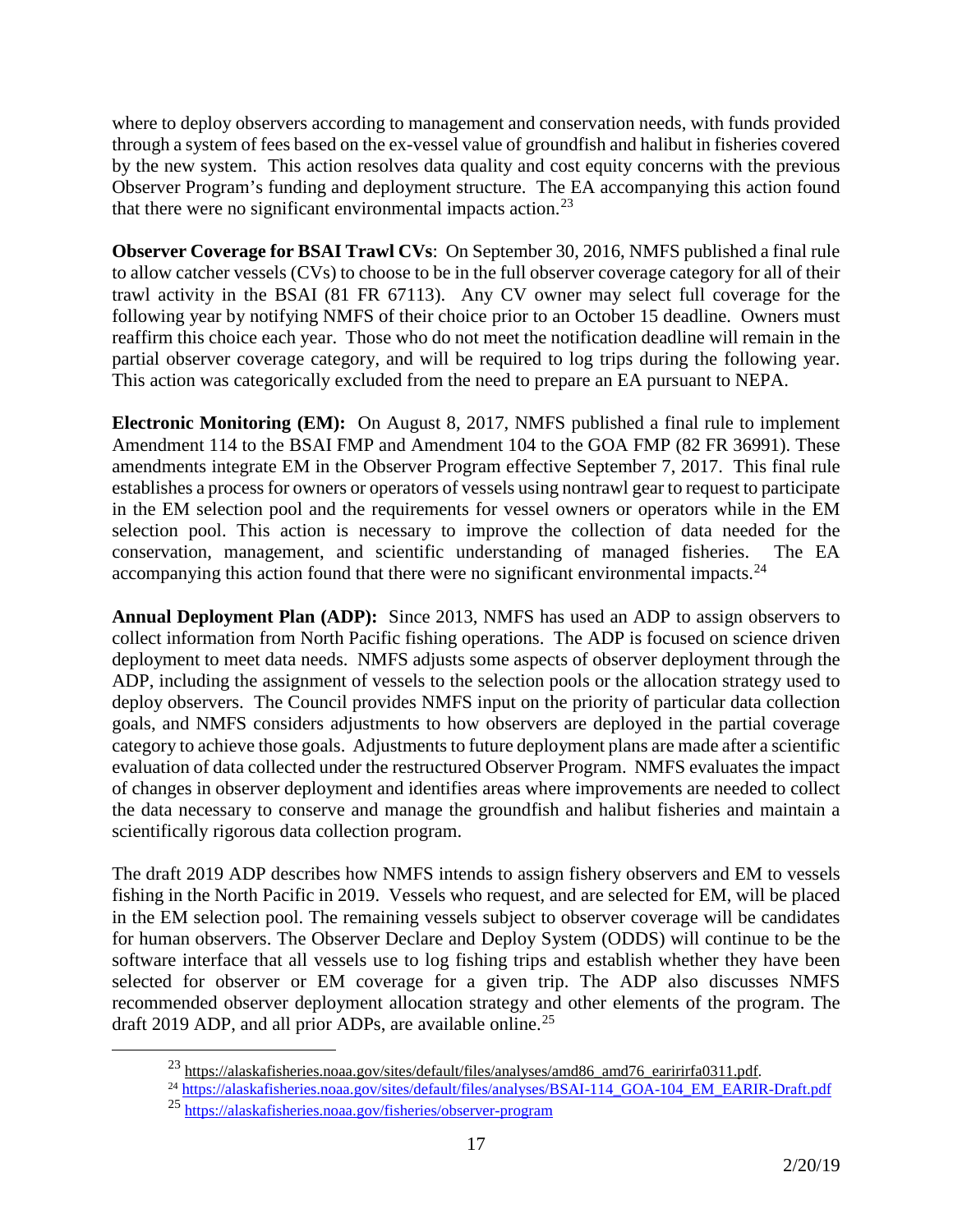NMFS issued a final rule to implement Amendment 101 to the GOA FMP (81 FR 95435, whale depredation of sablefish for those fishermen who choose to switch to using longline pot gear interactions with fishing gear in the GOA sablefish IFQ fishery. The EA accompanying this action **Authorize Use of Longline Pot Gear in the GOA Sablefish IFQ Fishery**: In December 2016, December 28, 2016), which authorizes the use of longline pot gear in the GOA sablefish IFQ fishery. Prior to this action, the only authorized gear in this fishery was longline gear including hook-and-line, jig, troll, and handline gear. Sablefish caught on hook-and-line gear is subject to predation by whales. Authorizing the use of longline pot gear may reduce the adverse impacts of in the sablefish IFQ fishery. In addition, the rule was intended to reduce whale and seabird found that there were no significant environmental impacts.<sup>[26](#page-17-1)</sup>

#### **Amendments 117/106: Reclassify Squid as an Ecosystem Component Species**

 On July 6, 2018, NMFS issued regulations to implement Amendment 117 to the BSAI FMP and Amendment 106 to the GOA FMP (83 FR 31460). These amendments reclassify squid in the FMPs for groundfish species at 20 percent to discourage retention, while allowing flexibility to prosecute as an "Ecosystem Component Species," which is a category of non-target species that are not in need of conservation and management. Under Amendments 117 and 106, OFL, ABC, and TAC specifications are no longer required. Regulations implementing Amendments 117 and 106 prohibit directed fishing for squid, require recordkeeping and reporting to monitor and report catch of squid species annually, and establish a squid maximum retainable amount when directed fishing groundfish fisheries. The EA accompanying this action found that there were no significant environmental impacts.<sup>[27](#page-17-2)</sup>

#### <span id="page-17-0"></span>6.3 *Ecosystem-sensitive management*

Ecosystem-sensitive management includes those measures designed to manage the impacts of fishing for target species on other parts of the environment: habitat, non-target fish species, seabirds, and marine mammals.

 as detailed in the ecosystem considerations report for the 2018 SAFE reports (Appendix C). Ongoing research has increased our understanding of the interactions among ecosystem components. The effects of these interactions on stock assessments are incorporated into the process for setting the overfishing levels and ABCs for the 2019 and 2020 harvest specifications,

 Council has completed and NMFS has implemented the Fishery Management Plan for Fish Since 2007, the role of ecosystem considerations in fisheries management has increased. The Resources of the Arctic Management Area, which includes a thorough description of the Arctic marine ecosystem (74 FR 56734, November 3, 2009). The Council has recommended and NMFS has implemented new seabird protection measures, new habitat protection measures, and new measures to minimize halibut and Chinook salmon bycatch. Additionally, NMFS and the Department of Interior have reviewed the status of a number of marine mammals. These actions are detailed in this section.

<span id="page-17-1"></span><sup>2</sup>[6 https://alaskafisheries.noaa.gov/sites/default/files/analyses/goa101earir.pdf](https://alaskafisheries.noaa.gov/sites/default/files/analyses/goa101earir.pdf) 

<span id="page-17-2"></span><sup>27</sup><https://alaskafisheries.noaa.gov/sites/default/files/analyses/bsai-117-goa-106-earir-squid-0618.pdf>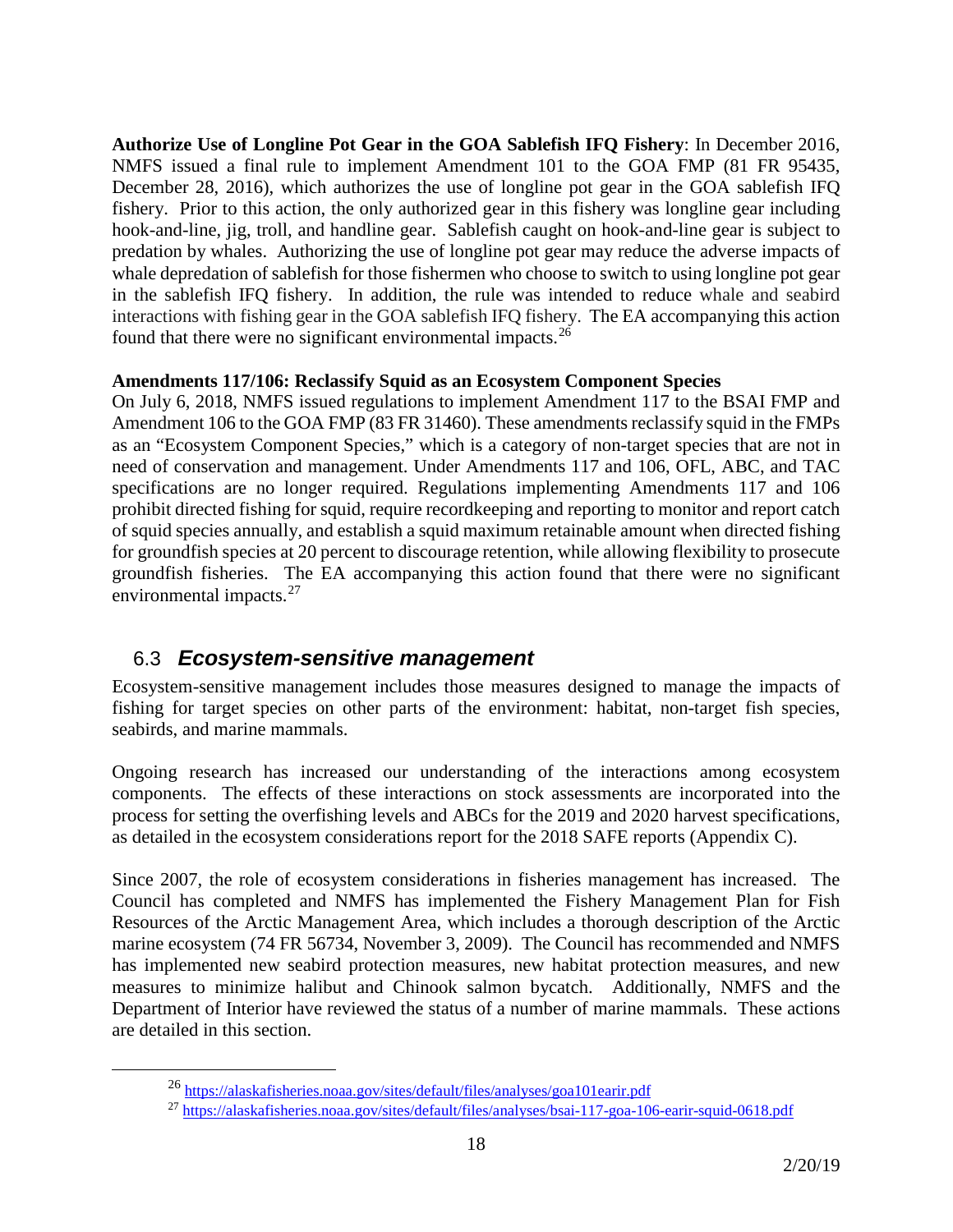An increasing role for ecosystem considerations was analyzed in the Harvest Specifications EIS and does not change the findings in the Harvest Specifications EIS concerning the impacts of the harvest strategy on the human environment. None of the new information or new circumstances relating to ecosystem considerations, detailed below, warrants a supplemental EIS pursuant to 40 CFR 1502.9(c)(1)(ii).

### **6.3.1 Habitat**

<span id="page-18-3"></span><span id="page-18-2"></span><span id="page-18-1"></span> $\overline{a}$ 

<span id="page-18-0"></span> conservation measures that prohibit nonpelagic trawl gear in certain waters of the Bering Sea accompanying this action found that there were no significant environmental impacts.<sup>28</sup> In 2008, NMFS implemented Amendment 89 to the BSAI FMP, which established habitat subarea and the Northern Bering Sea Research Area (73 FR 43362, July 25, 2008). The action provides protection to bottom habitat from the potential effects of nonpelagic trawling. The EA

were initially implemented to assist enforcement in protecting closed habitat areas in the GOA. In 2009, NMFS adopted final regulations removing the vessel monitoring system requirements applied to vessels fishing dinglebar gear (74 FR 3446, January 21, 2009). These requirements They were removed to reduce the costs incurred by dinglebar fishermen in light of information indicating that these fishermen do not normally fish in the protected areas. The EA accompanying this action found that there were no significant environmental impacts.<sup>[29](#page-18-2)</sup>

 In 2010, NMFS issued a final rule to implement Amendment 94 to the BSAI FMP (75 FR 61642, Area to establish the Modified Gear Trawl Zone (MGTZ) and to expand the Saint Matthew Island of the gear off the ocean bottom if used in any directed fishery for groundfish in the MGTZ. This October 6, 2010). Amendment 94 (1) requires participants using nonpelagic trawl gear in the directed fishery for flatfish in the Bering Sea subarea to modify the trawl gear to raise portions of the gear off the ocean bottom, (2) changed the boundaries of the Northern Bering Sea Research Habitat Conservation Area, and (3) requires nonpelagic trawl gear to be modified to raise portions action reduces potential adverse effects of nonpelagic trawl gear on bottom habitat, protects additional blue king crab habitat near St. Matthew Island, and allows for efficient flatfish harvest as the distribution of flatfish in the Bering Sea changes. The EA accompanying this action found that there were no significant environmental impacts. $30$ 

 On November 6, 2012, NMFS approved Amendment 98 to the BSAI FMP and Amendment 90 to (EFH) provisions based on a 5-year EFH review. The FMP amendments revise the following FMP objectives. The 5-year EFH review concluded that no change to the 2005 conclusions on the the GOA FMP (77 FR 66564). These amendments updated the existing essential fish habitat components: (1) the EFH provisions for 24 groundfish species or species groups; (2) EFH conservation recommendations for non-fishing activities; (3) the timeline for considering Habitat Areas of Particular Concern (HAPC) proposals from 3 years to 5 years; and (4) the EFH research evaluation of fishing effects on EFH was warranted based on a review of information from 2005

<sup>&</sup>lt;sup>28</sup> https://alaskafisheries.noaa.gov/sites/default/files/analyses/earirfrfa 0508.pdf.<br><sup>29</sup> https://alaskafisheries.noaa.gov/sites/default/files/analyses/dbar vms earirfrfa 1208.pdf.<br><sup>30</sup> https://alaskafisheries.noaa.gov/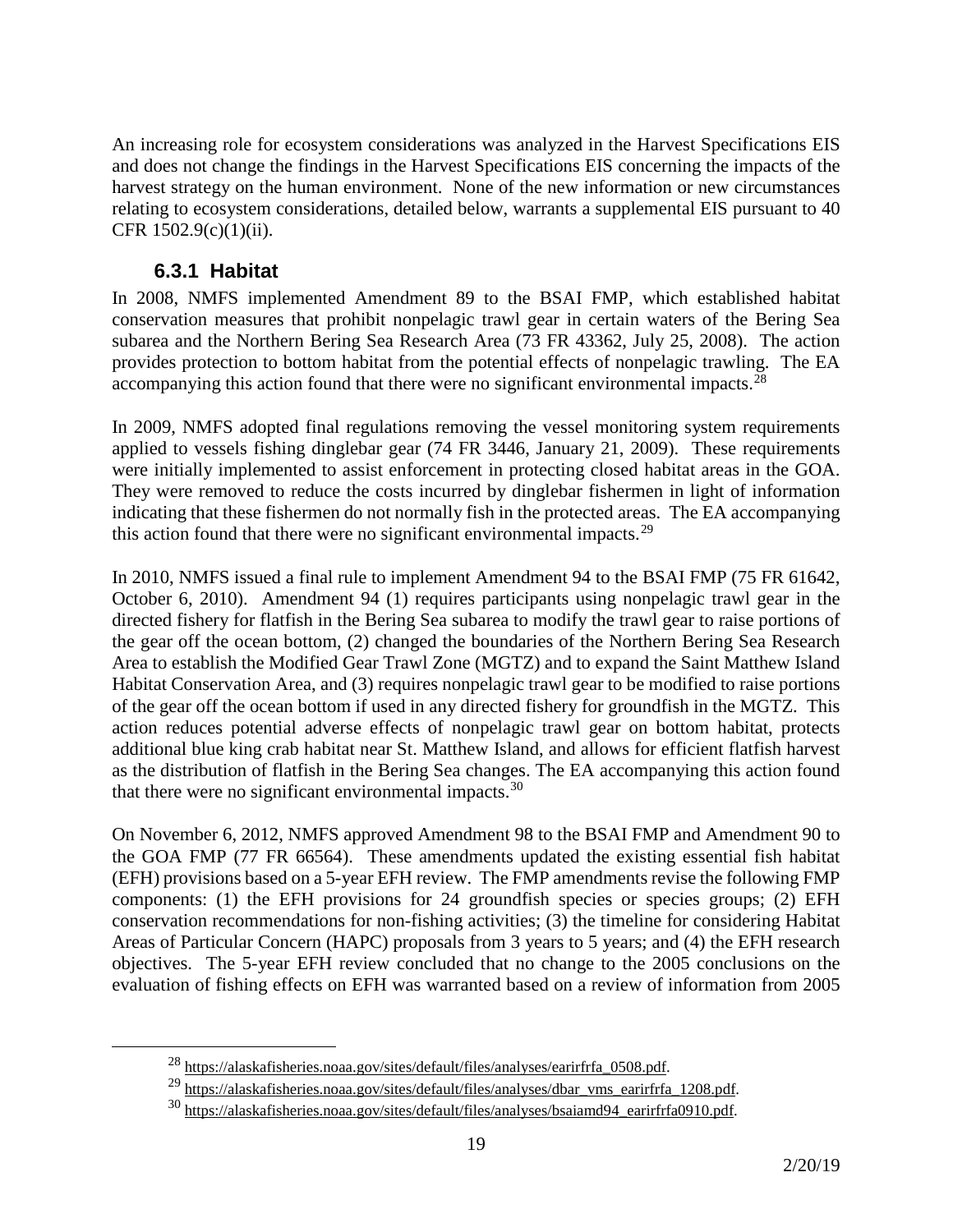environmental impacts.<sup>[31](#page-19-1)</sup> through 2010. The EA accompanying this action found that there were no significant

 modified nonpelagic trawl gear in the GOA and Bering Sea groundfish fisheries. The EA accompanying this action found that there were no significant environmental impacts.<sup>32</sup> On January 16, 2014, NMFS issued regulations to implement Amendment 89 to the GOA FMP and to revise current regulations governing the configuration of modified nonpelagic trawl gear (79 FR 2794). This rule established a protection area in Marmot Bay, northeast of Kodiak Island, and closed that area to fishing with trawl gear except for directed fishing for pollock with pelagic trawl gear. The closure reduces bycatch of Tanner crab (*Chionoecetes bairdi*) in GOA groundfish fisheries. This rule also requires that nonpelagic trawl gear used in the directed flatfish fisheries in the Central Regulatory Area of the GOA be modified to raise portions of the gear off the sea floor. The modifications to nonpelagic trawl gear used in these fisheries reduce the unobserved injury and mortality of Tanner crab, and reduce the potential adverse impacts of nonpelagic trawl gear on bottom habitat. This rule also made a minor technical revision to the modified nonpelagic trawl gear construction regulations to facilitate gear construction for those vessels required to use

 On January 9, 2015, NMFS approved Amendment 104 to the BSAI FMP to designate six areas of skate egg concentration as Habitat Areas of Particular Concern (HAPC; 80 FR 1378, January 9, 2015). Designating the six areas of skate egg concentration as HAPC in the BSAI highlights the importance of this EFH for conservation. The EA accompanying this action found that there were no significant environmental impacts. [33](#page-19-3) 

 the BSAI FMP and GOA FMP based on the best information available through the 2015 5-year Secretary of Commerce. In April 2017, the Council recommended updates to the descriptions and identification of EFH in EFH review. NMFS is preparing the Council's proposed EFH FMP amendments for review by the

#### **6.3.2 Arctic Fishery Management**

<span id="page-19-3"></span><span id="page-19-2"></span><span id="page-19-1"></span> $\overline{a}$ 

<span id="page-19-0"></span> plan prevents commercial fisheries from developing in the Arctic without the required In 2009, the Council adopted, and NMFS approved, an Arctic fishery management plan that (1) closed the Arctic to commercial fishing until information improves so that fishing can be conducted sustainably and with due concern to other ecosystem components, (2) determined the fishery management authorities in the Arctic and provides the Council with a vehicle for addressing future management issues, and (3) implemented an ecosystem based management policy and a precautionary approach that recognizes the unique issues in the Alaskan Arctic. No significant commercial fisheries exist in the Arctic Management Area, either historically or currently. However, the warming of the Arctic and seasonal shrinkage of the sea ice may be associated with increased opportunities for fishing in this region. The Arctic fishery management management framework and scientific information on the fish stocks, their characteristics, and the implications of fishing for the stocks and related components of the ecosystem. A number of Arctic fish, marine mammals, and seabird species migrate into the area covered by the BSAI FMP,

<sup>&</sup>lt;sup>31</sup> https://alaskafisheries.noaa.gov/sites/default/files/analyses/FinalEFHOmniEA10012.pdf. <sup>32</sup> https://alaskafisheries.noaa.gov/sites/default/files/analyses/amd89tannerearirirfa.pdf

<sup>&</sup>lt;sup>33</sup> https://alaskafisheries.noaa.gov/sites/default/files/analyses/amd104finalea.pdf.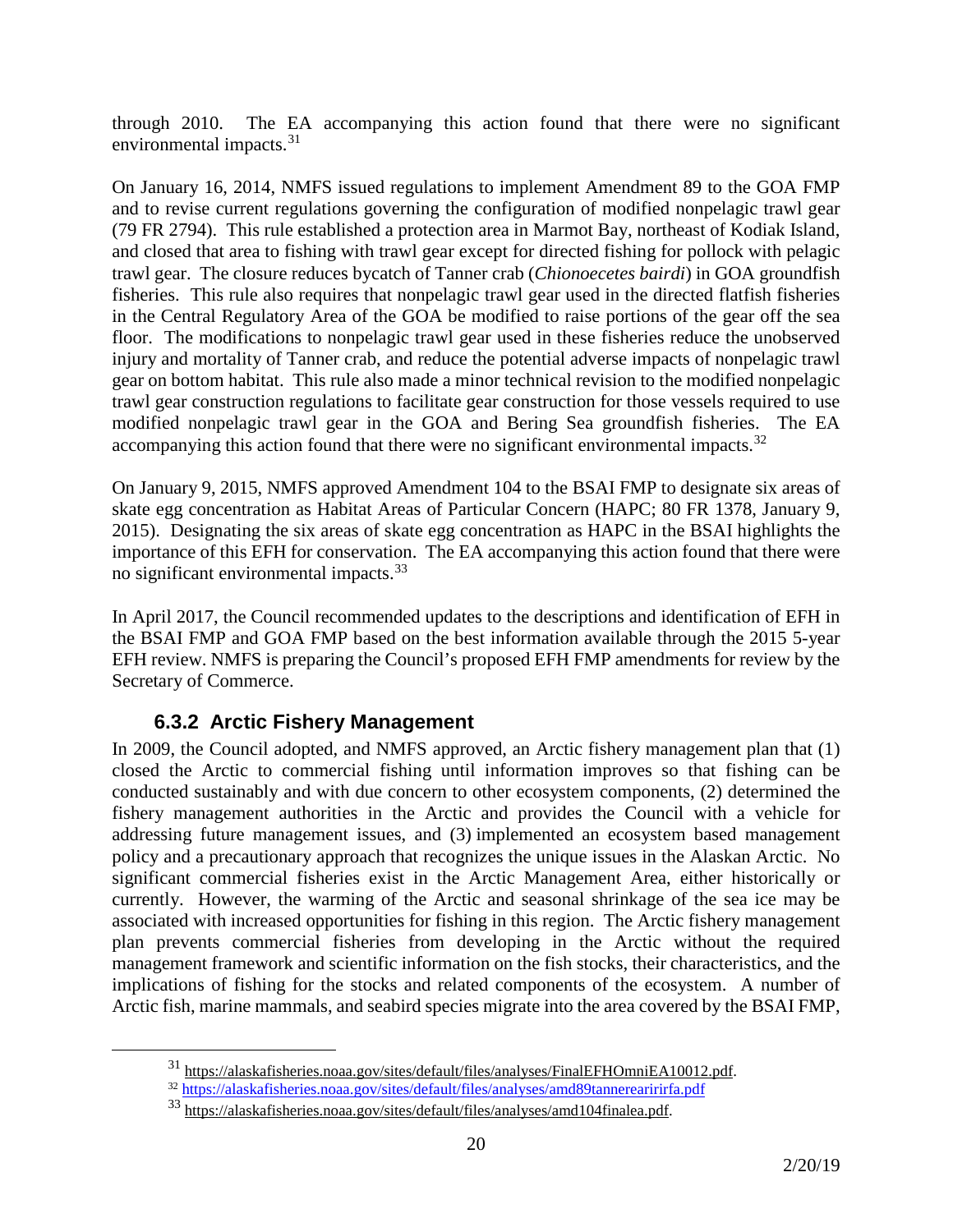effective December 3, 2009 (74 FR 56734, November 3, 2009). The EA accompanying this action found that there were no significant environmental impacts.<sup>[34](#page-20-2)</sup> so any additional protection from unregulated fishing in the Arctic may be beneficial to these migratory species. The regulations implementing the Arctic fishery management plan were

### **6.3.3 Halibut bycatch management**

<span id="page-20-0"></span> PSC limit in the – In 2012, the Council recommended Amendment 95 to the GOA FMP to change the process for setting halibut PSC limits and to reduce halibut PSC limits in the GOA trawl and hook-and-line groundfish fisheries. NMFS published a final rule for this action on February 20, 2014 (79 FR 9625). Amendment 95 sets the halibut PSC limits in Federal regulations and reduces the halibut

- groundfish trawl gear sector by 15 percent over 3 years: 1,848 metric tons (mt) in 2014, 1,759 mt in 2015, and 1,705 mt in 2016.
- groundfish catcher vessel hook-and-line gear sector by 15 percent over 3 years: 161 mt in 2014, 152 mt in 2015, and 147 mt in 2016.
- the hook-and-line C/P sector would fish under a 109 mt PSC limit. • catcher/processor (C/P) hook-and-line gear sector by 7 percent in 2014. The new C/P hook-and-line halibut PSC limit may change annually, based on the GOA Pacific cod split formula. Using 2012 Pacific cod TACs in the Western and Central GOA as an example,
- demersal shelf rockfish fishery from 10 mt to 9 mt in 2014.

The EA accompanying this action found that there were no significant environmental impacts.<sup>35</sup>

 In 2015, the Council recommended Amendment 111 to the BSAI FMP. The implementing final rule (81 FR 24714, April 27, 2016) reduced halibut PSC limits in the BSAI trawl and hook-andline groundfish fisheries. This results in an overall BSAI halibut PSC limit of 3,515 mt. Amendment 111 establishes the following halibut PSC limits:

- Amendment 80 sector (non-pollock trawl catcher/processors): 1,745 mt
- BSAI trawl limited access sector (all non-Amendment 80 trawl participants): 745 mt
- BSAI non-trawl sector (primarily hook-and-line catcher/processors): 710 mt
- Western Alaska Community Development Quota Program: 315 mt.

 groundfish fisheries to the extent practicable and to achieve, on a continuing basis, optimum yield from the BSAI groundfish fisheries. The EA accompanying this action found that there were no NMFS determined Amendment 111 is necessary to minimize halibut bycatch in the BSAI significant environmental impacts.<sup>36</sup>

### **6.3.4 Salmon bycatch management**

<span id="page-20-1"></span> The Council has taken action to control salmon bycatch in the Bering Sea and GOA pollock fisheries. In 2007, NMFS implemented Amendment 84 to establish the salmon bycatch intercooperative agreement that allows vessels participating in the directed fisheries for pollock in the Bering Sea to use their internal cooperative structure to reduce salmon bycatch with a voluntary

<span id="page-20-2"></span><sup>34</sup> https://alaskafisheries.noaa.gov/sites/default/files/analyses/earirfrfa0809final.pdf

<span id="page-20-3"></span><sup>&</sup>lt;sup>35</sup>https://alaskafisheries.noaa.gov/sites/default/files/analyses/goa95earir.pdf<br><sup>36</sup>https://alaskafisheries.noaa.gov/sites/default/files/analyses/finalbsai111earirirfa0116.pdf

<span id="page-20-4"></span>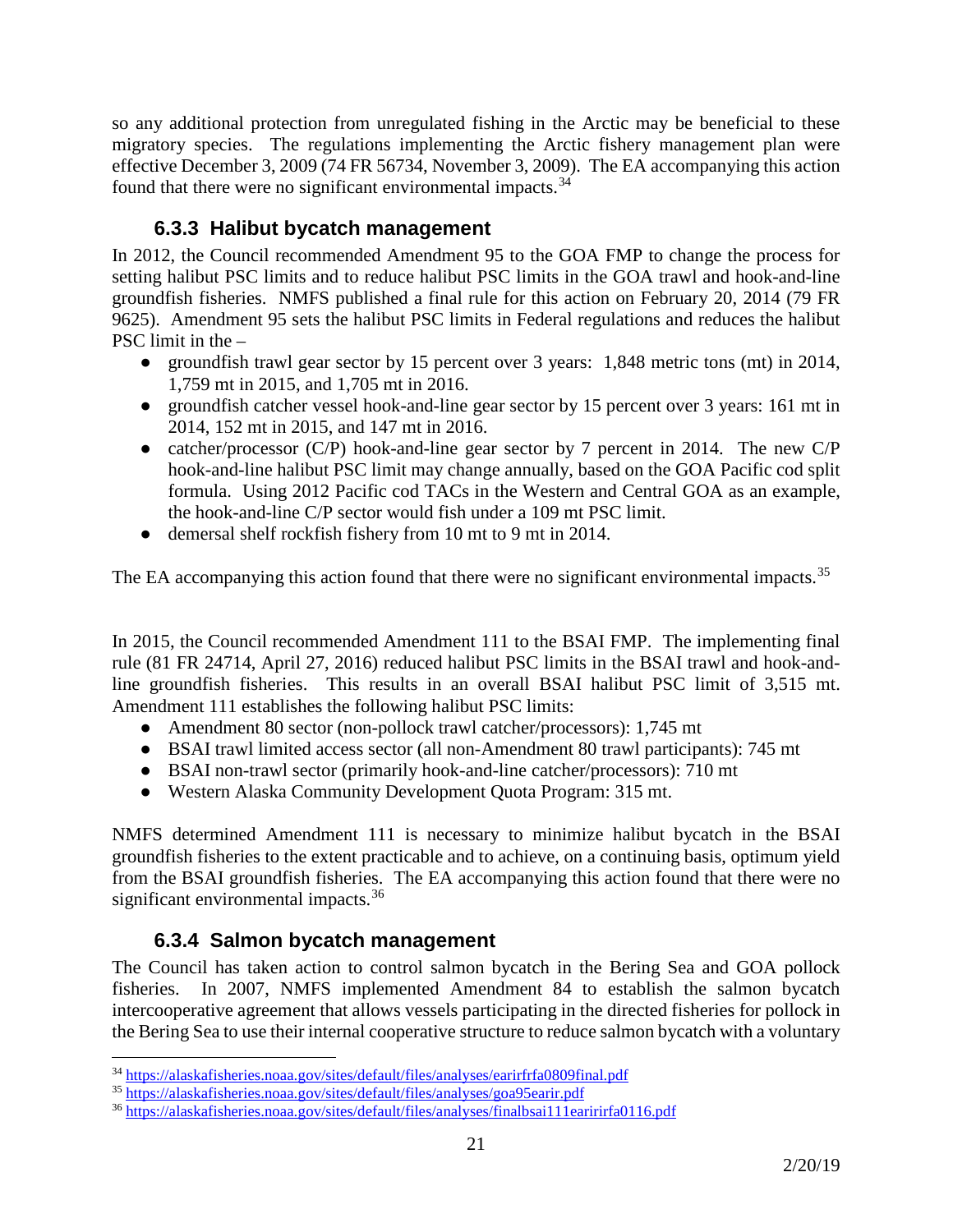rolling hotspot system (VRHS) (72 FR 61070, October 29, 2007). In recommending Amendment triggered closure of fixed salmon savings areas, had not been effective at reducing salmon bycatch. 84, the Council recognized that regulatory management measures, including a bycatch cap that The EA accompanying this action found that there were no significant environmental impacts.  $37$ 

 The Harvest Specifications EIS describes and analyzes the impacts of the pollock fishery's salmon circumstances necessitating an SEIS. bycatch with the VRHS measures in place, which were in effect in 2007 pursuant to an exempted fishing permit. Accordingly, the adoption of Amendment 84 did not represent significant new

 fishery. The impacts of the action and its alternatives were analyzed in the Bering Sea Chinook Salmon Bycatch Management Final Environmental Impact Statement.<sup>[38](#page-21-1)</sup> This analysis provided new and recent information on the Bering Sea pollock fishery and the impacts of that fishery on the 2011 fishing year (75 FR 53026, August 30, 2010). In 2018, 17,379 Chinook salmon were for 2011 through 2018 is available at Alaska Region website.<sup>39</sup> In 2009, the Council recommended Amendment 91, the Chinook salmon bycatch management program, to minimize, to the extent practicable, Chinook salmon bycatch in the Bering Sea pollock Chinook salmon and the human environment. NMFS implemented this program for the start of incidentally caught in the BSAI groundfish fisheries. The number of incidentally caught Chinook

 In 2010, Chinook salmon incidental catch in the GOA groundfish fisheries was 54,561 fish. This is the highest number of Chinook salmon incidentally taken in these fisheries since monitoring began in 1990, and it exceeded the 40,000 Chinook salmon incidental take statement for the GOA groundfish fisheries. The NMFS Alaska Region reinitiated Endangered Species Act (ESA) section 7 consultation with the NMFS Northwest Region on November 17, 2010, based on the Chinook salmon incidental catch in the GOA groundfish fisheries. As required by the biological opinion, the Alaska Region provided the Northwest Region with additional information in the annual report on salmon incidental catch in all of the Alaska groundfish fisheries on March 3, 2011. Chinook salmon incidental catch in the GOA groundfish fisheries was 19,773 fish in 2011 and 19,992 Chinook salmon in 2012.

In 2012, NMFS implemented Amendment 93 to the GOA FMP (77 FR 42629, July 20, 2012). determined that this action would not have significant environmental impacts.<sup>[40](#page-21-3)</sup> Since 2013, the salmon. In 2018, 14,555 Chinook were incidentally caught in the GOA pollock fishery. Amendment 93 and its implementing regulations established separate PSC limits in the Central and Western GOA for Chinook salmon, which would cause NMFS to close the directed pollock fishery in the Central or Western GOA, if the applicable limit is reached. This action also requires retention of salmon by all vessels in the Central and Western GOA pollock fisheries until the catch is delivered to a processing facility where an observer is provided the opportunity to count the number of salmon and to collect scientific data or biological samples from the salmon. An EA annual Chinook salmon incidental catch in the GOA pollock fisheries has been less than 21,392

-

<sup>37</sup> https://alaskafisheries.noaa.gov/sites/default/files/analyses/Am84\_EARIRFRFA.pdf.

<span id="page-21-3"></span><span id="page-21-2"></span><span id="page-21-1"></span><span id="page-21-0"></span><sup>&</sup>lt;sup>38</sup> NMFS (2009). Bering Sea Chinook Salmon Bycatch Management Final Environmental Impact Statement.<br>December, 2009. https://alaskafisheries.noaa.gov/sites/default/files/analyses/eis\_1209all.pdf. December, 2009. https://alaskafisheries.noaa.gov/sites/default/files/analyses/eis 1209all.pdf.

<sup>39</sup><https://alaskafisheries.noaa.gov/fisheries-catch-landings>

<sup>40</sup> https://alaskafisheries.noaa.gov/sites/default/files/analyses/rireafrfa\_amd93.pdf.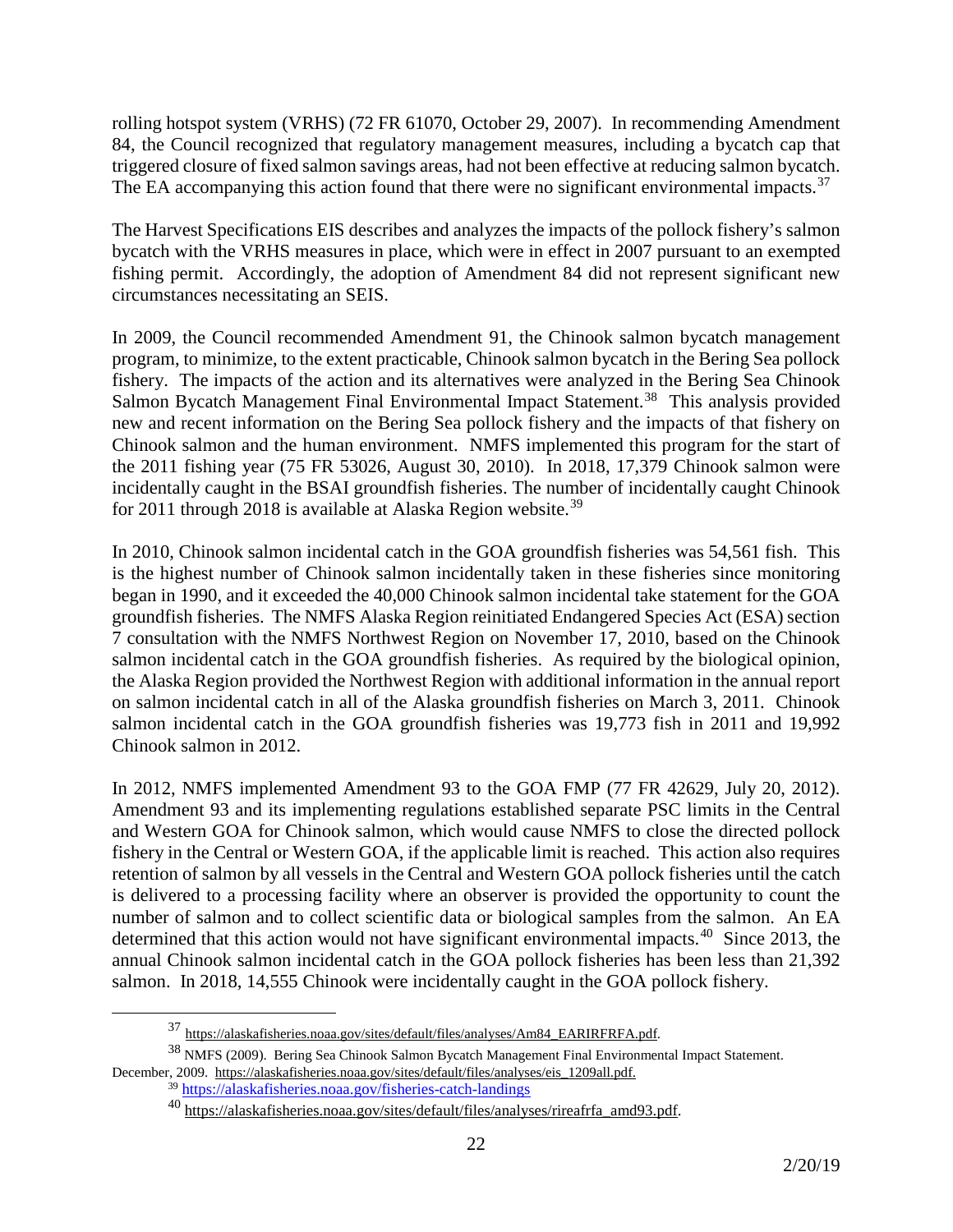salmon PSC limit in the Rockfish Program CV sector to be reallocated to the non-Rockfish In June 2013, the Council recommended Amendment 97 to the GOA FMP. In December 2013, the Council recommended adding to Amendment 97 a provision that would allow unused Chinook Program CV sector. In 2015, NMFS implemented Amendment 97 (79 FR 71350, December 2, 2014). Amendment 97 applies GOA Chinook salmon PSC limits to the groundfish trawl fisheries, except for pollock trawl fisheries in the Central and Western GOA. Amendment 97 apportions the PSC limits between trawl Rockfish Program catcher vessels (CVs), non-Rockfish Program CVs, and catcher/processor sectors, with closure of directed fishing for any non-pollock groundfish trawl fishery if the PSC limit for a sector is reached. The EA accompanying this action found that there were no significant environmental impacts. $41$ 

 Chinook salmon PSC limits from established PSC limits for vessels directed fishing for pollock remaining amounts of unused Chinook salmon PSC limits from any of the GOA trawl sectors to Chinook salmon PSC limits from the Rockfish Program CV sector to the non-Rockfish Program In December 2015, the Council recommended Amendment 103. Amendment 103 and the final rule (September 12, 2016, 81 FR 62659) authorize NMFS to make inseason reapportionments of in the Central and Western GOA reporting areas, and the GOA non-pollock groundfish trawl sectors (e.g., the Rockfish Program catcher vessel (CV) sector, the non-Rockfish Program CV sector, and the trawl catcher/processor (C/P) sector). The action allows NMFS to reapportion any GOA trawl CV sector. Amendment 103 establishes a cap on the maximum amount of unused Chinook salmon PSC limit that may be reapportioned to each of the GOA trawl CV sectors. Amendment 103 provides NMFS with greater discretion to annually reapportion unused CV sector.

Amendment 103 and the final rule are intended to —

- provide for more flexible management of GOA trawl Chinook salmon PSC,
- increase the likelihood that groundfish resources are more fully harvested,
- reduce the potential for fishery closures, and

<span id="page-22-1"></span><span id="page-22-0"></span>-

 ● maintain the overall Chinook salmon PSC limits in the Central and Western GOA trawl fisheries as implemented by Amendments 93 and 97 to the FMP.

prepared for Amendments 93 and 97 and implement only minor changes. Amendment 103 was categorically excluded from the requirement to prepare an environmental assessment in accordance with NAO 216-6. The management measures implemented by Amendment 103 fall within the scope of alternatives addressed in the environmental assessments

significant environmental impacts.<sup>42</sup> In April 2016, the Council recommended Amendment 110 to the BSAI FMP. Amendment 110 improves the management of Chinook and chum salmon bycatch in the Bering Sea pollock fishery by creating a comprehensive salmon bycatch avoidance program. Amendment 110 applies to owners and operators of catcher vessels, catcher/processors, motherships, inshore processors, and the six Western Alaska Community Development Quota (CDQ) Program groups participating in the pollock fishery in the Bering Sea. The EA accompanying this action found that there were no

<sup>&</sup>lt;sup>41</sup> https://alaskafisheries.noaa.gov/sites/default/files/analyses/goa97earirirfa.pdf.<br><sup>42</sup> https://alaskafisheries.noaa.gov/sites/default/files/analyses/bsai110finalearir.pdf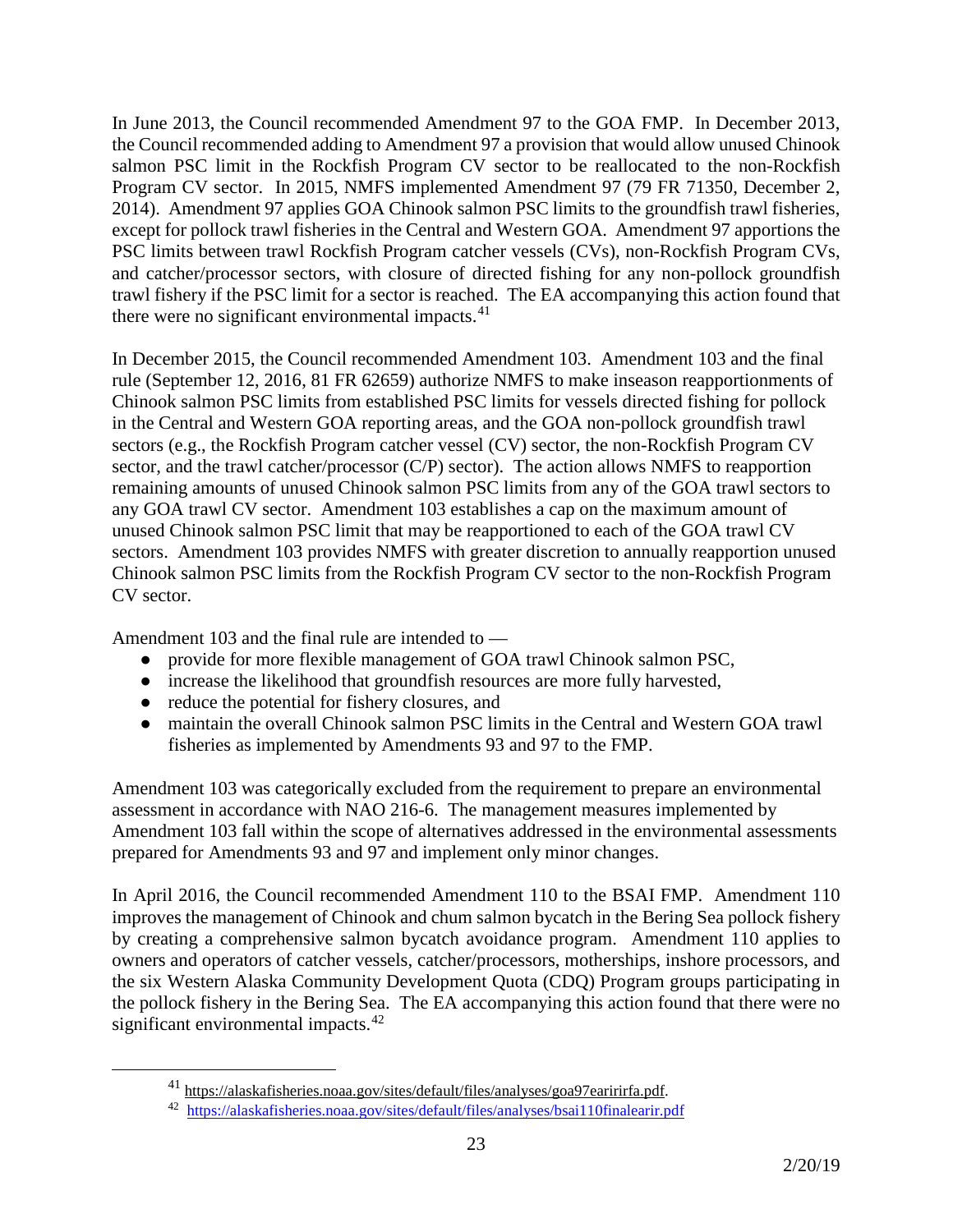The final rule implementing Amendment 110 was published on June 10, 2016 (81 FR 37534). The management measures included in Amendment 110 and the final rule focus on retaining the incentives to avoid Chinook salmon bycatch at all levels of abundance as intended under Amendment 91 to the BSAI FMP. Amendment 110 and the final rule address five core issues to—

- incorporate chum salmon avoidance into the incentive plan agreements (IPAs) established under Amendment 91 and remove the non-Chinook salmon bycatch reduction intercooperative agreement previously established under Amendment 84 to the FMP;
- modify the IPAs to increase the incentives for fishermen to avoid Chinook salmon;
- more pollock to be harvested earlier in the year; • change the seasonal apportionments of the pollock total allowable catch (TAC) to allow
- reduce the Chinook salmon prohibited species catch (PSC) limit and performance standard in years with low Chinook salmon abundance; and
- improve the monitoring of salmon bycatch in the pollock fishery.

### **6.3.5 Pribilof Island blue king crab bycatch management**

<span id="page-23-0"></span> recommended Amendment 43 to the FMP for Bering Sea/Aleutian Islands King and Tanner Crabs. NMFS notified the Council on September 29, 2009, that the current rebuilding plan for Pribilof Island Blue King Crab (PIBKC) would not achieve adequate progress to rebuild the stock by 2014. In June 2012, the Council recommended Amendment 103 to the BSAI FMP to close the Pribilof Island Habitat Conservation Zone (PIHCZ) to directed fishing for Pacific cod with pot gear based on 1) the high rate of PIBKC bycatch in the PIHCZ relative to other areas outside of the PIHCZ; 2) the high concentration of PIBKC in the PIHCZ; 3) the occurrence of known PIBKC habitat within the PIHCZ; 4) the high rate of PIBKC bycatch in the Pacific cod pot fishery relative to other groundfish fisheries; and 5) the limited impact the Pacific cod pot closure in the PIHCZ would have on the Pacific cod pot fishery relative to other groundfish fishery closures. The Council also Amendment 43 revises the rebuilding plan for PIBKC. NMFS approved these amendments and implemented Amendment 103 with regulations (79 FR 71344, December 2, 2014). The EA accompanying this action found that there were no significant environmental impacts.<sup>43</sup>

#### **6.3.6 Grenadier management**

<span id="page-23-3"></span><span id="page-23-2"></span> $\overline{a}$ 

<span id="page-23-1"></span> On March 5, 2015, NMFS issued regulations to implement Amendment 100 to the BSAI FMP and reporting of grenadiers, limit retention of grenadiers, and prevent direct fishing for grenadiers by federally permitted groundfish fishermen. The final rule was necessary to limit and monitor the Amendment 91 to the GOA FMP (80 FR 11897). Amendments 100/91 to the FMPs add grenadiers to the ecosystem component (EC) category in the FMPs. The Council and NMFS recognized that adding grenadiers to the FMPs in the EC category acknowledges their role in the ecosystem and limits the groundfish fisheries' potential impact on grenadiers. Adding grenadiers to the EC category allows for improved data collection and catch monitoring appropriate for grenadiers given their abundance, distribution, and catch. The final rule added regulations to improve incidental catch of grenadiers in the groundfish fisheries. The EA accompanying this action found that there were no significant environmental impacts.<sup>[44](#page-23-3)</sup>

<sup>&</sup>lt;sup>43</sup> https://alaskafisheries.noaa.gov/sites/default/files/analyses/43\_103draftririrfa.pdf.<br><sup>44</sup> https://alaskafisheries.noaa.gov/sites/default/files/analyses/amdbsai100\_goa91finalearir2014.pdf.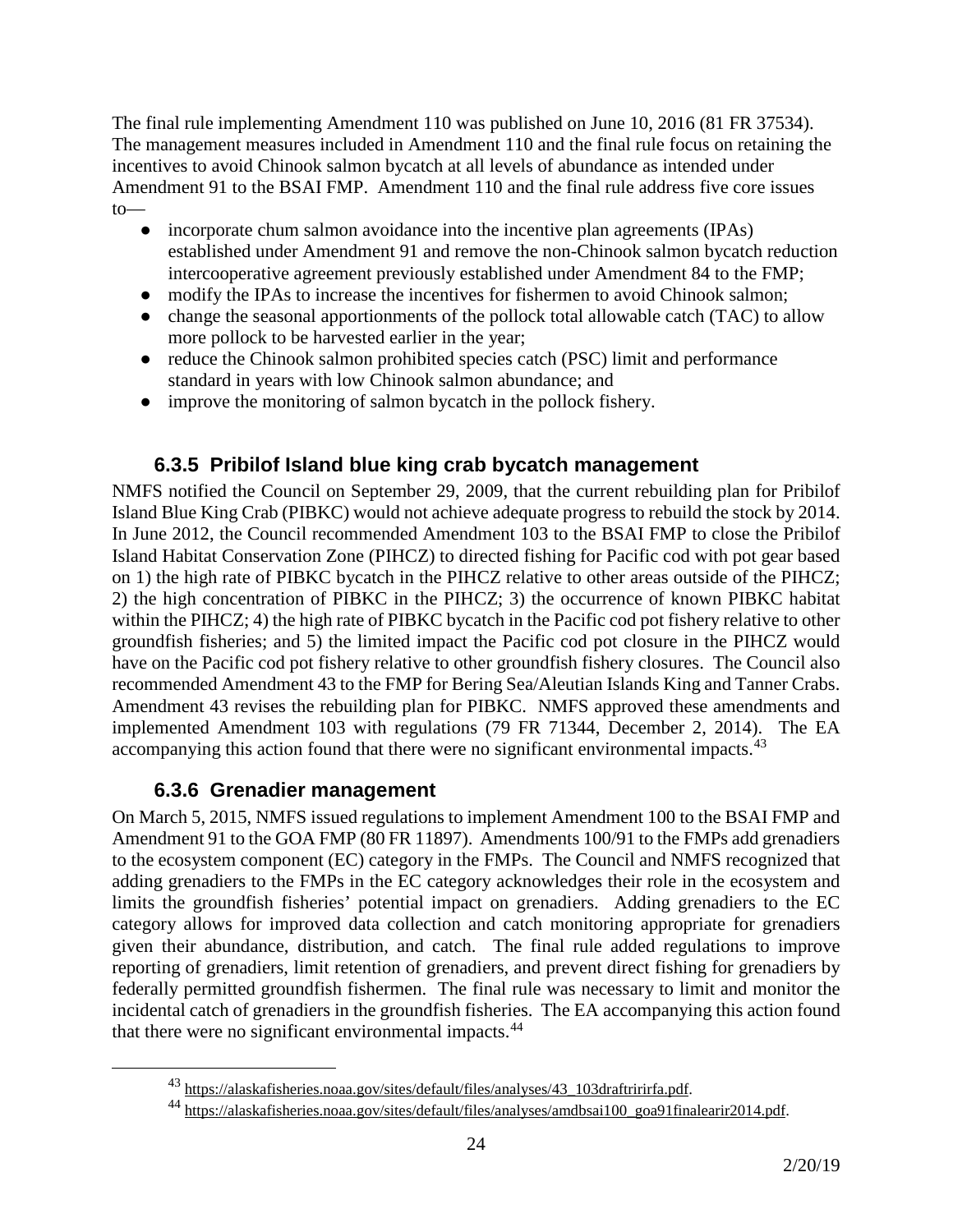#### **6.3.7 Steller Sea lions**

<span id="page-24-0"></span>and fin whales was completed November 24, 2010.<sup>[45](#page-24-1)</sup> The biological opinion concluded that the of Steller sea lions and were likely to adversely modify their designated critical habitat. The likelihood the fisheries would jeopardize the western DPS of Steller sea lions or adversely modify their designated critical habitat. A biological opinion documenting the program level ESA section 7 formal consultation on the effects of the Alaska groundfish fisheries on Steller sea lions, humpback whales, sperm whales, fisheries were not likely to jeopardize the continued existence of the eastern distinct population segment (DPS) of Steller sea lions, the Western North Pacific and Central North Pacific populations of humpback whales, North Pacific sperm whales, or the Northeast Pacific population of fin whales. The biological opinion concluded that the fisheries were not likely to adversely modify designated critical habitat for the eastern DPS of Steller sea lions. The biological opinion concluded that the fisheries were likely to jeopardize the continued existence of the western DPS biological opinion contained a reasonable and prudent alternative (RPA) designed to remove the

their designated critical habitat.<br>This RPA was implemented for the 2011 fishing year. NMFS issued an interim final rule to groundfish fisheries were not likely to jeopardize the continued existence of the western DPS of Steller sea lions or adversely modify its designated critical habitat (75 FR 77535, December 13, effect of this interim final rule was to protect the western DPS of Steller sea lions, as required environmental impacts.<sup>[46](#page-24-2)</sup> implement Steller sea lion protection measures to ensure that the BSAI management area 2010, corrected 75 FR 81921, December 29, 2010). These management measures dispersed fishing effort over time and area to provide protection from potential competition for important Steller sea lion prey species in waters adjacent to rookeries and important haulouts. The intended under the ESA, and to conserve and manage the groundfish resources in accordance with the Magnuson-Stevens Act. An EA determined that this action would not have significant

 in the 2008 Recovery Plan, the continuing efforts to protect the species, and information received implemented a post-delisting monitoring plan to ensure recovery continues. On April 18, 2012, NMFS published a proposed rule to remove the eastern DPS of Steller sea lions from the List of Endangered and Threatened Wildlife (77 FR 23209). NMFS completed a Status Review of the eastern DPS of Steller Sea Lion in March 2012. Based on the information presented in the Status Review, the factors for delisting in section  $4(a)(1)$  of the ESA, the recovery criteria during public comment and peer review, NMFS determined that this DPS has recovered and no longer meets the definition of an endangered or threatened species under the ESA. On November 4, 2013, NMFS issued a final rule to remove the eastern DPS of Steller sea lion from the List of Endangered and Threatened Wildlife (78 FR 66140), effective December 4, 2013. NMFS also

In September 2014, NMFS initiated a process to consider potential revisions to the designation of critical habitat for the western DPS of Steller sea lions. NMFS held two public meetings to elicit pertinent scientific information (79 FR 53384, September 9, 2014). NMFS formed a Critical Habitat Review Team to assemble the best available scientific information. NMFS has not yet issued a proposed rule to revise the designation of critical habitat.

<span id="page-24-2"></span><span id="page-24-1"></span>-

<sup>&</sup>lt;sup>45</sup> https://alaskafisheries.noaa.gov/pr/ssl/final-2010-biop.<br><sup>46</sup> https://alaskafisheries.noaa.gov/sites/default/files/analyses/sslprotections\_earir1210.pdf.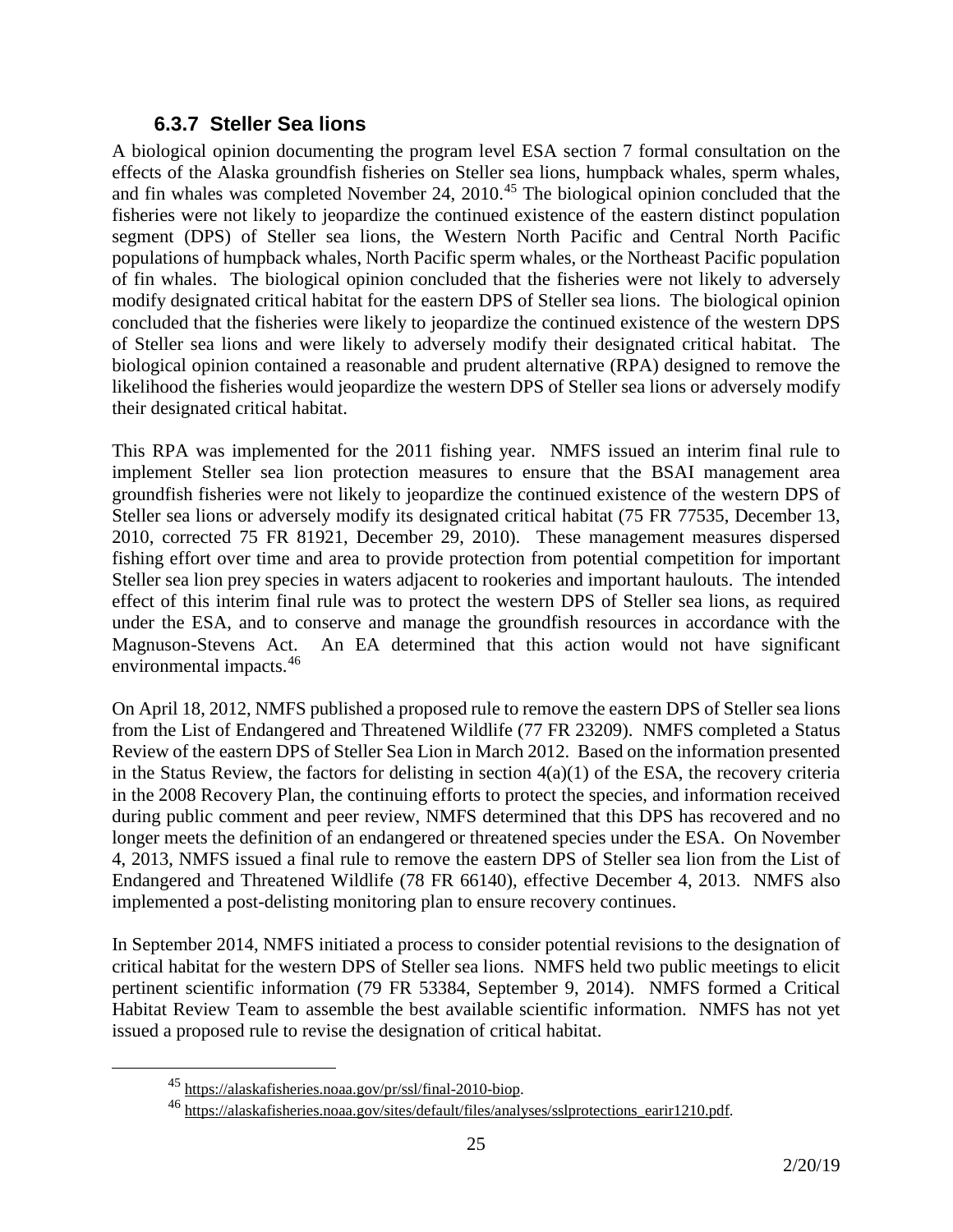measures, in accordance with NEPA.<sup>47</sup> The final rule authorized some additional groundfish specific areas to mitigate the potential adverse effects of fishing on Steller sea lion prey resources. On November 25, 2014, NMFS published a final rule to implement Steller sea lion protection measures for the Atka mackerel, Pacific cod, and pollock fisheries in the Aleutian Islands (79 FR 70286). NMFS, in consultation with the Council, prepared an EIS on Steller sea lion protection fishing in the AI and incorporated measures to ensure the groundfish fisheries are not likely to jeopardize the continued existence of the western DPS of Steller sea lions or adversely modify designated critical habitat. The final rule implemented fishery closures and limitations on catch in NMFS considered the effects of the modified Steller sea lion protection measures in the AI groundfish fisheries in a biological opinion completed in April 2014.[48](#page-25-3)

 western DPS of Steller sea lions (82 FR 57955). The ESA requires that NMFS conduct a review on the best scientific and commercial data available. On December 8, 2017, NMFS announced the initiation of a five-year review of the endangered of listed species to determine whether the species should be delisted or reclassified in status based

#### **6.3.8 Walrus Protection Areas**

<span id="page-25-0"></span>In 2015, NMFS implemented Amendment 107 to the BSAI FMP to establish seasonal transit areas for vessels designated on Federal Fisheries Permits (FFPs) through Walrus Protection Areas in northern Bristol Bay, Alaska (80 FR 194, January 5, 2015). This action allows vessels designated on FFPs to transit through Walrus Protection Areas in the Exclusive Economic Zone (EEZ) near Round Island and Cape Peirce from April 1 through August 15, annually. This action restored access of federally permitted vessels to transit through Walrus Protection Areas that was limited by regulations implementing Amendment 83 to the GOA FMP and to maintain suitable protection for walruses on Round Island and Cape Peirce. This action maintains an existing prohibition on deploying fishing gear in Walrus Protection Areas by vessels designated on an FFP. An EA determined that this action would not have significant environmental impacts.<sup>49</sup>

#### **6.3.9 Seabirds[50](#page-25-5)**

<span id="page-25-3"></span><span id="page-25-2"></span><u>.</u>

<span id="page-25-1"></span> Several seabird species are caught incidental to the Alaska groundfish fisheries. In 2017, an estimated total of 7,380 seabirds were caught in hook-and-line, trawl, and pot fisheries in the BSAI and GOA. In 2009, NMFS implemented regulations to revise seabird avoidance requirements for the hook-and-line groundfish and halibut fisheries in International Pacific Halibut Commission Area 4E (74 FR 13355, March 27, 2009). This action revised seabird avoidance measures based on the latest scientific information and reduced unnecessary regulatory burdens and associated costs by eliminating seabird avoidance requirements for hook-and-line vessels less than or equal

<sup>&</sup>lt;sup>47</sup> https://alaskafisheries.noaa.gov/fisheries/sslpm-feis.<br><sup>48</sup> https://alaskafisheries.noaa.gov/pr/sslpm-biop-2014.<br><sup>49</sup> https://alaskafisheries.noaa.gov/sites/default/files/analyses/bsai107finalearir.pdf.<br><sup>50</sup> The Harv

<span id="page-25-5"></span><span id="page-25-4"></span> (see Tables 9-1 to 9-6 in the Harvest Specifications EIS). This SIR examines only those species for which new circumstances or information may exist relevant to environmental concerns and bearing on the proposed action or its impacts that would trigger the requirement to prepare an SEIS.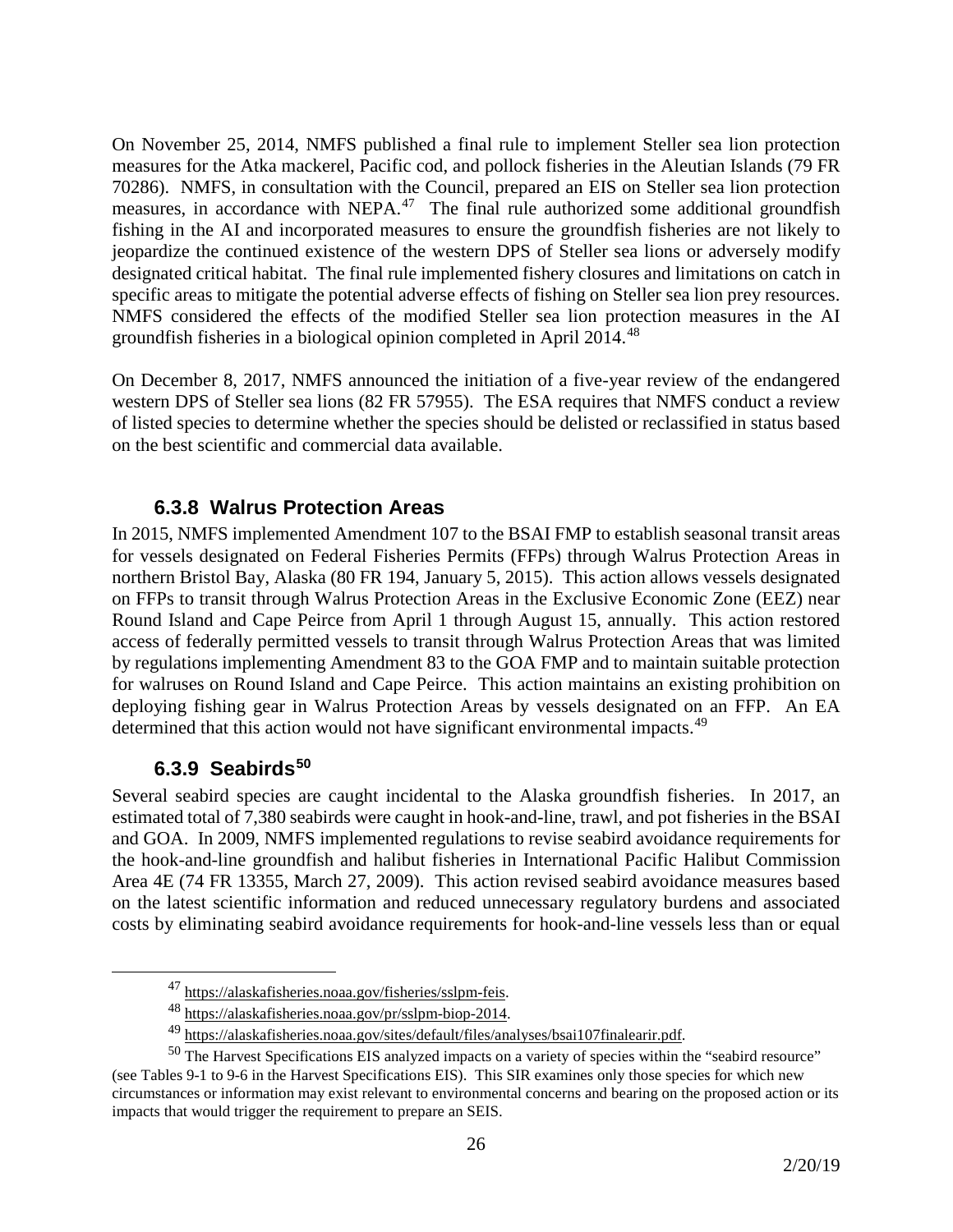to 55 ft (16.8 m) length overall in portions of Area 4E in the eastern Bering Sea. The EA accompanying this action found that there were no significant environmental impacts.<sup>51</sup>

Alaska groundfish and halibut fisheries for 2007 through  $2015$ .<sup>[52](#page-26-1)</sup> Subsequent NMFS Alaska groundfish and halibut fisheries through 2017.<sup>[53](#page-26-2)</sup> A 2016 NMFS Alaska Region technical memorandum provides additional information on how seabird bycatch occurs, seabird avoidance requirements, and seabird bycatch estimates for the Region technical memoranda provide updates to the seabird bycatch estimates for the Alaska

 among gear groups. Consistently, northern fulmars are the most frequently caught seabird. In The total estimated seabird bycatch continues to be substantially lower than before the use of seabird avoidance measures. Hook-and-line fisheries continue to have the highest seabird bycatch 2017, an estimated 2,886 northern fulmars were taken incidental to the BSAI and GOA hook-andline fisheries.

 line fisheries. In 2017, 450 black-footed albatross and 9 Laysan albatross were taken incidental to The three albatross species that forage off Alaska are black-footed (*Phoebastria nigripes*), shorttailed (*Phoebastria albatrus*), and Laysan (*Phoebastria immutabilis*). The majority of the albatross bycatch consisted of black-footed albatross in the BSAI and GOA sablefish hook-andhook-and-line fisheries in the BSAI and GOA.

 accounting system (CAS) expanded these takes to all unsampled hooks in the haul and all the estimated take across the Greenland turbot fishery in 2014 was six short-tailed albatross. Occasionally, endangered short-tailed albatross are taken incidental to the Alaska groundfish fisheries. From 1999 through 2018, six short-tailed albatross were observed to be killed in the BSAI groundfish hook-and-line fisheries. Two of these takes occurred in August and September of 2010, one occurred in October of 2011, two occurred on the same haul in September 2014, and one occurred in December of 2014. NMFS extrapolates the observed takes of seabirds to the total fishing effort to estimate total bycatch. For example, two short-tailed albatross were recorded taken in the observer sample in the Pacific cod hook-and-line fishery in 2010. When the catch unsampled events across fisheries, the estimated take across the Pacific cod hook-and-line fishery in 2010 was 15 short-tailed albatross. Of the two short-tailed albatross recorded taken in the Greenland turbot hook-and-line fishery in 2014, only one was in the observer sample. When expanded by the CAS to all unsampled hooks in the haul and all unsampled events across fisheries, NMFS estimated no takes of short-tailed albatross in the fisheries from 2007 through 2009, from 2012 through 2013, and 2015 through 2017.

 **Section 7 Consultation with US Fish and Wildlife Service (USFWS):** In August 2015, NMFS the Steller's eider (*Polysticta stelleri*).<sup>54</sup> In this biological assessment, the potential direct and prepared a programmatic biological assessment that analyzed the effects of the BSAI FMP, GOA FMP, and the parallel groundfish fisheries in State of Alaska waters on the breeding population of

<span id="page-26-3"></span><span id="page-26-2"></span><span id="page-26-1"></span><span id="page-26-0"></span><u>.</u>

<sup>&</sup>lt;sup>51</sup> https://alaskafisheries.noaa.gov/sites/default/files/analyses/4E\_earirirfa\_0109.pdf.<br><sup>52</sup> https://repository.library.noaa.gov/view/noaa/12695<br><sup>53</sup><https://repository.library.noaa.gov/view/noaa/16993>and

<https://repository.library.noaa.gov/view/noaa/19471>

<sup>54</sup> https://alaskafisheries.noaa.gov/sites/default/files/analyses/seabirdba0815.pdf.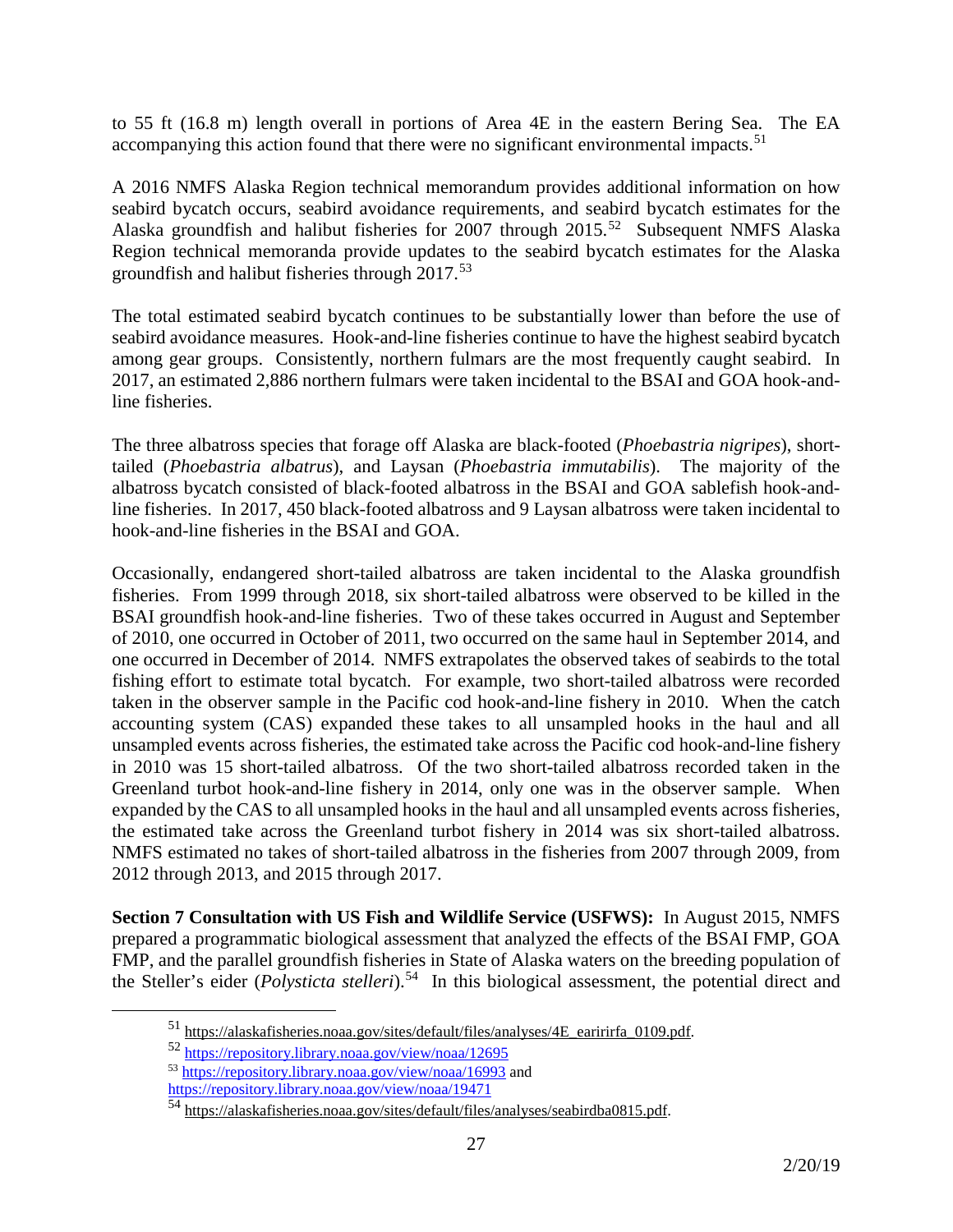indirect impacts of Federal fisheries and fisheries managed by the State with Federal coordination or oversight were evaluated in the context of the short-tailed albatross and the Alaska-breeding population of the Steller's eider.

groundfish fisheries on endangered short-tailed albatross and threatened Steller's eider.<sup>55</sup> The In December 2015, the USFWS issued its biological opinion on the effects of the Alaska biological opinion concluded that the groundfish fisheries off Alaska are not likely to jeopardize the continued existence of short-tailed albatross and are not likely to adversely affect Steller's eider or their designated critical habitat. The 2015 biological opinion includes an incidental take statement that exempts the observed take of six short-tailed albatross, either by hook-and-line gear or trawl gear, over a two-year period from the take prohibitions of section 9 of the ESA. To date, the fisheries have not exceeded this anticipated level of take.

 The NMFS Alaska Region Office, AFSC Fishery Monitoring and Analysis Division, and the USFWS coordinate efforts and communicate with each other in response to each short-tailed albatross take incident. The total population of short-tailed albatrosses continues to increase with the success of new breeding colonies, which could lead to increased interactions with Alaska fisheries. NMFS continues to work closely with the Pacific cod hook-and-line fleet to explore methods that can be used by the fleet to avoid further takes of short-tailed albatross.

 scientific and commercial information, the USFWS found that listing the Kittlitz's murrelet The USFWS published its 12-month finding in the *Federal Register* on October 1, 2014, that listing the yellow-billed loon (*Gavia adamsii*) under the ESA was not warranted (79 FR 59195). Under the ESA, the short-tailed albatross remains endangered, and the Steller's eiders and spectacled eiders (*Somateria fischeri*) remain threatened. The USFWS published its 12-month finding in the *Federal Register* on October 7, 2011, that listing the black-footed albatross under the ESA was not warranted (76 FR 62504). In October 2013, after a review of the best available (*Brachyramphus brevirostris*) under the ESA was not warranted (78 FR 61764, October 3, 2013).

 **Memorandum of Understanding (MOU):** In 2012, NMFS entered into an MOU with the Order 13186.<sup>[56](#page-27-1)</sup> This MOU focuses on avoiding, or, where impacts cannot be avoided, minimizing the interpretation of the Migratory Bird Treaty Act (MBTA) to exclude incidental take as a towards incidental seabird bycatch from fisheries. However, NOAA continues to manage USFWS to promote the conservation of migratory bird populations, as required by Executive to the extent practicable adverse impacts on migratory birds and strengthening migratory bird conservation through enhanced collaboration between NMFS and USFWS by identifying general responsibilities of both agencies and specific areas of cooperation. Given NMFS's focus on marine resources and ecosystems, this MOU places an emphasis on seabirds, but does not exclude other taxonomic groups of migratory birds. Under this MOU, NMFS is responsible for considering seabird conservation during the development of relevant fishery management actions. The Department of Interior Solicitor's Opinion M-37041 came out on December 22, 2017, changing prohibited act under the MBTA. At present, it is unclear how this may affect USFWS actions incidental seabird bycatch as before.

<span id="page-27-1"></span><span id="page-27-0"></span>-

<sup>55</sup> https://alaskafisheries.noaa.gov/sites/default/files/analyses/usfws-biop-122315.pdf.<br>56 http://www.st.nmfs.noaa.gov/Assets/nationalseabirdprogram/eo13186\_nmfs\_fws\_mou2012.pdf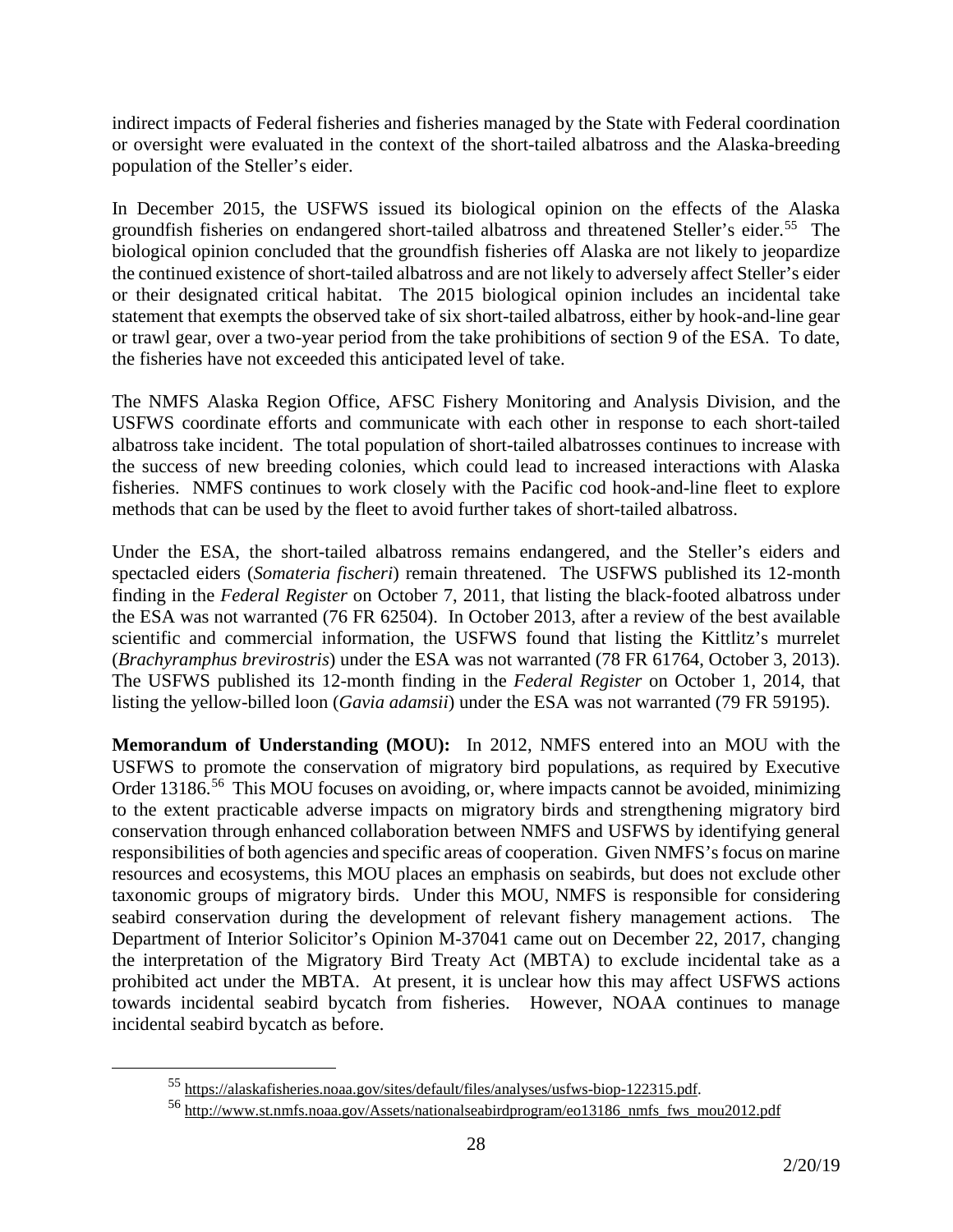### **6.3.10 Additional ESA Actions**

<span id="page-28-0"></span>Since the Harvest Specifications EIS, NMFS has taken a number of actions under the ESA related to the listing status of species in Alaska. We have considered these actions, summarized below, and we conclude that at this time, none of the new information and new circumstances would change the analysis in the Harvest Specifications EIS of the impacts of the harvest strategy on listed species.<sup>[57](#page-28-1)</sup>

 **Ribbon Seals:** In December 2007, NMFS received a petition to list ribbon seals as a threatened scientific or commercial information indicating that the petitioned action might be warranted. was not warranted (73 FR 79822, December 30, 2008).<sup>[58](#page-28-2)</sup> On December 13, 2011, NMFS initiated or endangered species. On March 28, 2008, NMFS found that the petition presented substantial Therefore, NMFS initiated a status review of the ribbon seal to determine if listing under the ESA was warranted (73 FR 16617, March 28, 2008). After the review, NMFS concluded that listing a new status review for the ribbon seal (76 FR 77467) in response to additional information that had become available. On July 10, 2013, NMFS concluded that listing the ribbon seal as threatened or endangered under the ESA was not warranted  $(78 \text{ FR } 41371)$ .<sup>[59](#page-28-3)</sup>

 **Ringed, Bearded, and Spotted Seals:** In May 2008, NMFS received a petition to list ringed, bearded, and spotted seals as threatened or endangered. On September 4, 2008, NMFS found that the petition presented substantial information indicating that the action of listing these species might be warranted (73 FR 51615) and initiated additional status reviews of each species. On October 22, 2010, NMFS listed the southern DPS spotted seals as threatened (75 FR 65239). The other two spotted seal populations were determined to be not currently in danger of extinction or likely to become endangered in the foreseeable future (74 FR 53683, October 20, 2009). The listed population occurs in Chinese and Russian waters, but not in U.S. waters (75 FR 65239, October 22, 2010). Because the listed DPS occurs outside of Alaska waters, no ESA consultation is necessary.

On December 28, 2012, NMFS issued a final determination to list the Beringia and Okhotsk DPSs of the bearded seal as threatened under the ESA, effective February 26, 2013 (77 FR 76740). The Okhotsk bearded seal does not occur in U.S. waters.

 waters. NMFS proposed to designate critical habitat for the Arctic subspecies of the ringed seal on December 9, 2014 (79 FR 73010). NMFS has not yet issued a final rule to designate critical On December 28, 2012, NMFS issued a final determination to list the Arctic, Okhotsk, and Baltic subspecies of the ringed seal as threatened and the Ladoga subspecies of the ringed seal as endangered under the ESA, effective February 26, 2013 (77 FR 76706). The Arctic subspecies is found in the Arctic Basin including the Bering Sea. The other subspecies do not occur in U.S. habitat.

<u>.</u>

<span id="page-28-3"></span><span id="page-28-2"></span><span id="page-28-1"></span> including the ESA listed species covered herein, for which new circumstances or information may exist relevant to <sup>57</sup> The Harvest Specifications EIS analyzed impacts on numerous marine mammal stocks occurring in Alaskan waters (see Tables 8-1 to 8-5 in the Harvest Specifications EIS). This SIR examines only those stocks, environmental concerns and bearing on the proposed action or its impacts that would trigger the requirement to prepare an SEIS.

<sup>&</sup>lt;sup>58</sup> https://alaskafisheries.noaa.gov/node/10759.<br><sup>59</sup> https://alaskafisheries.noaa.gov/node/3782.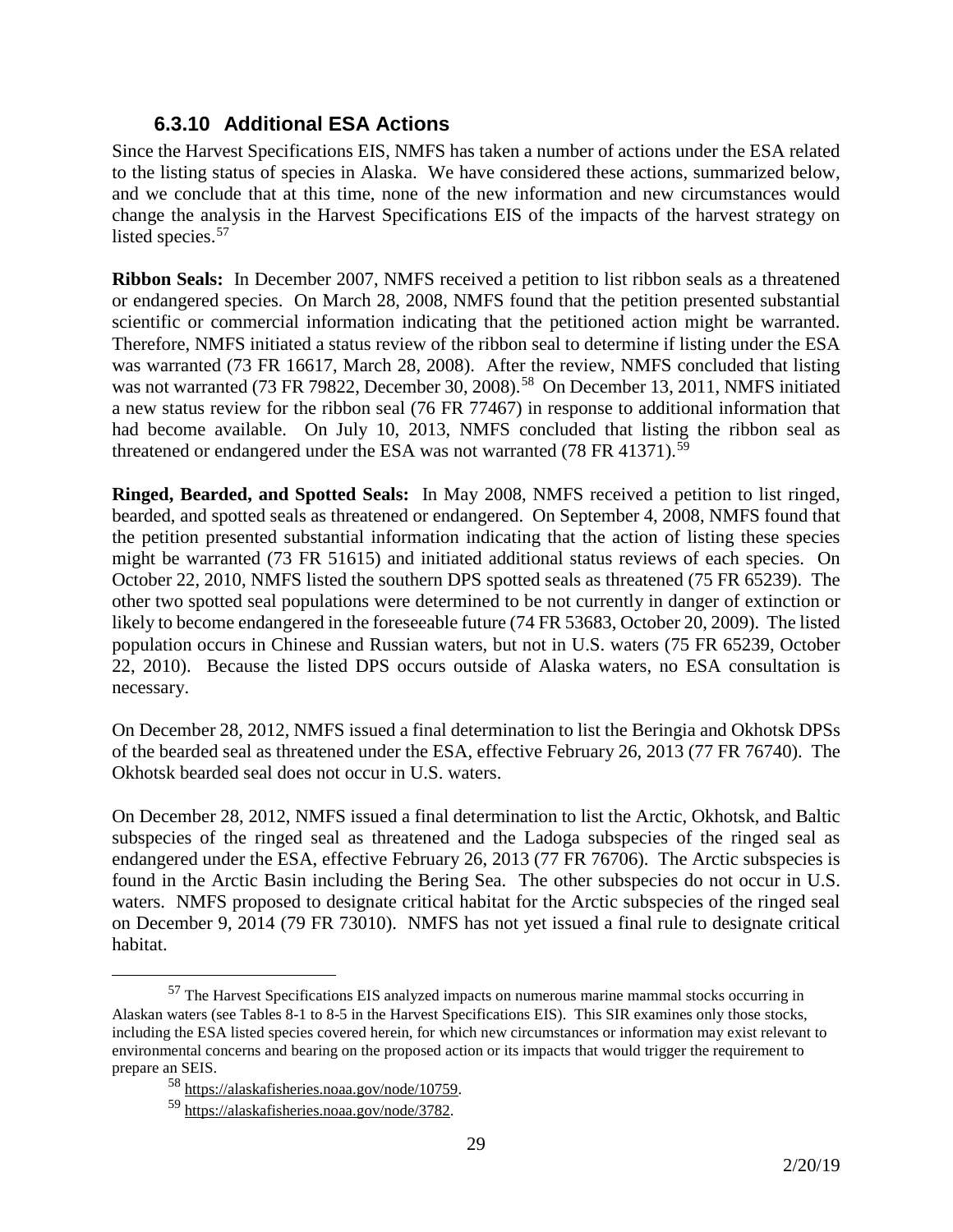The Arctic subspecies of ringed seals and the Beringia DPS of bearded seals occur in the location through competition for prey resources and other impacts on prey populations (77 FR 76706 and fisheries.<sup>[60](#page-29-0)</sup> However, these interactions have been considered to be infrequent and do not rise to been a mean annual mortality of 1.75 ( $CV = 0.01$ ) ringed seals and 2.70 ( $CV = 0.21$ ) bearded seals incidental to commercial fishing operations.<sup>[61](#page-29-1)</sup> These mortality rates are considered low. The where the BSAI Federal fisheries are conducted. BSAI groundfish fisheries may affect ringed seals or bearded seals through direct interactions (i.e., incidental take or bycatch) and indirectly 77 FR 76740, December 28, 2012). Between 2007 and 2009, there were incidental serious injuries and mortalities of bearded and ringed seals in the BSAI pollock trawl and the BSAI flatfish trawl a level of biological concern for these populations. Based on data from 2007 to 2009, there has BSAI pollock and flatfish trawl fisheries are in the Observer Program's full coverage category, with the exception of some catcher vessels in the BSAI trawl limited access yellowfin sole fishery, which are in the partial coverage category.

 On December 2, 2014, NMFS issued a biological opinion on the effects of the Alaska groundfish fisheries on the Arctic subspecies of the ringed seal and the Beringia DPS of the bearded seal.<sup>[62](#page-29-2)</sup> The biological opinion concluded that the effects of the fisheries were not likely to jeopardize the continued existence of the Arctic ringed seal or the Beringia DPS of the bearded seal.

 **North Pacific Right Whale:** On March 6, 2008, the North Pacific Right Whale was listed under Pacific Right whale in June  $2013$ .<sup>[63](#page-29-3)</sup> On June 30, 2017, NMFS announced the initiation of a fiveendangered.<sup>64</sup> the ESA as endangered (73 FR 12024), and subsequently critical habitat was designated (73 FR 19000, April 8, 2008), which included the same two areas previously designated as critical habitat for the northern right whale in the North Pacific Ocean (71 FR 38277, July 6, 2006). The 2008 listing and critical habitat rules were necessary following the identification of separate Pacific and Atlantic stocks of the previously-listed Northern Right Whale, and did not change the 2006 findings that the effects of the groundfish fisheries are not likely to adversely affect either the listed whales or their designated critical habitat. NMFS published a final recovery plan for the North year review of the endangered North Pacific right whale (82 FR 29842). In December 2017, NMFS Protected Resources published the most-recent, five-year review, stating that the North Pacific right whale remains endangered, with one population (the eastern population) critically

 **Cook Inlet Beluga Whale:** On October 22, 2008, NMFS made a final determination to list the Cook Inlet beluga whale DPS as endangered under the ESA (73 FR 62919). In 2009, NMFS Sustainable Fisheries consulted with NMFS Protected Resources on Amendment 91 to the BSAI FMP for Cook Inlet beluga whales. NMFS determined that due to the behavior of Cook Inlet

-

<span id="page-29-0"></span> $^{60}$  Allen, B.M., and R.P. Angliss. 2013. Alaska marine mammal stock assessments, 2012. U.S. Dep. Commer., NOAA Tech. Memo. NMFS-AFSC-245, 282 p.

<span id="page-29-2"></span><span id="page-29-1"></span> $61$  Allen, B.M., and R.P. Angliss. 2013. Alaska marine mammal stock assessments, 2012. U.S. Dep. Commer., NOAA Tech. Memo. NMFS-AFSC-245, 282 p.

 $\frac{62 \text{ https://alaskafisheries.noaa.gov/sites/default/files/ak\_fishery\_ice\_seal\_s7\_120114.pdf}}{\text{https://www.fisheries.noaa.gov/action/recovery-plan-north-pacific-right-whales}}$   $\frac{63 \text{ https://www.fisheries.noaa.gov/action/recovery-plan-north-pacific-right-whales}}{\text{https://www.fisheries.noaa.gov/resource/document/north-pacific-right-whales}}$ 

<span id="page-29-4"></span><span id="page-29-3"></span>year-review-2017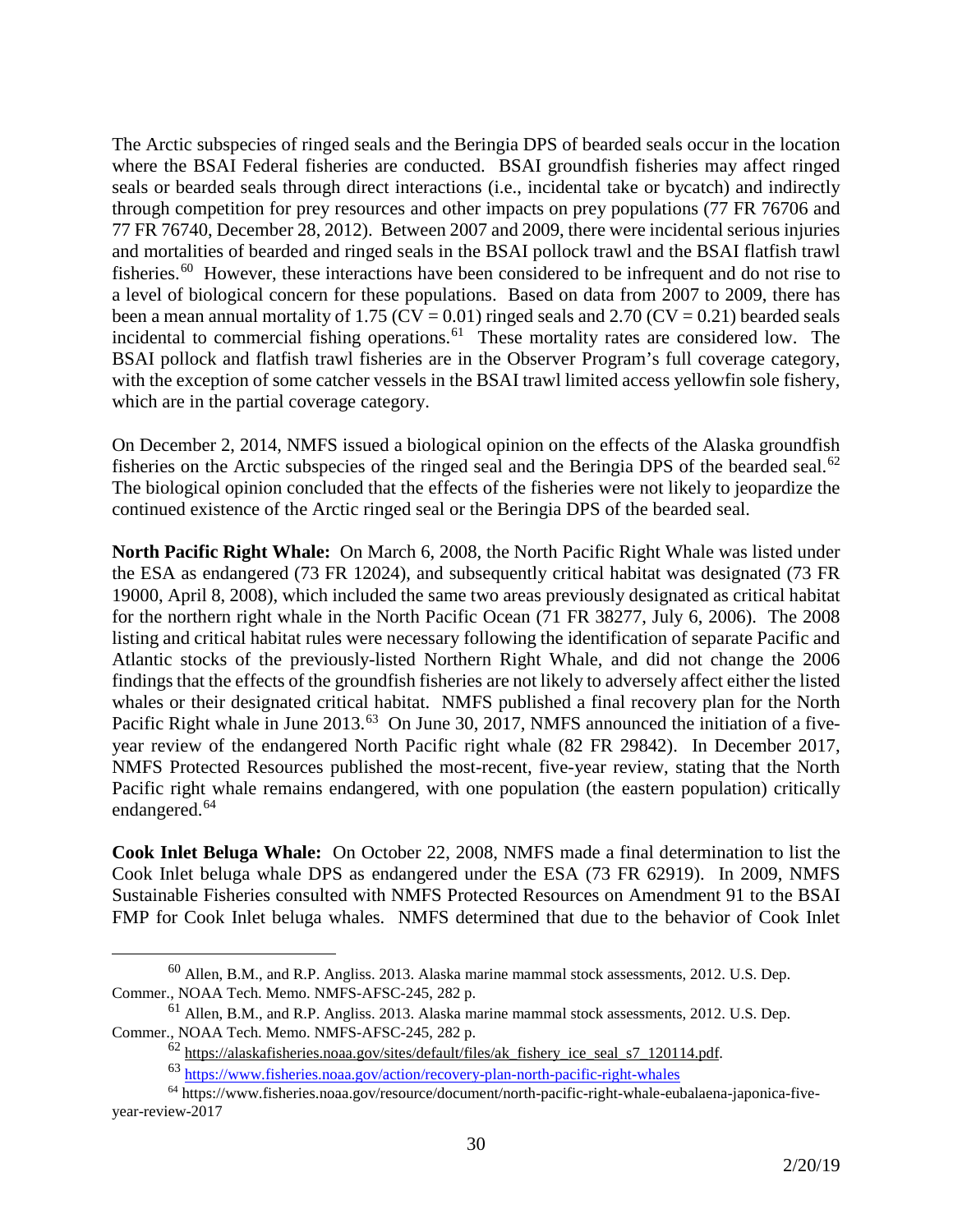beluga whales, the location and harvest amounts of potential prey species in the groundfish fisheries, and the minimizing of Chinook salmon bycatch under Amendment 91, Alaska groundfish fisheries may affect, but are not likely to adversely affect, Cook Inlet beluga whales either directly through vessel interactions or indirectly through prey competition. On April 11, 2011, NMFS identified two areas within Cook Inlet as critical habitat (76 FR 20180). In January 2012, NMFS Sustainable Fisheries initiated consultation with NMFS Protected Resources on the effects of the Alaska groundfish fisheries and Amendment 93 to the GOA FMP on endangered Cook Inlet beluga whales and their critical habitat. NMFS Sustainable Fisheries determined that the Alaska groundfish fisheries and Amendment 93 are not likely to adversely affect Cook Inlet beluga whales or their critical habitat. NMFS published a final recovery plan for the Cook Inlet beluga whale DPS in December 2016.<sup>[65](#page-30-0)</sup>

 **Green Sturgeon:** In 2010, the NMFS Sustainable Fisheries informally consulted with the NMFS incidentally in the Alaska groundfish fisheries, and the detection of the southern DPS green Southwest Region on the southern DPS of green sturgeon. Because sturgeon are rarely taken sturgeon is limited to a location where trawling is prohibited, the Alaska groundfish fisheries are not likely to adversely affect the southern DPS of green sturgeon.

 **Southern Resident Killer Whales:** In January 2012, NMFS Alaska Region initiated consultation Amendment 93 to the GOA FMP on endangered Southern Resident killer whales. The groundfish fisheries may catch salmon that originate from the Pacific Northwest and that may be prey for Region concurred with the determination of "may effect, not likely to adversely affect" for with NMFS Northwest Region on the effects of the Alaska groundfish fisheries and proposed southern resident killer whales. NMFS Alaska Region determined that the Alaska groundfish fisheries and Amendment 93 may affect, but are not likely to adversely affect, the Southern Resident killer whale distinct population segment. On February 9, 2012, NMFS West Coast Southern Resident killer whales because all potential adverse effects to the Southern Resident killer whales would be insignificant. In addition, because all potential adverse effects to the Southern Resident killer whale critical habitat would be insignificant, NMFS West Coast Region made a determination that the Alaska groundfish fisheries and Amendment 93 may effect, but are not likely to adversely affect, Southern Resident killer whale critical habitat.

 **Chinook Salmon from the West Coast Region:** In 2013, NMFS Alaska Region requested initiation of ESA section 7 consultation for the GOA groundfish fisheries with the NMFS West Coast Region due to the recovery of two coded-wire tagged Chinook salmon from the Snake River fall-run evolutionary significant unit (ESU) in 2012. Since 1984, coded-wire tags have been used to assess recoveries of several ESA-listed Chinook salmon ESUs that have been incidentally caught in the GOA groundfish fisheries. Until 2012, Chinook salmon from the Lower Columbia River, Upper Willamette River, and Upper Columbia River Spring ESUs had been the only Chinook salmon ESUs recovered in the GOA groundfish fisheries. In 2014, informal consultation on recovery of this Snake River fall-run Chinook salmon was concluded after the West Coast Region determined that the November 30, 2000, biological opinion on the effects of the Alaska groundfish fisheries had previously considered the effects of the take of Snake River fall-run Chinook salmon in GOA groundfish fisheries. The 2000 biological opinion concluded that the incidental take statement established a threshold of 40,000 Chinook salmon annually caught in the

<span id="page-30-0"></span><sup>65</sup> https://www.nmfs.noaa.gov/pr/recovery/plans/20170103\_cibrp\_final.pdf.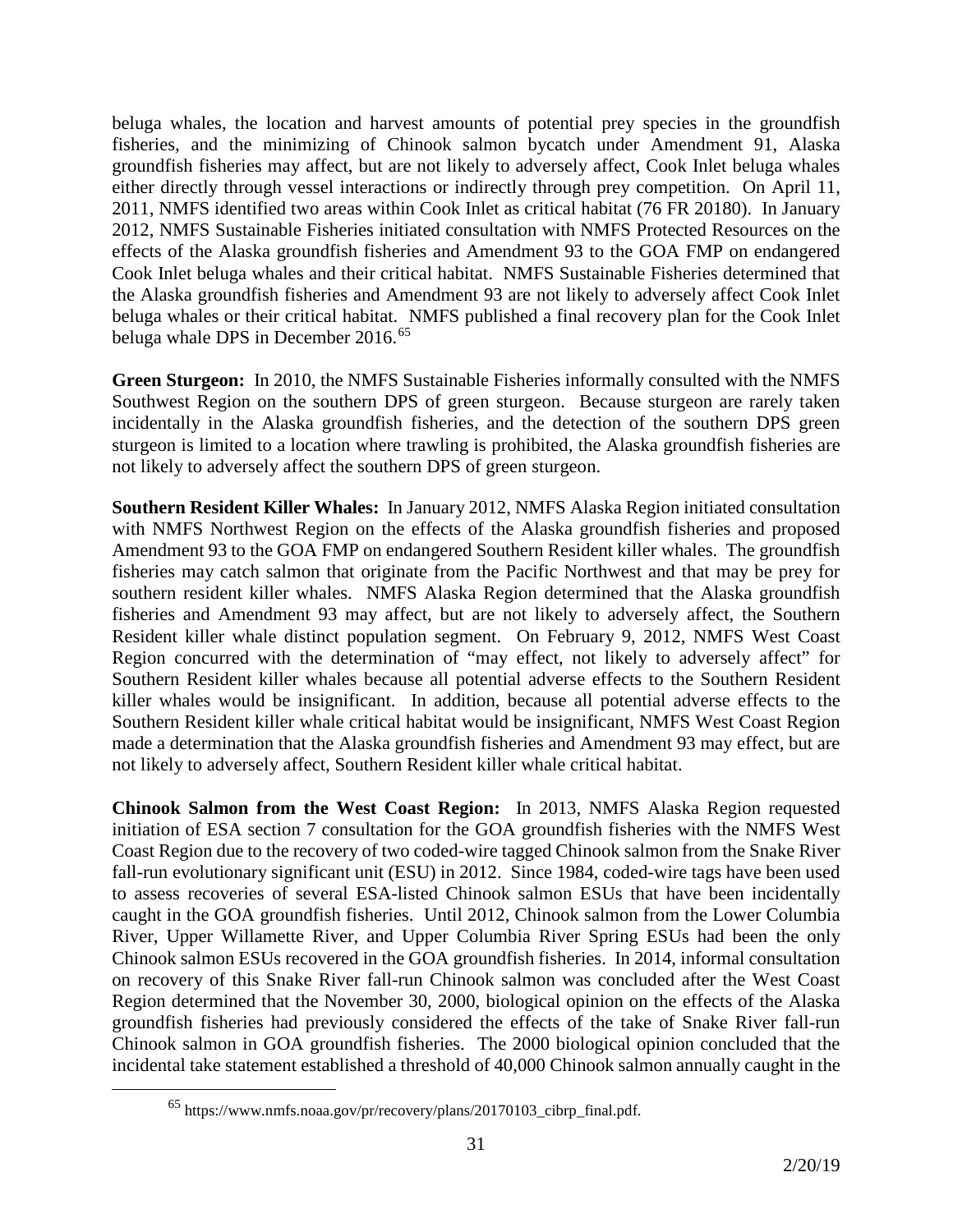GOA groundfish fisheries, including those caught in the Snake River fall-run Chinook salmon, would not jeopardize the continued existence of listed salmon.

### <span id="page-31-0"></span>6.4 *Actions by other Federal, state, and international agencies and private actions*

Since January 2007, the following actions have occurred that may be relevant to the harvest specification process. No other additional actions by other Federal, state, and international agencies and private actions beyond those identified in the Harvest Specifications EIS have occurred since January 2007 that would change the analysis in the Harvest Specifications EIS of the impacts of the harvest strategy on the human environment.

#### **6.4.1 Department of Interior**

<span id="page-31-1"></span>Pacific walrus: In February 2008, the Department of the Interior (DOI) received a petition listing the Pacific walrus was precluded by higher priority actions to amend the Lists of Endangered and Threatened Wildlife and Plants. In February 2011, the Pacific walrus was added threatened or endangered under the ESA. The determination followed a comprehensive review and requesting it to list Pacific walrus *(Odobenus rosmarus divergens)* under the ESA. On September 10, 2009, DOI published a 90-day finding that the petition presented substantial scientific or commercial information indicating that listing this species may be warranted (74 FR 46548). The stock assessment for Pacific walrus was revised on January 1, 2010, with a minimum population size estimate of 129,000 walruses within the surveyed area. On February 10, 2011, DOI announced that listing the Pacific walrus as endangered or threatened was warranted; however, to the USFWS candidate species list (76 FR 7634, February 10, 2011). On October 4, 2017, the U.S. Fish and Wildlife Service determined that the Pacific walrus does not warrant listing as analysis of the best available scientific information. Though the Pacific walrus will not receive protection under the ESA, it continues to be protected under the Marine Mammal Protection Act, which affords similar protections as those provided under the ESA.

 **Polar bears:** In May 2008, DOI listed polar bears as a threatened species under the ESA (73 FR 28212, May 15, 2008). Polar bears do not interact with the BSAI and GOA groundfish fisheries, and the fisheries are unlikely to affect designated critical habitat. On October 29, 2009, DOI proposed critical habitat for the polar bear (74 FR 56058), and on December 7, 2010, approximately 187,157 square miles were designated as critical habitat (75 FR 76086). Portions of the sea ice designated as critical habitat are identified in the Bering Sea north of St. Matthew Island to the Chukchi Sea. Almost no groundfish fishing occurs in this area. This area is currently closed to nonpelagic trawling, which could have an impact on benthic prey species of ice seals (e.g., bearded seals) and Pacific walrus, which are prey species of polar bears. Because of the current nonpelagic trawl closure, it is unlikely the groundfish fisheries would have any indirect effects on polar bears or their critical habitat.

Sea Otters: In 2006, NMFS and the USFWS consulted on the southwest Alaska DPS of the northern sea otter, and the consultation concluded that the groundfish, crab, and scallop fisheries are not likely to adversely affect sea otters. On October 8, 2009, DOI published a final rule designating 15,164 square kilometers (5,855 square miles) as critical habitat for the southwest Alaska DPS of the northern sea otter (74 FR 51988). The critical habitat rule became effective on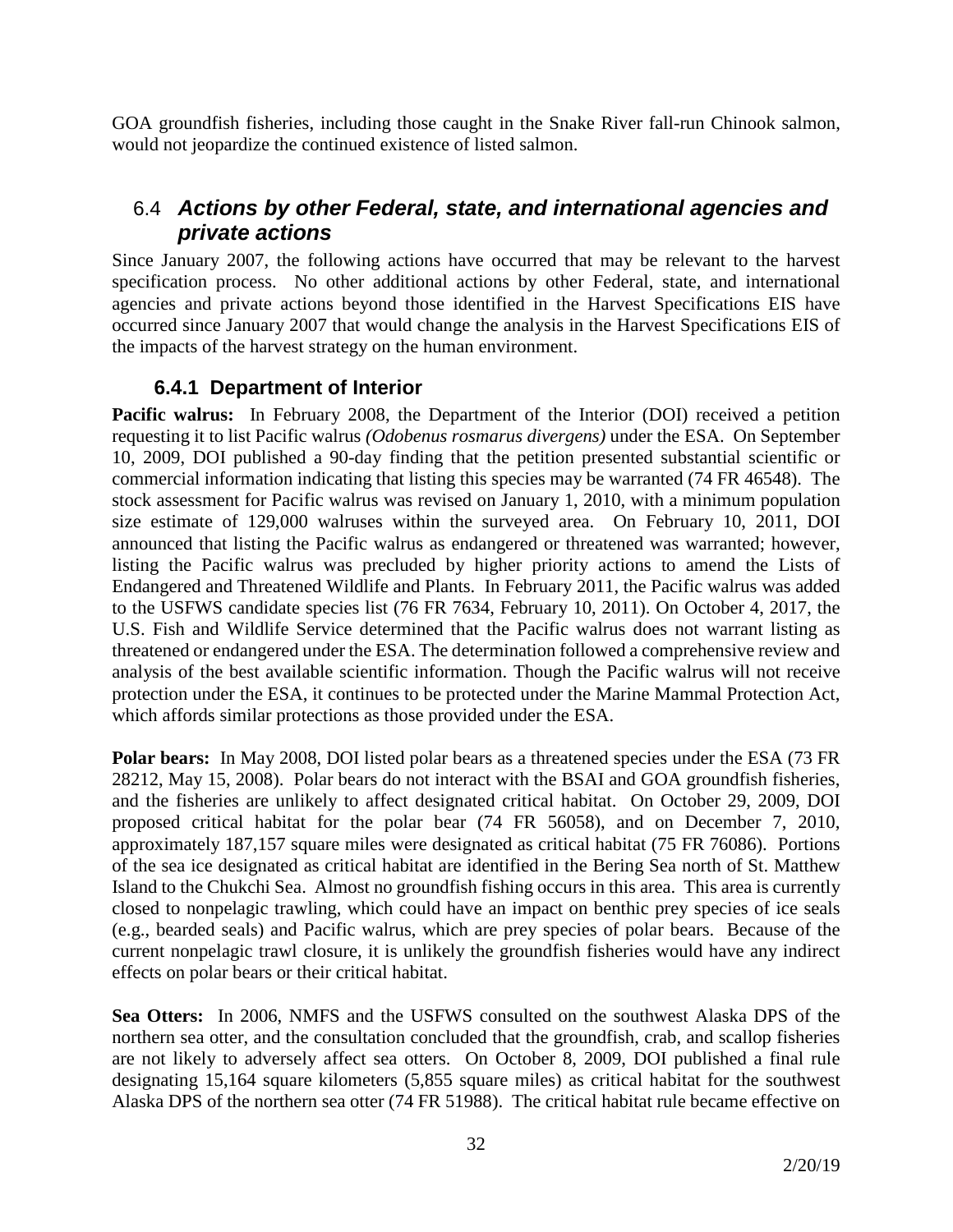depth of 20 meters.<sup>[66](#page-32-1)</sup> While sea otter critical habitat predominately occurs within state waters, less. November 9, 2009. The critical habitat is designated in five units: the Western Aleutian Unit; the Eastern Aleutian Unit; the South Alaska Peninsula Unit; the Bristol Bay Unit; and the Kodiak, Kamishak, Alaska Peninsula Unit. Within these units, critical habitat occurs in nearshore marine waters ranging from the mean high tide line seaward for a distance of 100 meters, or to a water DOI has designated some critical habitat within Federal waters where water depth is 20 meters or

 of Alaska parallel groundfish fisheries and halibut fisheries in U.S. Convention waters off Alaska DPS of the northern sea otter or its critical habitat.<sup>67</sup> In response to the designation, NMFS reinitiated ESA section 7 consultation. The biological assessment evaluated the potential effect of the following FMPs on the southwest Alaska DPS of the northern sea otter and its critical habitat: BSAI Groundfish; GOA Groundfish; and BSAI Crab, Scallop, and Salmon, as well as the halibut fisheries in U.S. Convention waters off Alaska. The analysis concluded that the Alaska federally managed fisheries authorized by the FMPs and State are not likely to adversely affect the southwest Alaska DPS of the northern sea otter or its designated critical habitat. On July 10, 2013, the USFWS concurred with NMFS's determination that authorization of the specified fisheries is not likely to adversely affect the southwest Alaska

### <span id="page-32-0"></span>**6.4.2 State managed groundfish fisheries**

The State of Alaska has the authority to manage State-waters or State parallel groundfish fisheries. Protocol Committee made up of members of the Council and the BOF. The Joint Protocol Committee provides recommendations to the Council and the BOF on actions of mutual interest The State manages fisheries in waters 0 nm to 3 nm from shore either concurrent with the Federal fisheries (called parallel fisheries), with generally the same species, season, gear, and area restrictions, or separate from Federal fisheries (called State-waters fisheries). The Council and Alaska Board of Fisheries (BOF) coordinate management of groundfish fisheries through the Joint to each organization. This dialog provides the Council and the BOF with an opportunity to consider potential impacts of future actions on Federal and State management of groundfish fisheries.

Parallel fisheries occur in State waters but are opened at the same time as Federal fisheries in the EEZ. State parallel fisheries harvests are managed against the Federal TAC, and vessels may move between State and Federal waters during concurrent parallel and Federal fisheries.

The State usually opens State-waters fisheries after Federal fisheries conclude in adjacent waters. not exceeded. State regulations for the BSAI specify a GHL as a percentage of the Federal ABC. State-waters fisheries are managed under guideline harvest levels (GHLs), which are specified in State regulations at Alaska Administrative Code (AAC) 5 AAC 28.001 through 28.975. Harvests in the State-waters fisheries are monitored by the State, which closes fisheries to ensure GHLs are The BSAI and GOA groundfish FMP states the TAC must be lower than or equal to the ABC. The TAC may be lower than the ABC if warranted on the basis of bycatch considerations, management uncertainty, or socioeconomic considerations; or if required in order to cause the sum of the TACs

<span id="page-32-1"></span><sup>6</sup>[6 https://www.fws.gov/alaska/fisheries/mmm/seaotters/otters.htm](https://www.fws.gov/alaska/fisheries/mmm/seaotters/otters.htm) 

<span id="page-32-2"></span><sup>6</sup>[7 https://www.fws.gov/alaska/fisheries/endangered/species/southwest\\_sea\\_otter.htm](https://www.fws.gov/alaska/fisheries/endangered/species/southwest_sea_otter.htm)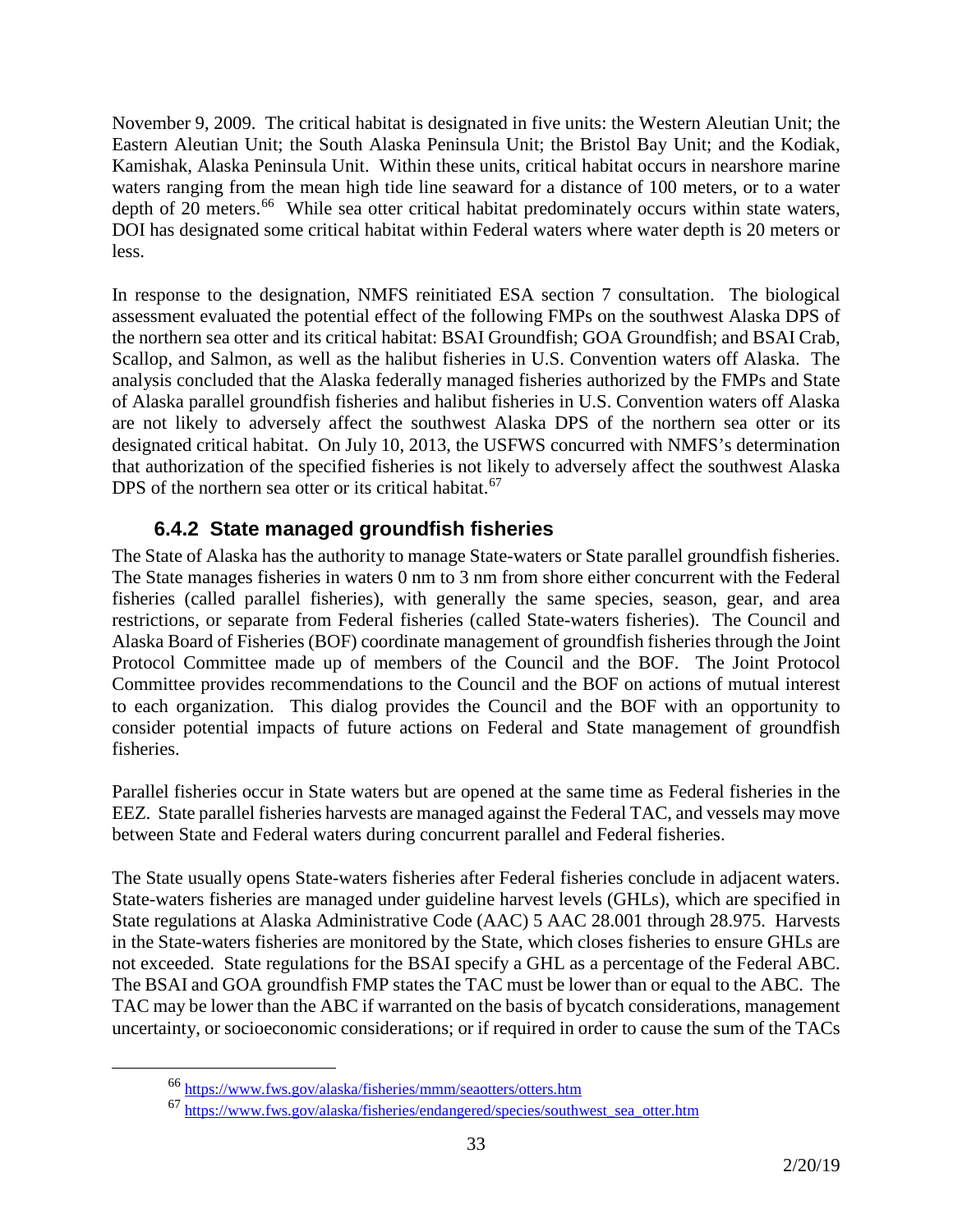to fall within the 2 million optimum yield cap for the BSAI. Based on the annual SAFE report, target species. The Atka mackerel and Pacific cod TACs for the BSAI are fully allocated to the the Council recommends to the Secretary of Commerce TACs and apportionments thereof for each Federal fisheries under §  $679.20(a)(8)$  and §  $679.20(a)(7)$ , respectively.

 William Sound (PWS) pollock fishery. Annually, State of Alaska fisheries managers recommend setting the PWS GHL at a certain percentage (2.5 percent in recent years) of the annual W/C/WYK pollock ABC to account for the State's PWS GHL, which NMFS approves and implements in the The ABC for the pollock stock in the combined Western, Central, and West Yakutat Regulatory Areas (W/C/WYK) includes the amount for the GHL established by the State for the Prince ABC. Once the PWS GHL amount is deducted from the total ABC, the remaining ABC amount is apportioned between four statistical areas (Areas 610, 620, 630, and 640) in the Western and Central Regulatory Areas. The total ABCs and TACs for the four statistical areas, plus the State GHL, do not exceed the combined W/C/WYK ABC. The methodology to establish the pollock GHL continues to provide a high level of protection for the W/C/WYK pollock stock, and it does not affect the overfishing level. Pollock catch in the GHL fishery is accounted for in the annual pollock assessments. Accordingly, the Council annually recommends decreasing the W/C/WYK current harvest specifications.

 State-waters and Federal fisheries are managed within the ABC derived from the Federal harvest specifications process for that species and area. The BOF may receive additional proposals from Subtracting the State-waters GHL from the ABC ensures that the combined harvests from the the public to increase harvests in State-waters groundfish fisheries. Increases in GHLs for the State-waters groundfish fisheries requires reducing Federal TACs to ensure total harvests of the groundfish stocks do not exceed ABCs.

 **Pacific Cod Fishery Expansion:** In 2014, the Federal Pacific cod TACs for the GOA, the Bering the Federal ABCs. At that time, the State-waters Pacific cod fisheries in the BSAI were provided 6 percent of the Federal Pacific cod ABC for the BSAI based on Regulation Change 40 adopted by the BOF in October 2013.<sup>[68](#page-33-0)</sup> The 6 percent of the Federal combined BSAI Pacific cod ABC Islands district west of 170° W longitude and 3 percent to the Bering Sea subdistrict located Bering Sea subarea were then set to account for the 3 percent of the BSAI Pacific cod ABC applied to the State-waters fisheries. Sea subarea, and the Aleutian Islands subarea were reduced by the amount needed for the State's GHL Pacific cod. This ensured the Federal and State-waters groundfish harvests did not exceed was divided 3 percent to the State-waters Pacific cod fisheries in the portion of the State's Aleutian between 167° W and 164° W longitude. The TACs for the Aleutian Islands subarea (AI) and the

 the Pacific cod ABC for the AI. For the AI, each year the GHL is achieved, the GHL will be On November 30, 2015, the BOF established a GHL in State waters between 164 and 170 degrees west longitude in the Bering Sea subarea equal to 6.4 percent of the Pacific cod ABC for the Bering Sea, and the BOF for the State established a GHL in State waters in the AI equal to 27 percent of increased to 4 percent the next year until the GHL reaches a maximum of 39 percent of the AI ABC. Also, the AI Pacific cod GHL shall not exceed 15 million pounds (6,804 mt).

<span id="page-33-0"></span><sup>68</sup> http://www.adfg.alaska.gov/static/regulations/regprocess/fisheriesboard/pdfs/2013- 2014/pcod/rcs/rc040\_Member\_Johnstone\_Amendment\_to\_RC35.pdf.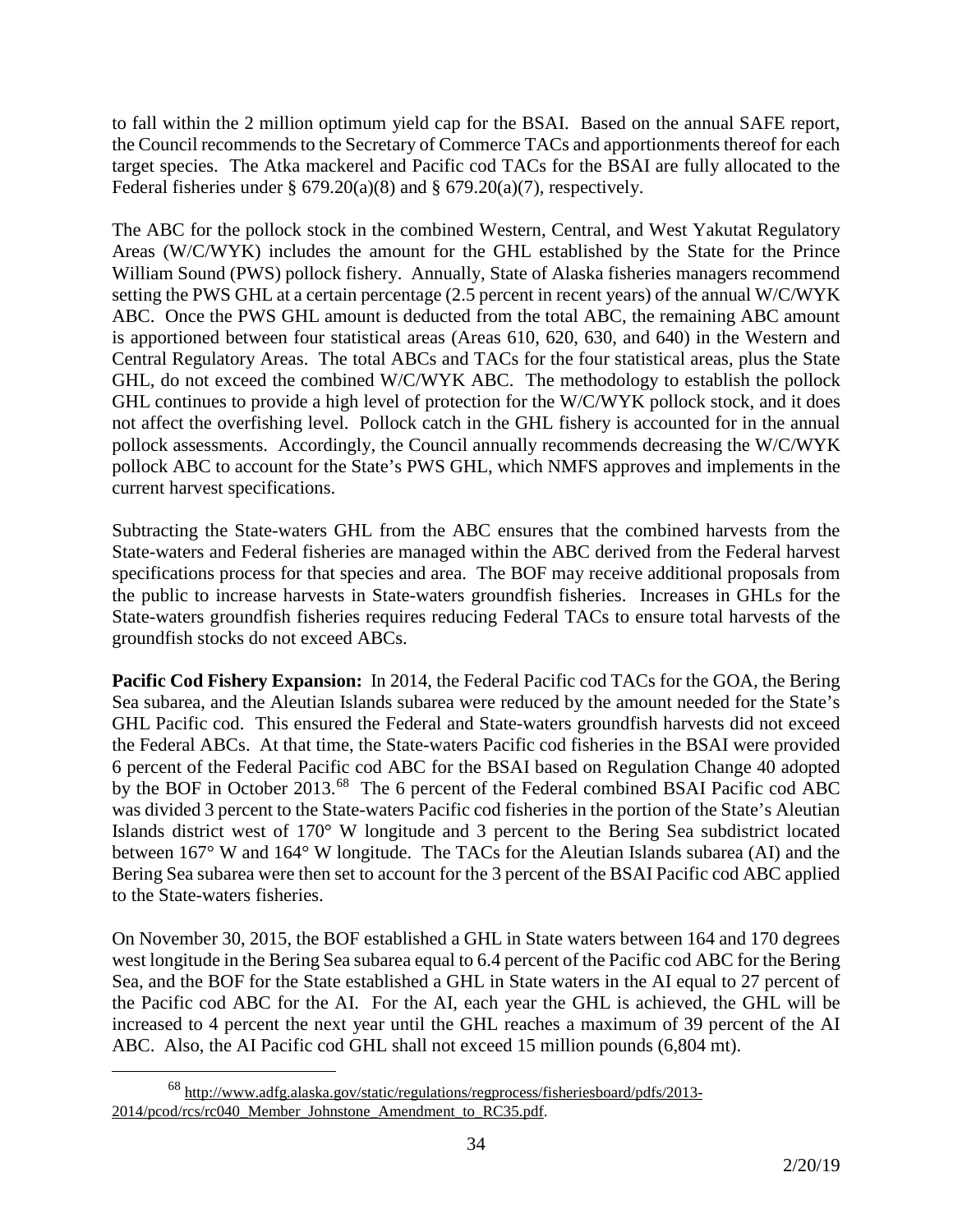next year will increase by 1 percent. The BOF also established an additional GHL for vessels using jig gear in State waters in the BS equal to 45 mt of Pacific cod in the BS. For the Aleutian percent of the Pacific cod ABC in the Aleutian Islands. The Council and its Plan Team, SSC, and AP recommended that the sum of all State and Federal water Pacific cod removals from the Bering State's GHLs for Pacific cod caught in State waters in the Bering Sea and Aleutian Islands. The accommodate the State GHLs to ensure that Federal and State-waters groundfish harvests in the Bering Sea and Aleutian Islands do not exceed the Federal ABCs. On October 18, 2018, the BOF established different GHLs in State waters in the Bering Sea and in the Aleutian Islands. For the Bering Sea, the BOF established the GHL for vessels using pot gear in State waters in the Bering Sea subarea (BS) equal to 8 percent of the Pacific cod ABC in the BS. The BOF approved a one percent annual increase in the BS GHL for vessels using pot gear, up to 15 percent of the BS ABC, if 90 percent of the GHL is harvested by November 15 of the preceding year. If 90 percent is not harvested by November 15, the GHL for the next year will not change. If, however, 90 percent of the BS GHL is harvested by November 15, the GHL for the Islands, the BOF established a GHL in State waters in the Aleutian Islands subarea equal to 31 Sea and the Aleutian Islands not exceed the ABC recommendations for Pacific cod in each subarea. Accordingly, the Pacific cod TACs in the Bering Sea and the Aleutian Islands account for the Federal TACs for Pacific cod in both the Bering Sea and Aleutian Islands will be set annually to

 In the Gulf of Alaska, the Federal TACs for Pacific cod are set to accommodate the State GHL for for the State GHL. In the Western Regulatory Area, the Federal TAC is set up to 70 percent to TAC is set up to 75 percent to accommodate the State GHLs. The sum of all State and Federal Pacific cod in State waters in the Western and Central Regulatory Areas and in the Prince William Sound fishery. The Federal TACs are less than the ABCs for each regulatory area and to account accommodate the State GHL, and in both the Eastern and Central Regulatory Areas, the Federal water Pacific cod removals from the GOA do not exceed the ABC recommendation for GOA Pacific cod.

 prey species and effort. Any significant change in the State-waters or State parallel Pacific cod, minimize the impacts of the State fisheries on the fish stocks and on Steller sea lions. This includes between the State harvest levels and fisheries restrictions and the Federal harvest levels and Because most of the 0 nm to 3 nm waters are designated as critical habitat for Steller sea lions, potential changes in State fisheries are monitored closely with regards to changing distributions of Atka mackerel, or pollock fisheries likely would result in changes to the Federal fisheries to setting the Federal TAC to account for State GHLs in State waters to ensure that Federal and Statewaters harvests of groundfish in the GOA, Bering Sea, and Aleutian Islands do not exceed the Federal ABCs for those groundfish species with State GHLs. Overall the impacts of future State parallel and State-waters fisheries are not likely to be different than status quo because of the nexus fisheries restrictions, and the ability to adjust the Federal fisheries if needed to mitigate impacts of the State fisheries.

#### <span id="page-34-0"></span>**6.4.3 International Pacific Halibut Commission**

 Each year, the International Pacific Halibut Commission (IPHC) assesses the status of the halibut is determined to be sustainable in a year. The total CEY is calculated by multiplying a target stocks and sets the constant exploitation yield (CEY), which is the amount of halibut harvest that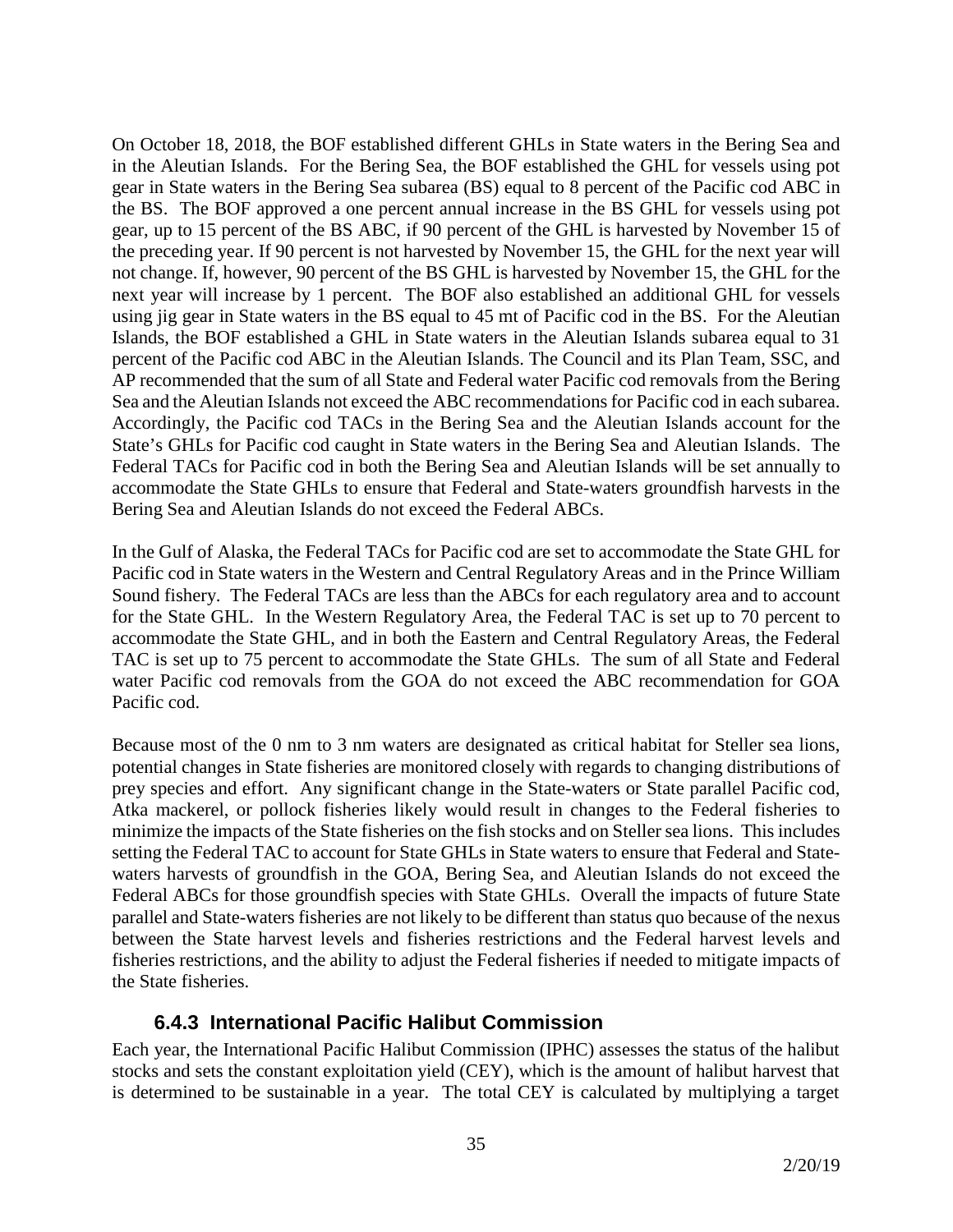model that is more consistent with the observed fishery and survey results than past assessments. previously thought and commercial catch limits have been reduced over the past several years. The CEY therefore takes into account the change in halibut abundance. harvest rate by the total exploitable biomass and represents the sum of all halibut removals. After deducting non-directed fishery removals (i.e., incidental catch in the groundfish fisheries, wastage in halibut fisheries, recreational harvest, and subsistence use), the remainder is allocated to the directed commercial and guided sport fisheries. In 2012, the IPHC adopted a new assessment Based on the results derived from the new model, estimates of recent recruitment are lower than

 Commercial and guided sport total catch limits steadily declined from 2010 through 2014 and million lb. The IPHC Commissioners and their advisors convened at the IPHC Annual Meeting increased slightly in 2015. Total catch limits were 49.7 million pounds (lb) in 2010, 39.5 million lb in 2011, 31.9 million lb in 2012, 29.0 million lb in 2013, 23.7 million lb in 2014, 29.2 million lb in 2015, 21.5 million lb in 2016, and 22.6 million lb in 2017. At the January 2018 annual meeting, the IPHC did not agree, and therefore did not recommend changes to the catch limits in any IPHC regulatory area for 2018. NMFS subsequently set commercial catch limits at 20.5 in Victoria, on January 28 through February 1, 2019, to consider the most recent stock assessment, catch limit recommendations, and stakeholder input, and to set the catch limits for 2019 at 22.0 million lb.

 by the IPHC and approved by the Secretary of State. These actions enhance the conservation of Each year, on behalf of the IPHC, NOAA publishes annual management measures in the *Federal Register* for the commercial and recreational Pacific halibut fisheries promulgated as regulations Pacific halibut and further the goals and objectives of the North Pacific Fishery Management Council.

 in the Harvest Specifications EIS because of the IPHC's process for setting the CEY and existing Overall the impacts of halibut catch in all fisheries are not likely to be different than was analyzed fishery restrictions, including restrictions on halibut bycatch in the groundfish fisheries, remain the same or similar as was analyzed in the Harvest Specifications EIS.

#### **6.4.4 Government Accountability Office**

<span id="page-35-0"></span> **Addressing uncertainty in the stock assessment model process:** The Magnuson-Stevens Act steps to improve the quality of data used in stock assessments and improve its models to quantify fishery conservation and management actions set forth in the Magnuson-Stevens Act (16 U.S.C. requires that NMFS use the best available science to help managers set limits on fish catch and prevent overfishing. The Government Accountability Office recommended that the agency take the uncertainty of the results. An Advance Notice of Proposed Rulemaking (ANPR) on the National Standard 1 guidelines was published May 3, 2012 (77 FR 26238). This action provided the public with a formal opportunity to comment on the specific ideas mentioned in the ANPR, as well as any additional ideas and solutions that could improve provisions of the National Standard 1 Guidelines. Concurrently, several work groups (e.g., ABC Control Rules, Vulnerability Evaluations) have been created to produce reports on how to carry out the more technical components of the National Standard 1 guidelines. The National Standards are ten standards for 1851). On January 20, 2015, NMFS published a proposed rule to revise National Standards 1, 3,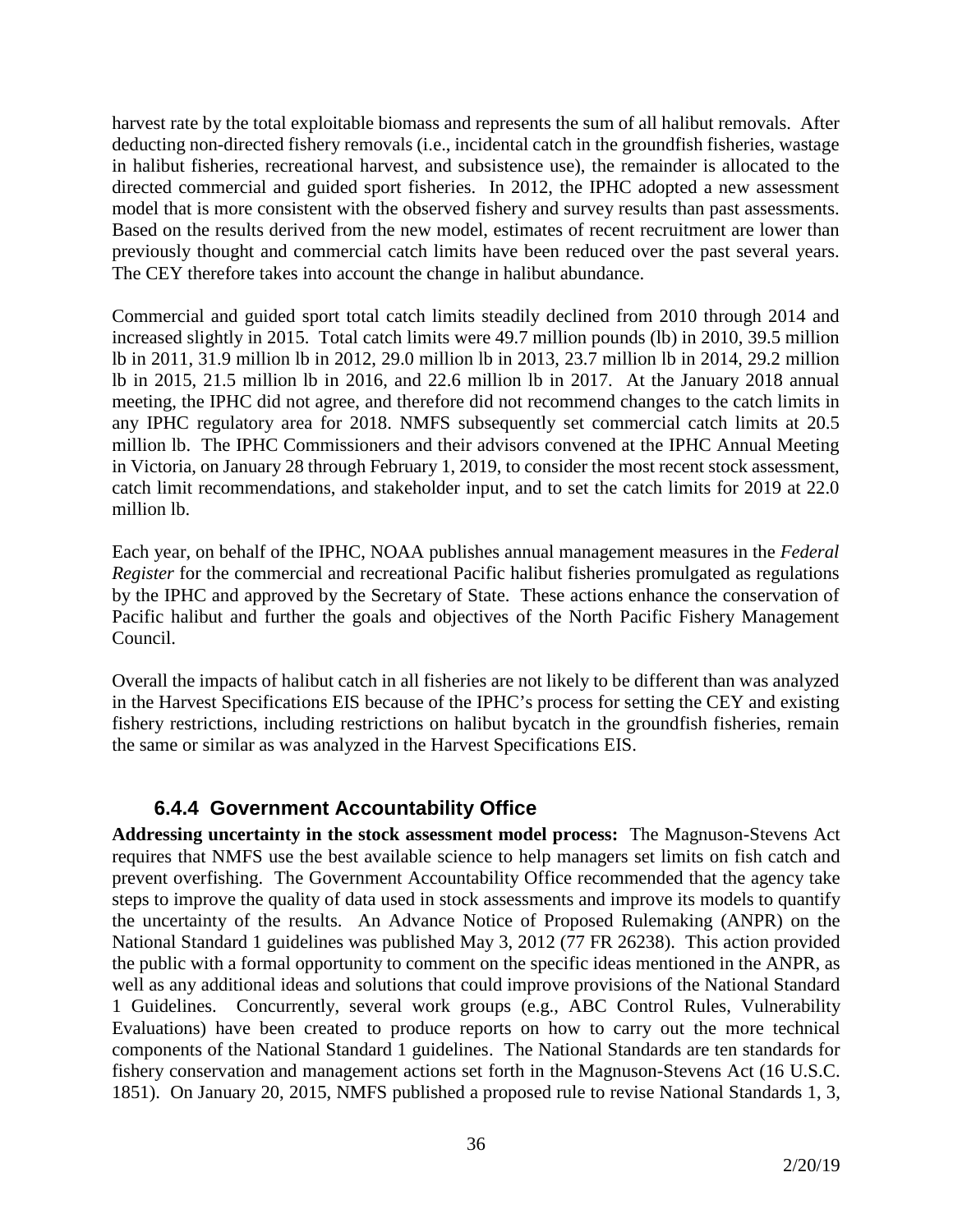October 18, 2016 (81 FR 71858).<sup>[69](#page-36-1)</sup> and 7 (80 FR 2786). The final rule implementing the guidelines to these standards published on

## <span id="page-36-0"></span>**7 Future Actions**

This section provides a summary description of the reasonably foreseeable future actions that may affect the harvest specifications process and the impacts of the groundfish fisheries on the resources components analyzed in the Alaska Groundfish Harvest Specifications EIS. Actions are understood to be human actions (e.g., a proposed rule to designate northern right whale critical habitat in the Pacific Ocean), as distinguished from natural events (e.g., an ecological regime shift). Identification of actions likely to impact a resource component, or change the impacts of the harvest specifications process, allow decision-makers and the public to understand the potential for a future action, individually or cumulatively, to cause a substantial change in the harvest specification process or represent significant new circumstances or new information that would require an SEIS in the future.

 **Programmatic Supplemental Environmental Impact Statement (PSEIS):** The Council management of the groundfish fisheries since the implementation of the BSAI and GOA FMPs of the analysis, the Council adopted a management approach statement, and 9 policy goal changes are warranted. developed its groundfish management policy in 2004, following a comprehensive review of the BSAI and GOA groundfish fisheries. The 2004 *Alaska Groundfish Fisheries Programmatic Supplemental Environmental Impact Statement[70](#page-36-2)* evaluated the cumulative changes in the around 1980, and considered a broad array of policy-level programmatic alternatives. On the basis statements, with 45 accompanying objectives. Periodically, the Council conducts a review of the management policy objectives to assess how they are being implemented, and to see whether

Using a Supplemental Information Report (SIR), the Council and NMFS comprehensively evaluated the continuing vitality of its PSEIS in light of changing conditions. When the changes and the information is significantly different in degree or in kind from the impacts previously considered, the Council and the agency will prepare a supplement to the PSEIS. With the SIR analysis, the Council and NMFS have been able to determine whether the triggers for supplementing the PSEIS have been met. In April 2014, the Council evaluated the information in the draft SIR, and concluded that a supplemental EIS was not required; further, the Council did not choose to reinitiate programmatic changes to the groundfish fisheries that would have necessitated an SEIS at that time. NMFS finalized the SIR and reached a determination affirming that the 2004 PSEIS continues to provide NEPA compliance for the groundfish FMPs.<sup>71</sup>

#### <span id="page-36-2"></span><span id="page-36-1"></span> **Prohibit Directed Fishing for AFA Program and CR Program Sideboard Limits in Regulation**

<sup>6</sup>[9 https://www.gpo.gov/fdsys/pkg/FR-2016-10-18/pdf/2016-24500.pdf](https://www.gpo.gov/fdsys/pkg/FR-2016-10-18/pdf/2016-24500.pdf) 

<span id="page-36-3"></span> $^{70}$  https://alaskafisheries.noaa.gov/node/33552.<br> $^{71}$  https://alaskafisheries.noaa.gov/sites/default/files/sir-pseis1115.pdf.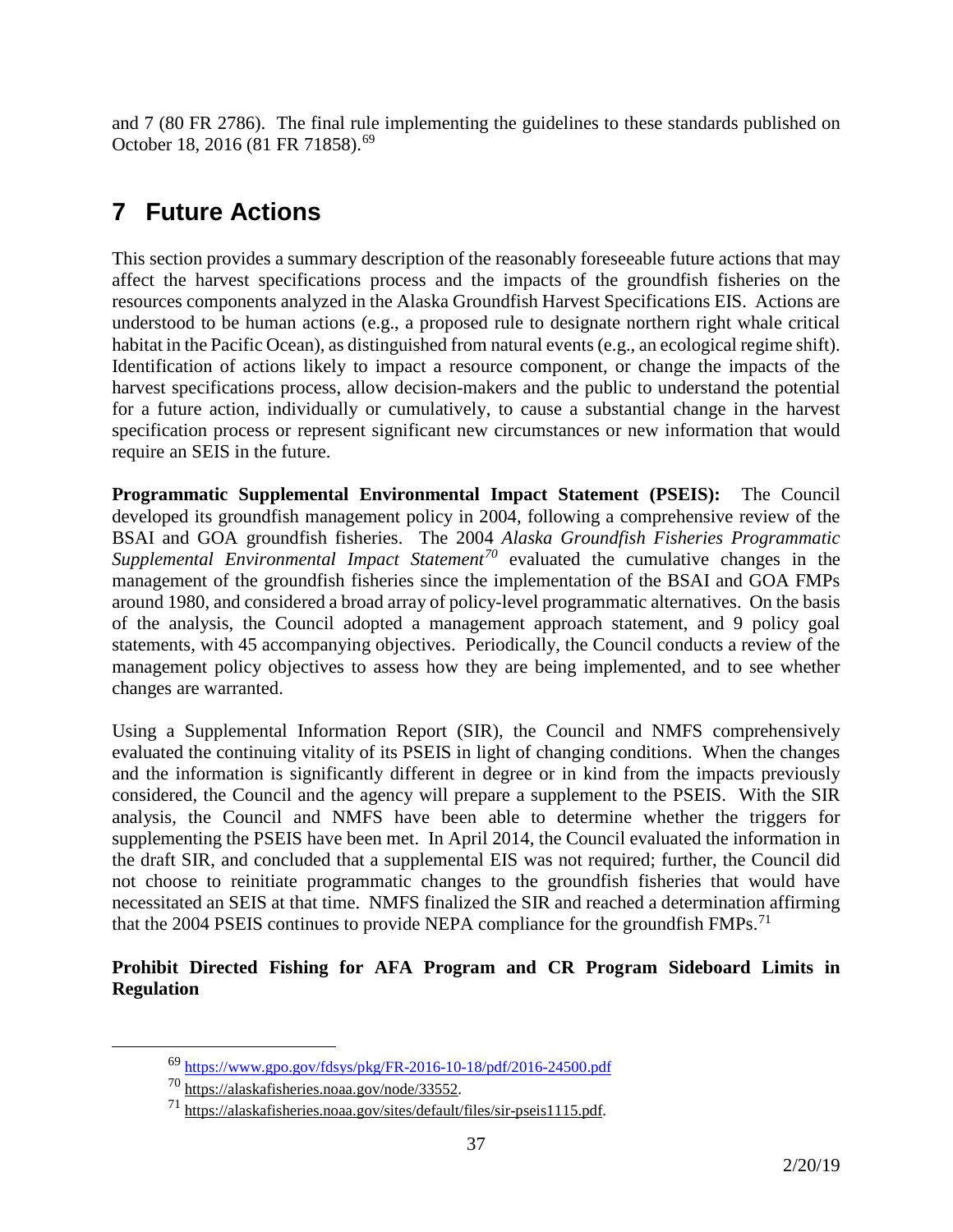On February 8, 2019, NMFS published a final rule (84 FR 2723) that modifies regulations for the AFA Program and CR Program participants subject to limits on the catch of specific species (sideboard limits) in the GOA and BSAI. Sideboard limits are intended to prevent participants who benefit from receiving exclusive harvesting privileges in a particular fishery from shifting effort to other fisheries.

 AFA and CR Program sideboard limits through the GOA and BSAI annual harvest specifications. part of the annual GOA and BSAI groundfish harvest specifications process and publishes these limits in the Federal Register. Concurrently, NMFS prohibits directed fishing for the majority of Rather than continue this annual process, the final rule revises regulations to prohibit directed most groundfish species in the annual GOA and BSAI harvest specifications. Once the final rule is effective (effective March 11, 2019), NMFS will no longer publish in the annual GOA and BSAI Specifically, this action primarily establishes regulations to prohibit directed fishing for sideboard limits for specific groundfish species or species groups, rather than prohibiting directed fishing for The rule streamlines and simplifies NMFS's management of applicable groundfish sideboard limits. Currently, NMFS calculates numerous AFA Program and CR Program sideboard limits as the groundfish sideboard limits because most limits are too small to support directed fishing. fishing in regulation for most AFA Program and CR Program groundfish sideboard limits. NMFS will no longer calculate and publish AFA Program and CR Program sideboard limit amounts for harvest specifications the AFA Program and CR Program sideboard limit amounts for groundfish species subject to the final rule, and those groundfish species subject to the final rule will be prohibited to directed fishing in regulation (84 FR 2723).

## <span id="page-37-0"></span>**8 Determination**

 documentation is not necessary to implement the 2019 and 2020 harvest specifications. Further, After reviewing the information above and presented in the SAFE reports, I have determined that (1) the 2019 and 2020 harvest specifications, which were set according to the preferred harvest strategy, do not constitute a substantial change in the action; and (2) the information presented does not indicate that there are significant new circumstances or information relevant to environmental concerns and bearing on the proposed action or its impacts. Additionally, the 2019 and 2020 harvest specifications will result in environmental, social, and economic impacts within the scope of those analyzed and disclosed in the EIS. Therefore, supplemental NEPA at this time, the available information does not indicate a need to prepare supplemental NEPA documentation for the 2019 and 2020 harvest specifications.

\_\_\_\_\_\_\_\_\_\_\_\_\_\_\_\_\_\_\_\_\_\_\_\_\_\_\_\_\_\_\_\_\_\_\_\_ \_\_\_\_\_\_\_\_\_\_\_\_\_\_\_\_\_\_

Regional Administrator Date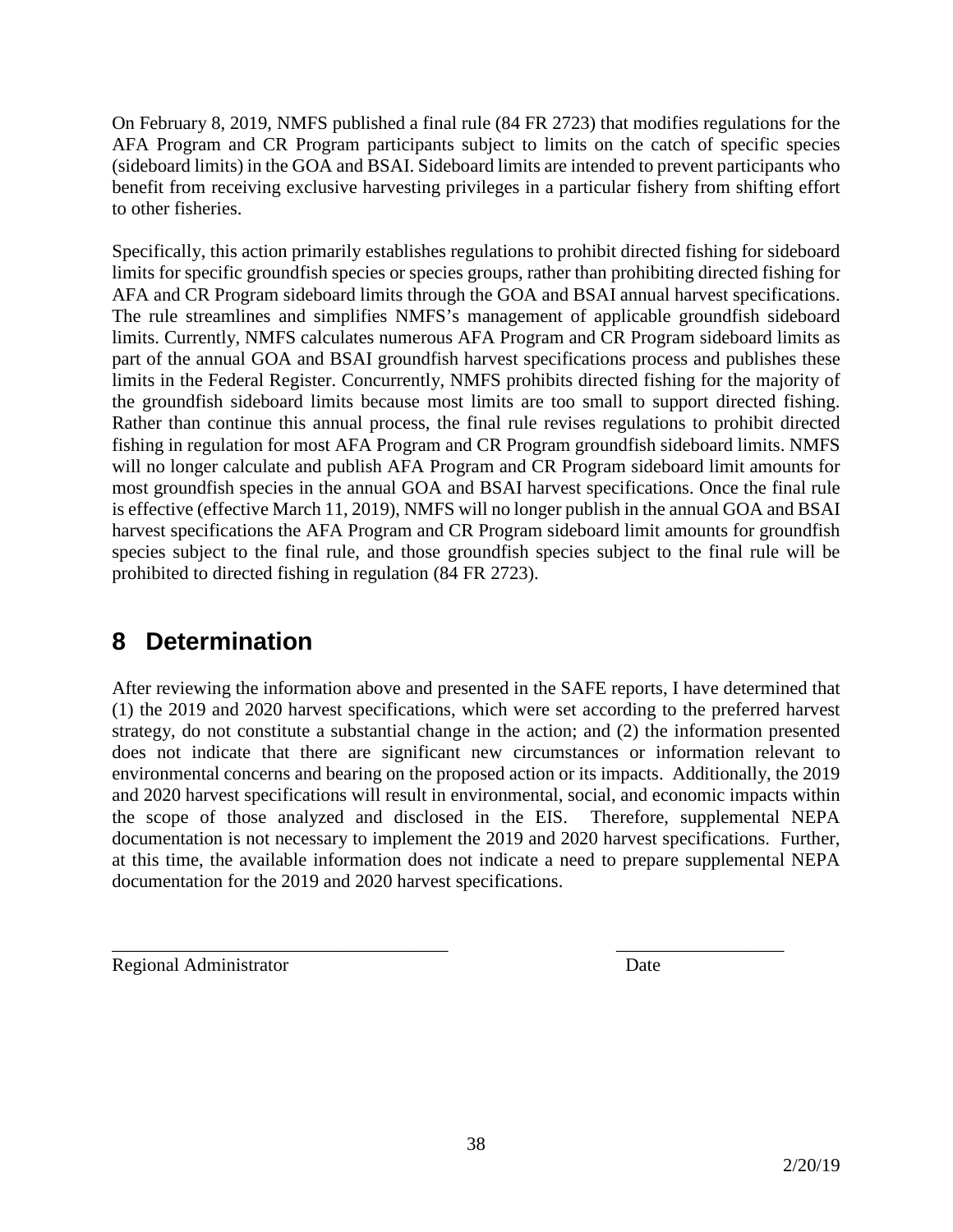## <span id="page-38-0"></span>**9 Preparers and Persons Consulted**

#### *Preparers*

- Obren Davis, Fisheries Management Specialist, NMFS Alaska Region, Sustainable Fisheries Division, Juneau, Alaska.
- Anne Marie Eich, Supervisory Fishery Management Specialist, NMFS Alaska Region, Sustainable Fisheries Division, Juneau, Alaska.
- Mary Furuness, Supervisory Resource Management Specialist, NMFS Alaska Region, Sustainable Fisheries Division, Juneau, Alaska.
- Gretchen Harrington, Assistant Regional Administrator, NMFS Alaska Region, Habitat Conservation Division, Juneau, Alaska.
- Jon Kurland, Assistant Regional Administrator, NMFS Alaska Region, Protected Resources Division, Juneau, Alaska.
- Division, Juneau, Alaska. Megan Mackey, Fisheries Management Specialist, NMFS Alaska Region, Sustainable Fisheries
- Bridget Mansfield, Fisheries Management Specialist, NMFS Alaska Region, Sustainable Fisheries Division, Juneau, Alaska.
- Alicia Miller, Supervisory Fishery Management Specialist, NMFS Alaska Region, Sustainable Fisheries Division, Juneau, Alaska.
- Suzie Teerlink, Protected Resource Specialist, NMFS Alaska Region, Protected Resources Division, Juneau, Alaska.

#### *Persons consulted*

Glenn Merrill, Assistant Regional Administrator, NMFS Alaska Region, Sustainable Fisheries Division, Juneau, Alaska.

Molly Watson, J.D., Attorney Advisor, NOAA General Counsel, Alaska Region, Juneau, Alaska.